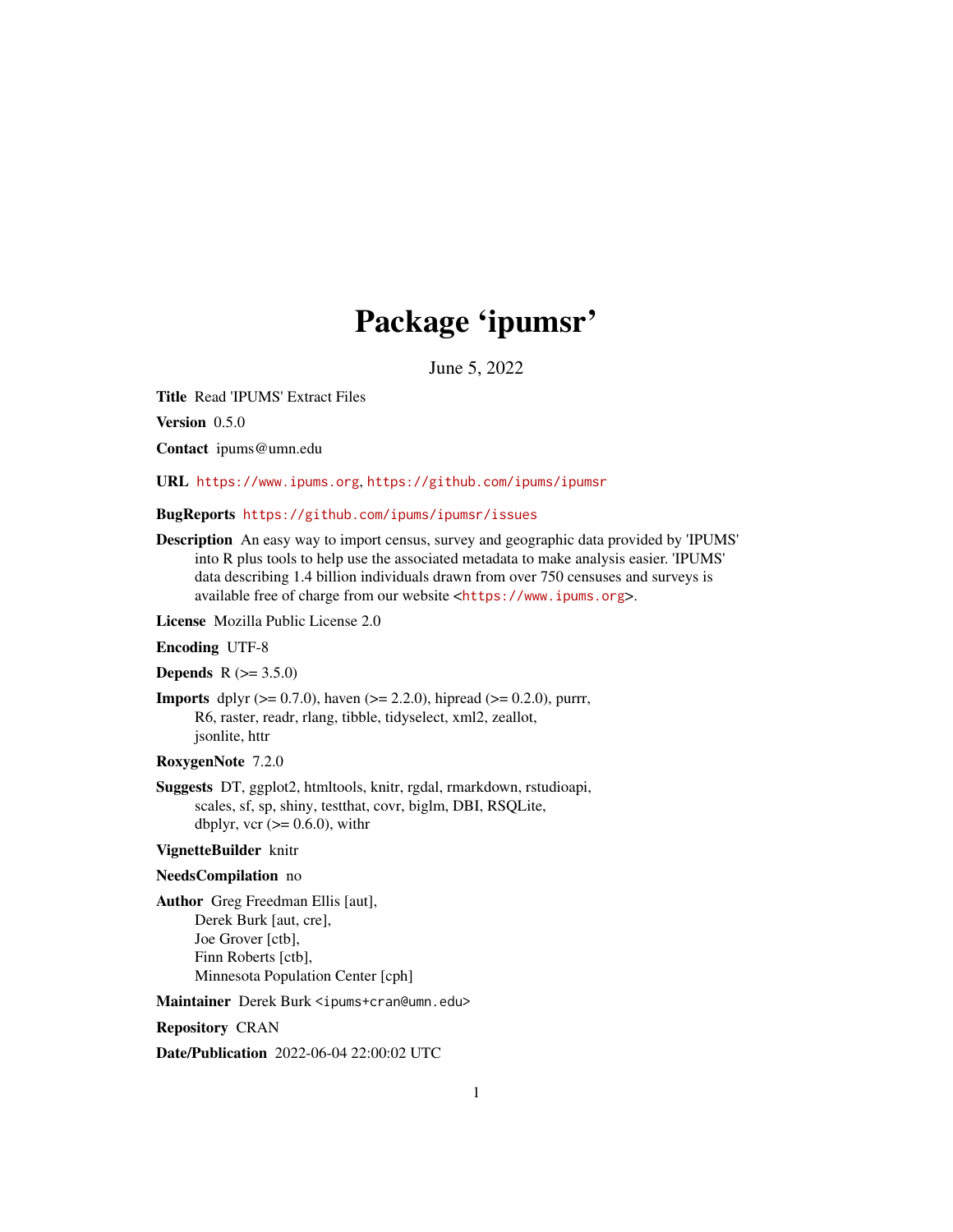# R topics documented:

| 3                       |
|-------------------------|
| 5                       |
| 6                       |
| $\overline{7}$          |
| 8                       |
| 9                       |
| 10                      |
| 11                      |
| 13                      |
| 14                      |
| 15                      |
| 17                      |
| 17                      |
| 18                      |
| 18                      |
| -19                     |
| - 19                    |
| 20                      |
|                         |
|                         |
|                         |
|                         |
|                         |
|                         |
|                         |
| 29                      |
|                         |
|                         |
|                         |
|                         |
|                         |
| 34                      |
| 35                      |
| 36                      |
| - 37                    |
|                         |
| 41                      |
| 44                      |
| 46                      |
| 48                      |
| read terra micro<br>50  |
| 51<br>read terra raster |
| 52                      |
| 53                      |
| 54                      |
| 55                      |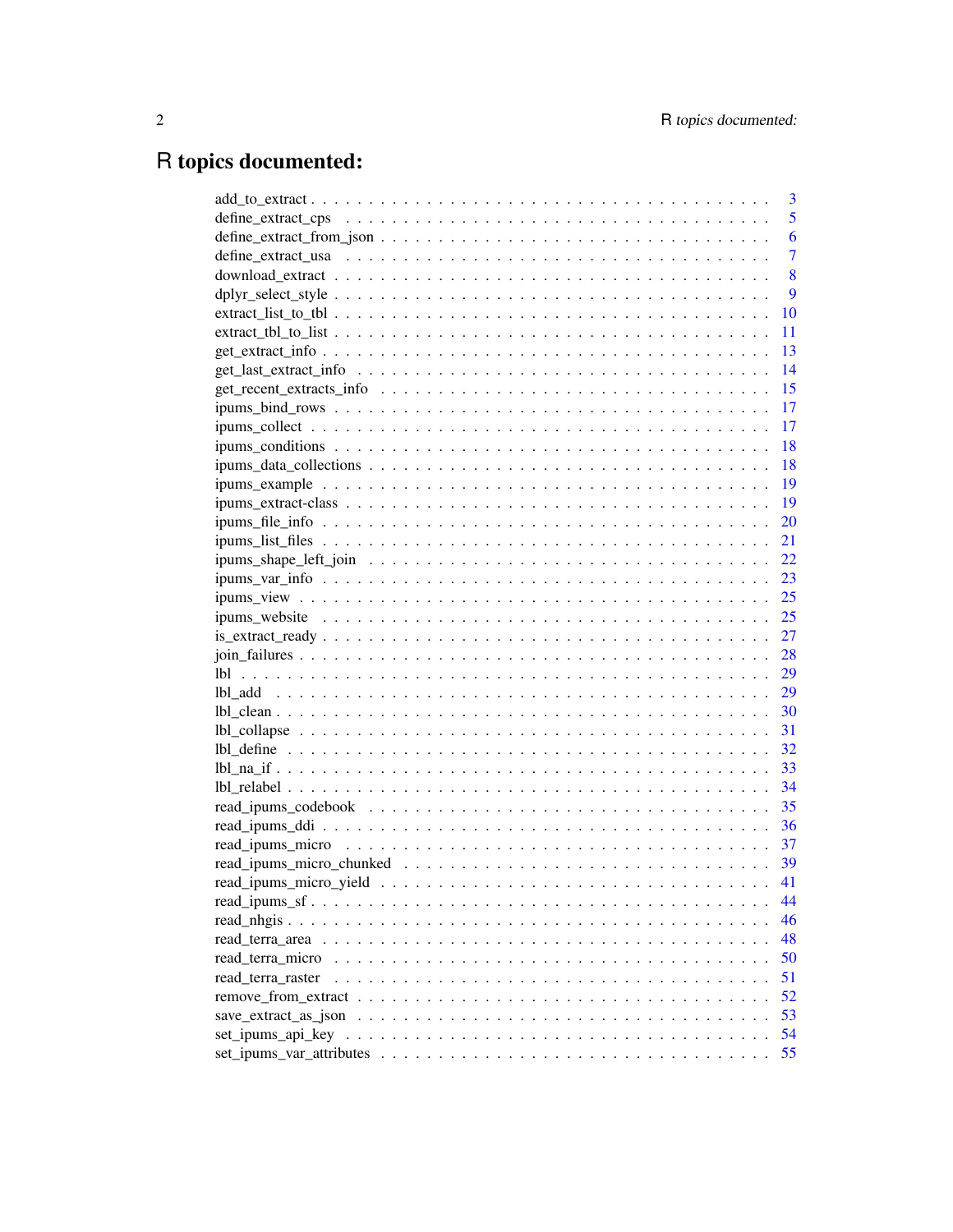<span id="page-2-0"></span>

| Index |  |
|-------|--|
|       |  |
|       |  |
|       |  |
|       |  |

<span id="page-2-1"></span>add\_to\_extract *Add values to an IPUMS USA or CPS extract*

# Description

Add new values to any fields of an IPUMS USA or CPS extract object. All fields are optional, and if omitted, will be unchanged. Supplying a value for fields that take a single value, such as description and data\_format, will replace the existing value with the supplied value.

To remove existing values from an extract, see [remove\\_from\\_extract\(\)](#page-51-1).

For an overview of ipumsr microdata API functionality, see vignette("ipums-api", package = "ipumsr").

#### Usage

```
add_to_extract(extract, ...)
## S3 method for class 'usa_extract'
add_to_extract(
 extract,
 description = NULL,
  samples = NULL,
  variables = NULL,
  data_format = NULL,
  validate = TRUE,
  ...
\lambda## S3 method for class 'cps_extract'
add_to_extract(
  extract,
  description = NULL,
  samples = NULL,
  variables = NULL,
  data_format = NULL,
 validate = TRUE,
  ...
)
```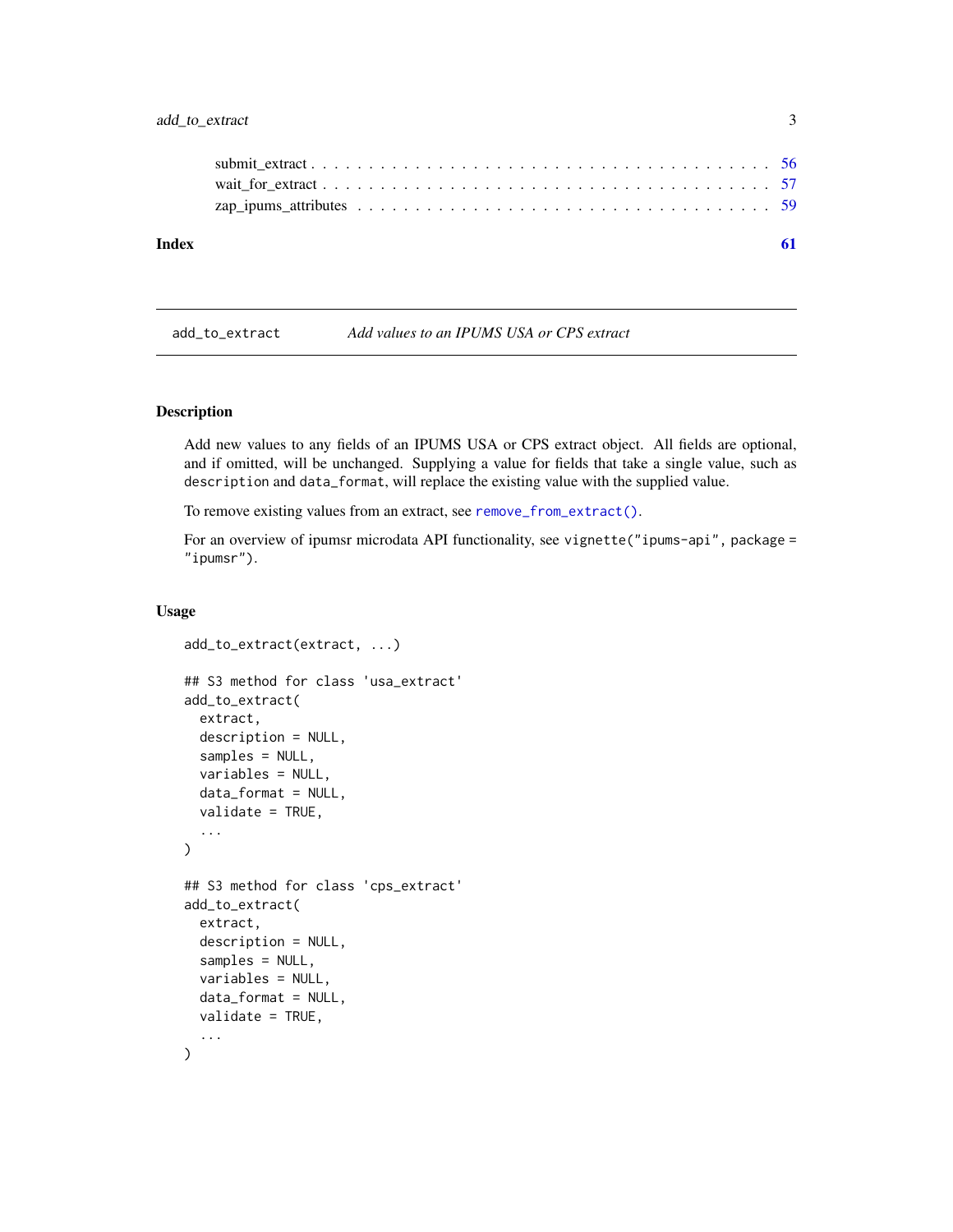#### <span id="page-3-0"></span>**Arguments**

| extract     | An ipums_extract object.                                                                                                |
|-------------|-------------------------------------------------------------------------------------------------------------------------|
| $\cdots$    | Further arguments passed to methods.                                                                                    |
| description | Description of the extract.                                                                                             |
| samples     | Character vector of samples to add to the extract, if any. Use the USA sample<br>ID values or the CPS sample ID values. |
| variables   | Character vector of variables to add to the extract, if any.                                                            |
| data_format | The desired format of the extract data file (one of "fixed_width", "csv", "stata",<br>"spss", or "sas9").               |
| validate    | Logical value indicating whether to check the modified extract structure for va-<br>lidity. Defaults to TRUE.           |

# Value

A modified IPUMS USA or CPS extract object

# Note

If the supplied extract definition comes from a previously submitted extract, this function will reset the definition to an unsubmitted state.

# See Also

```
Other ipums_api: define_extract_cps(), define_extract_from_json(), define_extract_usa(),
download_extract(), extract_list_to_tbl(), extract_tbl_to_list(), get_extract_info(),
get_last_extract_info(), get_recent_extracts_info, ipums_data_collections(), is_extract_ready(),
remove_from_extract(), save_extract_as_json(), set_ipums_api_key(), submit_extract(),
wait_for_extract()
```
# Examples

```
usa_extract <- define_extract_usa(
  description = "USA example",
  samples = "us2013a",
  variables = "YEAR"
)
revised_usa_extract <- add_to_extract(
  usa_extract,
  description = "Revised USA extract",
  samples = "us2014a"
\mathcal{L}revised_usa_extract
cps_extract <- define_extract_cps(
  description = "CPS example",
```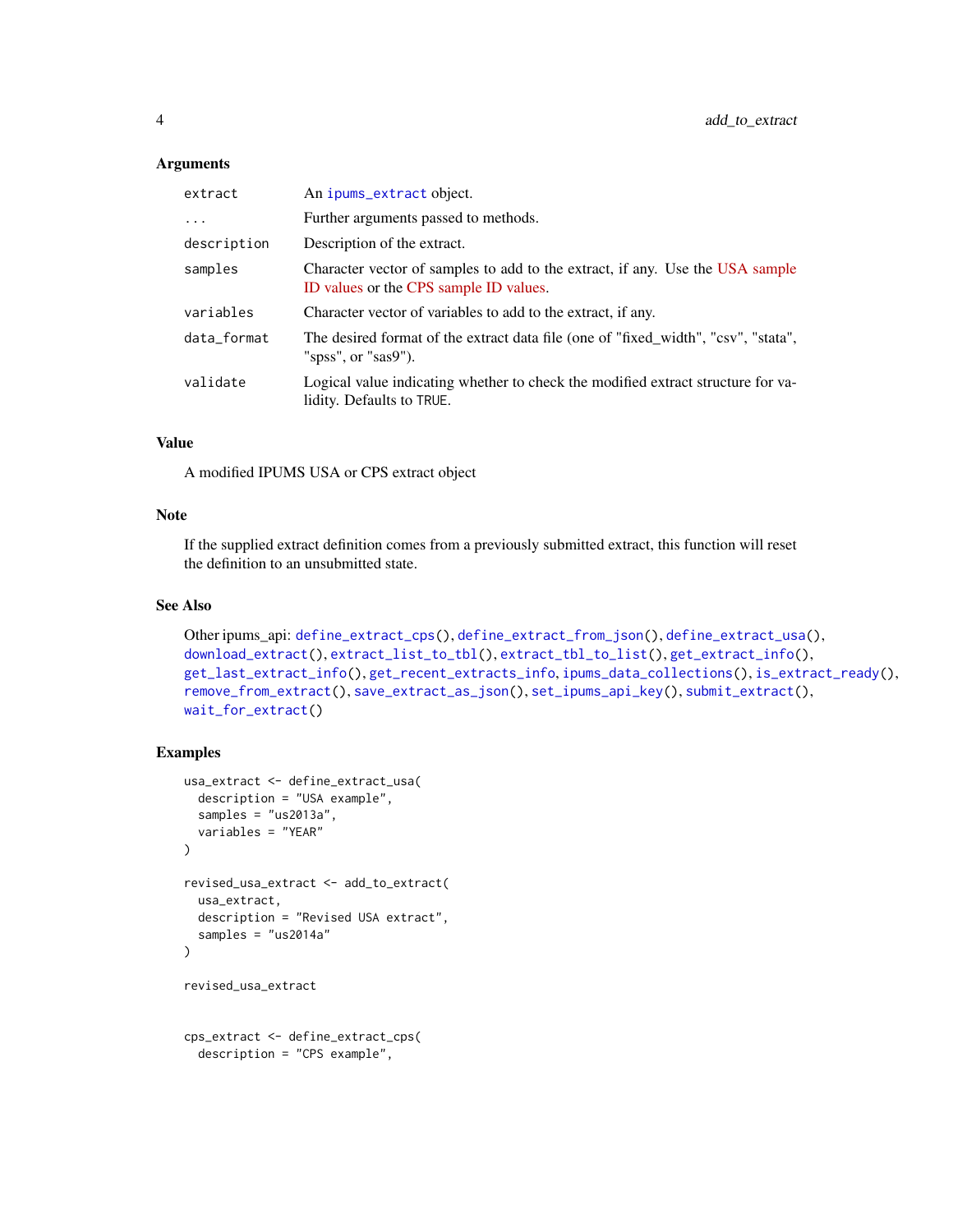# <span id="page-4-0"></span>define\_extract\_cps 5

```
samples = "cps2019_03s",
  variables = "YEAR"
\mathcal{L}revised_cps_extract <- add_to_extract(
  cps_extract,
  description = "Revised CPS extract",
  samples = "cps2020_03s"
\lambdarevised_cps_extract
```
<span id="page-4-1"></span>define\_extract\_cps *Define an IPUMS CPS extract request*

# Description

Define an IPUMS CPS extract request to be submitted via the IPUMS microdata extract API. For an overview of ipumsr microdata API functionality, see vignette("ipums-api", package  $=$  "ipumsr").

#### Usage

```
define_extract_cps(
  description,
  samples,
  variables,
  data_format = c("fixed_width", "csv", "stata", "spss", "sas9"),
  data_structure = "rectangular",
  rectangular_on = "P"
\mathcal{E}
```
# Arguments

| description | Description of the extract.                                                                                                                                                                                        |
|-------------|--------------------------------------------------------------------------------------------------------------------------------------------------------------------------------------------------------------------|
| samples     | Character vector of samples to include in the extract. Samples should be speci-<br>fied using the sample ID values.                                                                                                |
| variables   | Character vector of variables to include in the extract.                                                                                                                                                           |
| data_format | The desired format of the extract data file (one of "fixed_width", "csv", "stata",<br>"spss", or "sas9").                                                                                                          |
|             | data_structure Currently, this must be "rectangular", which is also the default. In the future, the<br>API will also support "hierarchical" extracts.                                                              |
|             | rectangular_on Currently, this must be "P", indicating that the extract will be rectangularized on<br>person records. In the future, the API will also support household-only extracts<br>$(rectangular_0 = "H").$ |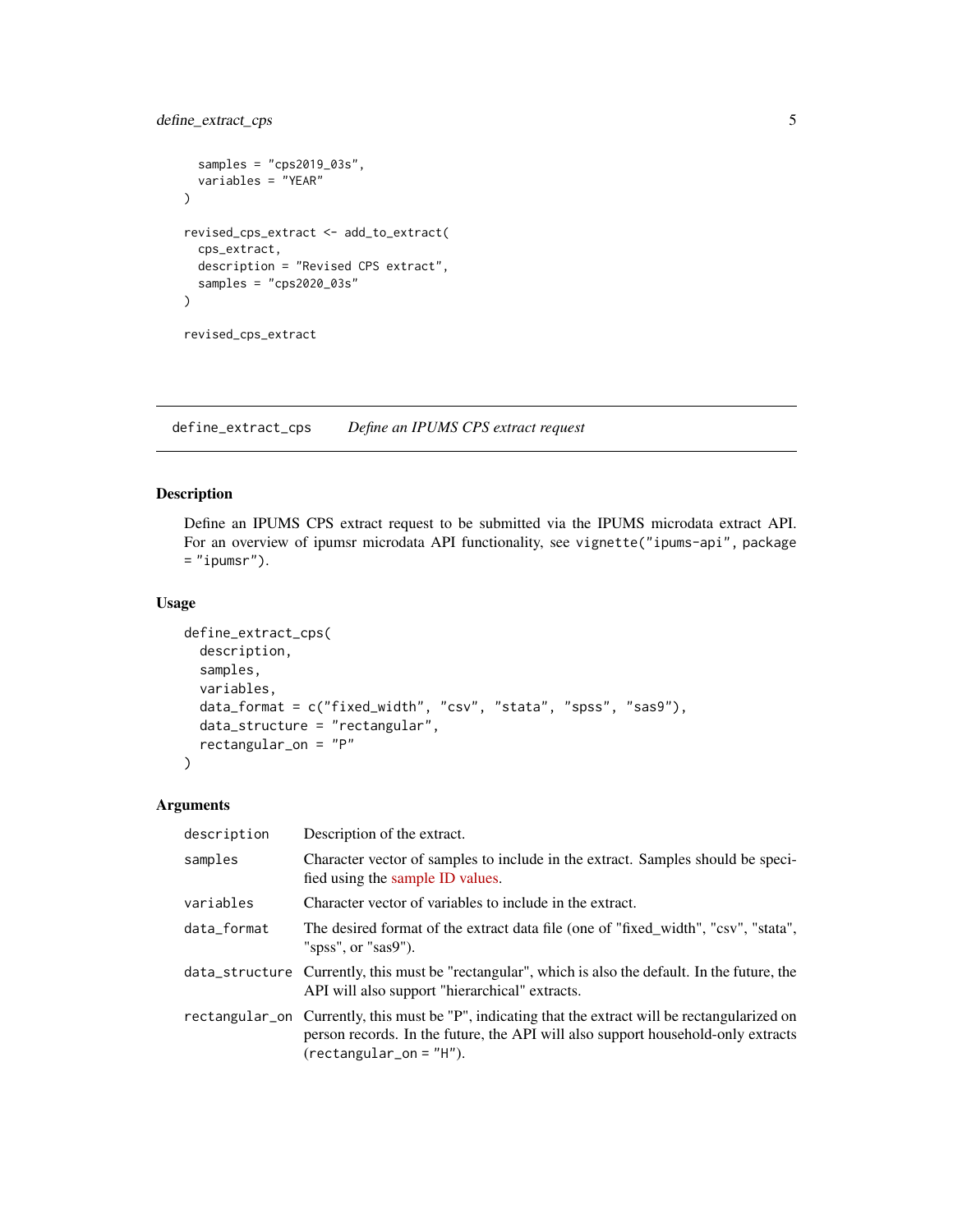# <span id="page-5-0"></span>Value

An object of class [c\("cps\\_extract", "ipums\\_extract"\)](#page-18-1) containing the extract definition.

#### See Also

```
Other ipums_api: add_to_extract(), define_extract_from_json(), define_extract_usa(),
download_extract(), extract_list_to_tbl(), extract_tbl_to_list(), get_extract_info(),
get_last_extract_info(), get_recent_extracts_info, ipums_data_collections(), is_extract_ready(),
remove_from_extract(), save_extract_as_json(), set_ipums_api_key(), submit_extract(),
wait_for_extract()
```
#### Examples

```
my_extract <- define_extract_cps("Example", "cps2020_03s", "YEAR")
```
<span id="page-5-1"></span>define\_extract\_from\_json

*Create an* [ipums\\_extract](#page-18-1) *object from a JSON-formatted definition*

#### Description

Create an [ipums\\_extract](#page-18-1) object based on an extract definition formatted as JSON. For an overview of ipumsr microdata API functionality, see vignette("ipums-api", package = "ipumsr").

#### Usage

```
define_extract_from_json(extract_json)
```
#### Arguments

extract\_json The path to a file containing the JSON definition, or a JSON string.

#### Value

An [ipums\\_extract](#page-18-1) object.

# See Also

Other ipums\_api: [add\\_to\\_extract\(](#page-2-1)), [define\\_extract\\_cps\(](#page-4-1)), [define\\_extract\\_usa\(](#page-6-1)), [download\\_extract\(](#page-7-1)), [extract\\_list\\_to\\_tbl\(](#page-9-1)), [extract\\_tbl\\_to\\_list\(](#page-10-1)), [get\\_extract\\_info\(](#page-12-1)), [get\\_last\\_extract\\_info\(](#page-13-1)), [get\\_recent\\_extracts\\_info](#page-14-1), [ipums\\_data\\_collections\(](#page-17-1)), [is\\_extract\\_ready\(](#page-26-1)), [remove\\_from\\_extract\(](#page-51-1)), [save\\_extract\\_as\\_json\(](#page-52-1)), [set\\_ipums\\_api\\_key\(](#page-53-1)), [submit\\_extract\(](#page-55-1)), [wait\\_for\\_extract\(](#page-56-1))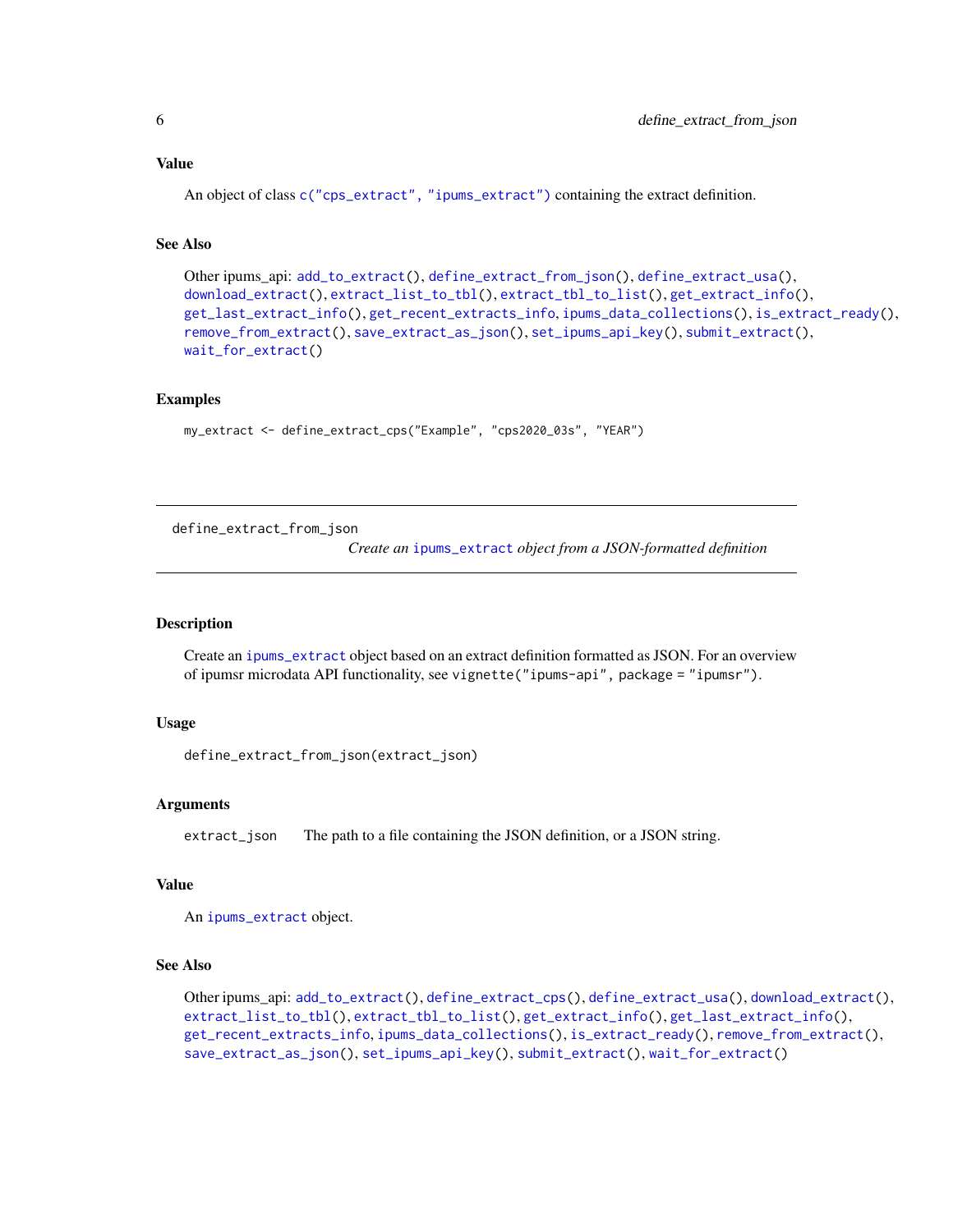# <span id="page-6-0"></span>define\_extract\_usa 7

#### Examples

```
my_extract <- define_extract_usa("Example", "us2013a", "YEAR")
extract_json_path <- file.path(tempdir(), "usa_extract.json")
save_extract_as_json(my_extract, file = extract_json_path)
copy_of_my_extract <- define_extract_from_json(extract_json_path)
identical(my_extract, copy_of_my_extract)
```
<span id="page-6-1"></span>define\_extract\_usa *Define an IPUMS USA extract request*

# Description

Define an IPUMS USA extract request to be submitted via the IPUMS microdata extract API. For an overview of ipumsr microdata API functionality, see vignette("ipums-api", package = "ipumsr").

#### Usage

```
define_extract_usa(
  description,
  samples,
  variables,
  data_format = c("fixed_width", "csv", "stata", "spss", "sas9"),
  data_structure = "rectangular",
  rectangular_on = "P"
)
```
#### Arguments

| description | Description of the extract.                                                                                                                                                                                        |
|-------------|--------------------------------------------------------------------------------------------------------------------------------------------------------------------------------------------------------------------|
| samples     | Character vector of samples to include in the extract. Samples should be speci-<br>fied using the sample ID values.                                                                                                |
| variables   | Character vector of variables to include in the extract.                                                                                                                                                           |
| data_format | The desired format of the extract data file (one of "fixed_width", "csv", "stata",<br>"spss", or "sas9").                                                                                                          |
|             | data_structure Currently, this must be "rectangular", which is also the default. In the future, the<br>API will also support "hierarchical" extracts.                                                              |
|             | rectangular_on Currently, this must be "P", indicating that the extract will be rectangularized on<br>person records. In the future, the API will also support household-only extracts<br>$(rectangular_0 = "H").$ |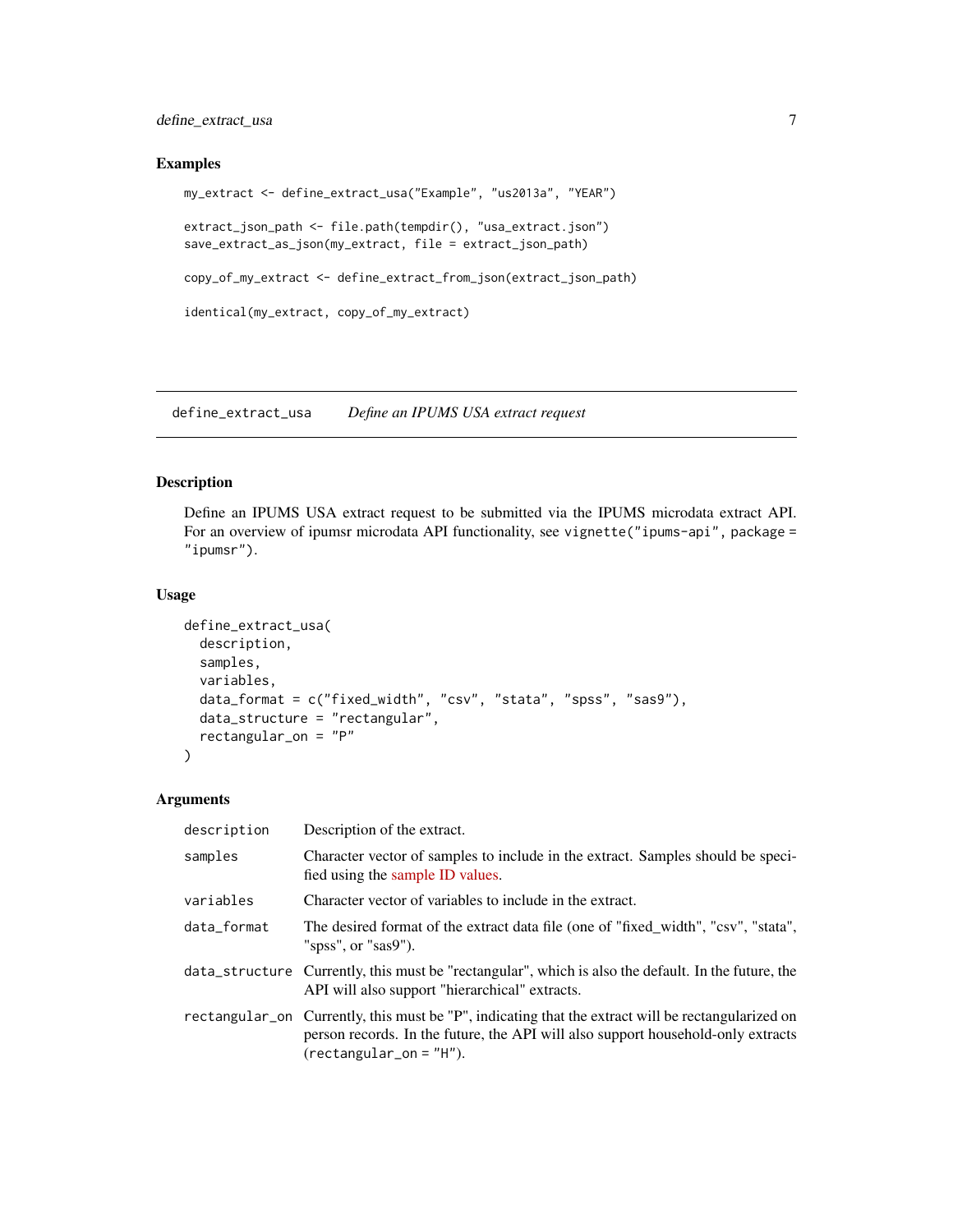# <span id="page-7-0"></span>Value

An object of class [c\("usa\\_extract", "ipums\\_extract"\)](#page-18-1) containing the extract definition.

#### See Also

```
Other ipums_api: add_to_extract(), define_extract_cps(), define_extract_from_json(),
download_extract(), extract_list_to_tbl(), extract_tbl_to_list(), get_extract_info(),
get_last_extract_info(), get_recent_extracts_info, ipums_data_collections(), is_extract_ready(),
remove_from_extract(), save_extract_as_json(), set_ipums_api_key(), submit_extract(),
wait_for_extract()
```
# Examples

```
my_extract <- define_extract_usa("Example", "us2013a", "YEAR")
```
<span id="page-7-1"></span>download\_extract *Download an IPUMS data extract*

#### Description

Download an IPUMS data extract via the IPUMS API. For an overview of ipumsr microdata API functionality, see vignette("ipums-api", package = "ipumsr").

#### Usage

```
download_extract(
  extract,
  download\_dir = getwd(),
  overwrite = FALSE,
  api_key = Sys.getenv("IPUMS_API_KEY")
\lambda
```
# Arguments

| extract      | One of:                                                                                                                                                                                       |
|--------------|-----------------------------------------------------------------------------------------------------------------------------------------------------------------------------------------------|
|              | • An ipums_extract object                                                                                                                                                                     |
|              | • The data collection and extract number formatted as a single string of the<br>form "collection:number"                                                                                      |
|              | • The data collection and extract number formatted as a vector of the form<br>c("collection", "number")                                                                                       |
|              | The extract number does not need to be zero-padded (e.g., use "usa:1" or<br>c("usa", "1"), not "usa: 00001" or c("usa", "00001")). See Examples sec-<br>tion below for examples of each form. |
|              | For a list of codes used to refer to each collection, see ipums_data_collections().                                                                                                           |
| download_dir | In what folder should the downloaded files be saved? Defaults to current work-<br>ing directory.                                                                                              |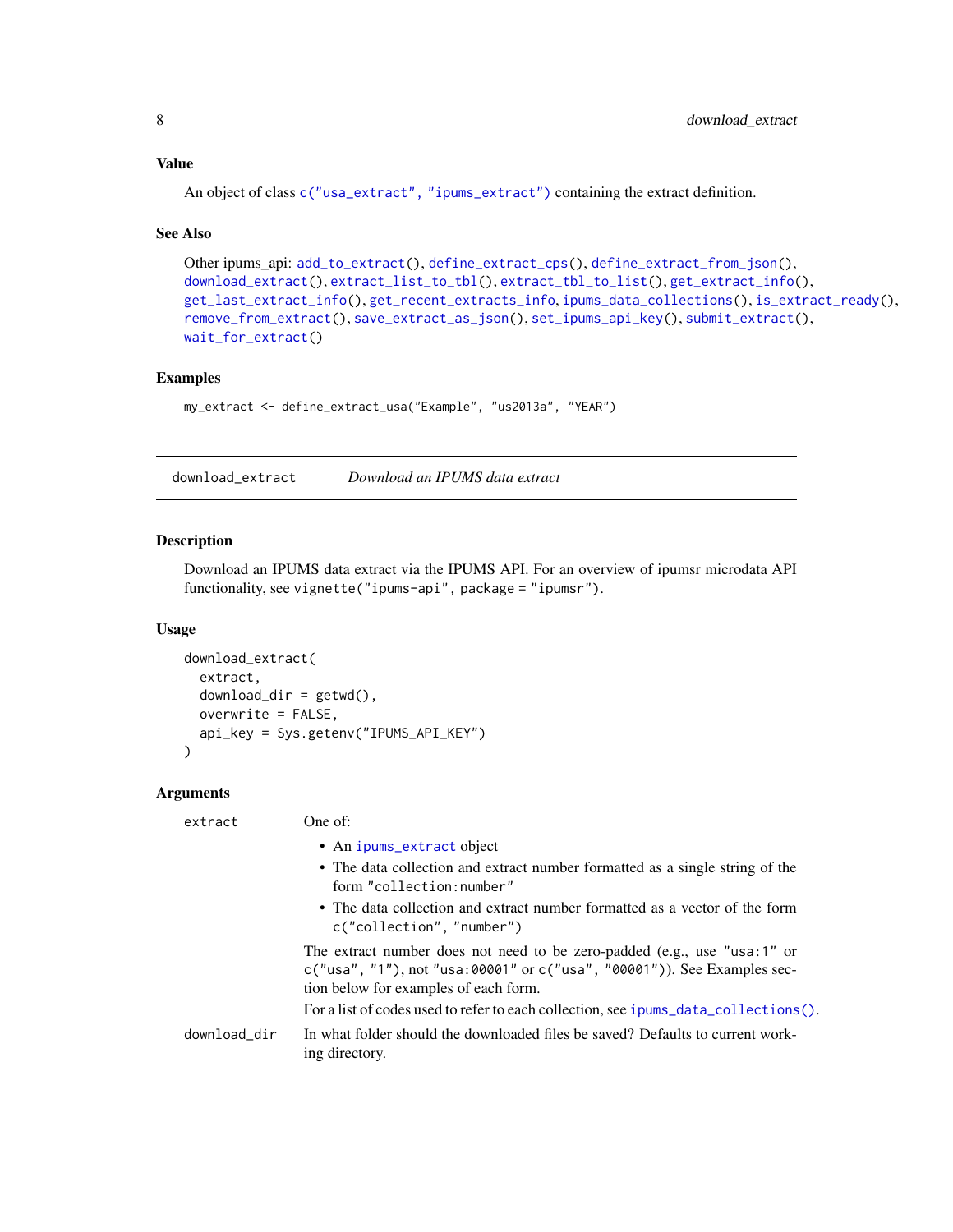<span id="page-8-0"></span>

| overwrite | Logical indicating whether to overwrite files that already exist. Defaults to<br>FAI SF.                     |
|-----------|--------------------------------------------------------------------------------------------------------------|
| api_kev   | API key associated with your user account. Defaults to the value of environment<br>variable "IPUMS API KEY". |

#### Value

Invisibly, the path to the downloaded .xml DDI file.

#### See Also

```
Other ipums_api: add_to_extract(), define_extract_cps(), define_extract_from_json(),
define_extract_usa(), extract_list_to_tbl(), extract_tbl_to_list(), get_extract_info(),
get_last_extract_info(), get_recent_extracts_info, ipums_data_collections(), is_extract_ready(),
remove_from_extract(), save_extract_as_json(), set_ipums_api_key(), submit_extract(),
wait_for_extract()
```
#### Examples

```
my_extract <- define_extract_usa("Example", "us2013a", "YEAR")
```

```
## Not run:
submitted_extract <- submit_extract(my_extract)
```
# Download extract by supplying an ipums\_extract object: path\_to\_ddi\_file <- download\_extract(submitted\_extract)

```
# By supplying the data collection and extract number, as a string:
path_to_ddi_file <- download_extract("usa:1")
# Note that there is no space before or after the colon, and no zero-padding
# of the extract number.
```

```
# By supplying the data collection and extract number, as a vector:
path_to_ddi_file <- download_extract(c("usa", "1"))
```
## End(Not run)

<span id="page-8-1"></span>dplyr\_select\_style *Select-style helpers from dplyr*

# Description

Several arguments in ipumsr allow syntax for selecting variables based on dplyr's [select](#page-0-0) function. See details for more information.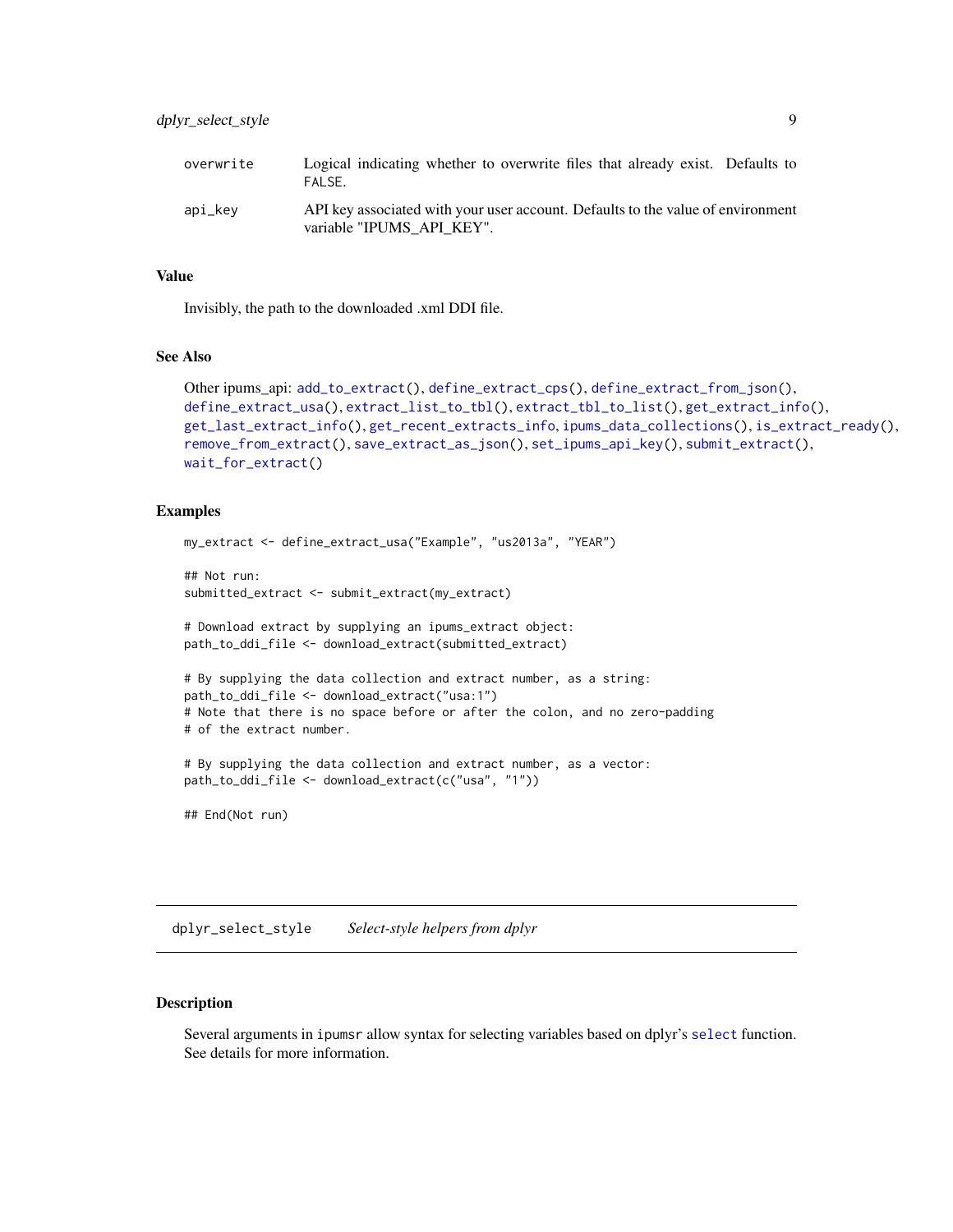# <span id="page-9-0"></span>Details

There are 3 broad categories of methods for specifying arguments for these select-style parameters.

- "Character Vector"A character vector of names (such as c("var1", "var2", "var3"))
- "'Bare' Vector"A vector of 'bare' names (such as c(var1, var2, var3))
- "Helper Functions"Helper functions from dplyr::select such as starts\_with(), contains and others.

#### Examples

```
# For microdata, use this syntax to load variables
# Load 3 variables by name
cps_file <- ipums_example("cps_00006.xml")
data <- read_ipums_micro(cps_file, vars = c("YEAR", "MONTH", "PERNUM"))
# Load same 3 variables using bare names
data <- read_ipums_micro(cps_file, vars = c(YEAR, MONTH, PERNUM))
# Use helper functions to load all variables that start with "WT"
data <- read_ipums_micro(cps_file, vars = starts_with("WT"))
# Use bare names and helper function to load YEAR, MONTH and all variables with 'INC' in name
data <- read_ipums_micro(cps_file, vars = c(YEAR, MONTH, contains("INC")))
# For geographic extracts, `data_layer` and `shape_layer` arguments use the same conventions
# to select file names from within zip files.
# (This extract only contains 1 type of file, but some have multiple)
csv_file <- ipums_example("nhgis0008_csv.zip")
data <- read_nhgis(
 csv_file,
 data_layer = contains("pmsa")
\lambda
```
<span id="page-9-1"></span>extract\_list\_to\_tbl *Convert a list of extract definitions to a tibble*

#### **Description**

Convert a list of [ipums\\_extract](#page-18-1) objects to a [tibble](#page-0-0) in which each row contains the definition of one extract. For an overview of ipumsr microdata API functionality, see vignette("ipums-api", package = "ipumsr").

#### Usage

```
extract_list_to_tbl(extract_list)
```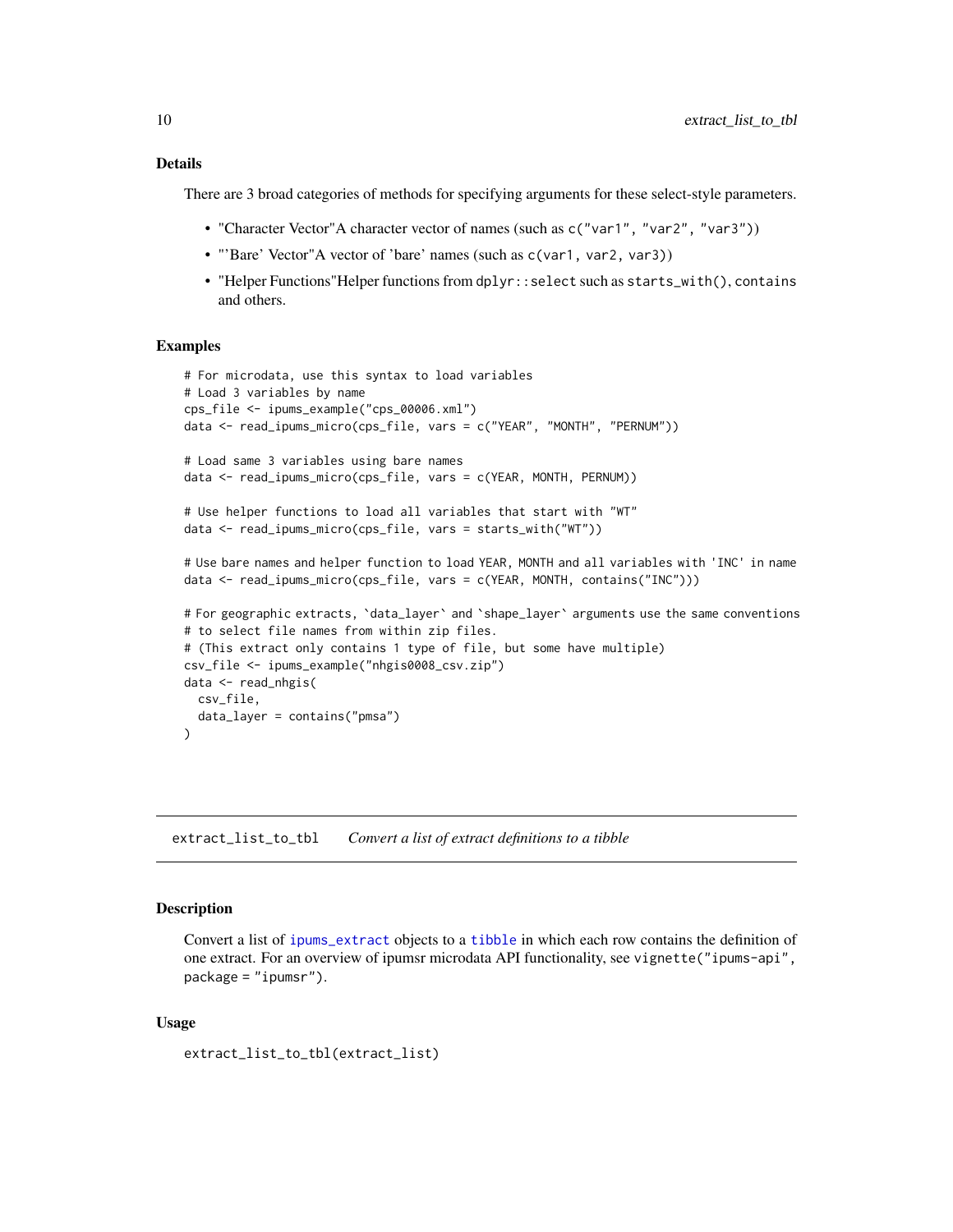#### <span id="page-10-0"></span>**Arguments**

extract\_list A list of [ipums\\_extract](#page-18-1) objects.

# Value

A [tibble](#page-0-0) with number of rows equal to the length of extract\_list, in which each row contains the definition of one extract.

# See Also

```
Other ipums_api: add_to_extract(), define_extract_cps(), define_extract_from_json(),
define_extract_usa(), download_extract(), extract_tbl_to_list(), get_extract_info(),
get_last_extract_info(), get_recent_extracts_info, ipums_data_collections(), is_extract_ready(),
remove_from_extract(), save_extract_as_json(), set_ipums_api_key(), submit_extract(),
wait_for_extract()
```
#### Examples

```
## Not run:
# Get list of recent extracts
list_of_last_10_extracts <- get_recent_extracts_info_list("usa")
# Print the extract number for extracts that are downloadable:
for (extract in list_of_last_10_extracts) {
 if (is_extract_ready(extract)) print(extract$number)
}
# Convert list of extracts to tibble of extracts to view in a tabular format
extract_list_to_tbl(list_of_last_10_extracts)
## End(Not run)
```
<span id="page-10-1"></span>extract\_tbl\_to\_list *Convert a tibble of extract definitions to a list*

#### Description

Convert a [tibble](#page-0-0) (or [data.frame](#page-0-0)) of extract definitions, such as that returned by [get\\_recent\\_extracts\\_info\\_tbl\(\)](#page-14-2), to a list of [ipums\\_extract](#page-18-1) objects. For an overview of ipumsr microdata API functionality, see vignette("ipums-api", package = "ipumsr").

#### Usage

```
extract_tbl_to_list(extract_tbl, validate = TRUE)
```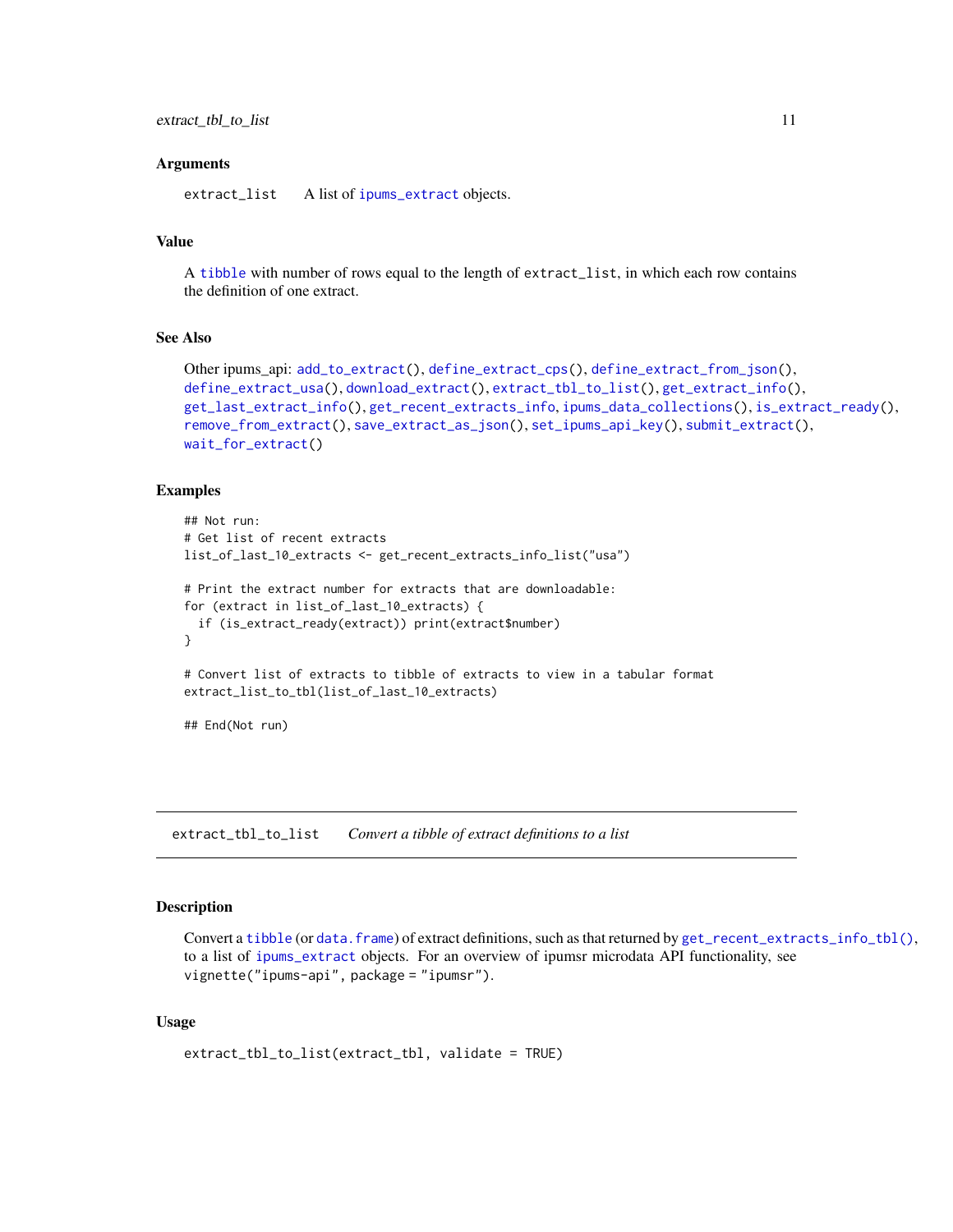#### <span id="page-11-0"></span>**Arguments**

| extract tbl | A tibble (or data, frame) where each row contains the definition of one ex-<br>tract.                                                                         |
|-------------|---------------------------------------------------------------------------------------------------------------------------------------------------------------|
| validate    | Logical (TRUE or FALSE) value indicating whether to check that each row of<br>extract_tbl contains a valid and complete extract definition. Defaults to TRUE. |

#### Value

A list of length equal to the number of rows of extract\_tbl.

# See Also

```
Other ipums_api: add_to_extract(), define_extract_cps(), define_extract_from_json(),
define_extract_usa(), download_extract(), extract_list_to_tbl(), get_extract_info(),
get_last_extract_info(), get_recent_extracts_info, ipums_data_collections(), is_extract_ready(),
remove_from_extract(), save_extract_as_json(), set_ipums_api_key(), submit_extract(),
wait_for_extract()
```
# Examples

```
## Not run:
# Get tibble of recent extracts
tbl_of_last_10_extracts <- get_recent_extracts_info_tbl("usa")
# Filter down to extracts with "income" in the description
description_mentions_income <- grepl(
 "[Ii]ncome",
 tbl_of_last_10_extracts$description
\lambdaincome_extracts <- tbl_of_last_10_extracts[description_mentions_income, ]
# Convert tibble of extracts to list of extracts
income_extracts <- extract_tbl_to_list(income_extracts)
# Now it's easier to operate on those elements as extract objects:
revised_income_extract <- add_to_extract(
 income_extracts[[1]],
 samples = "us2018a"
)
submitted_revised_income_extract <- submit_extract(revised_income_extract)
```
## End(Not run)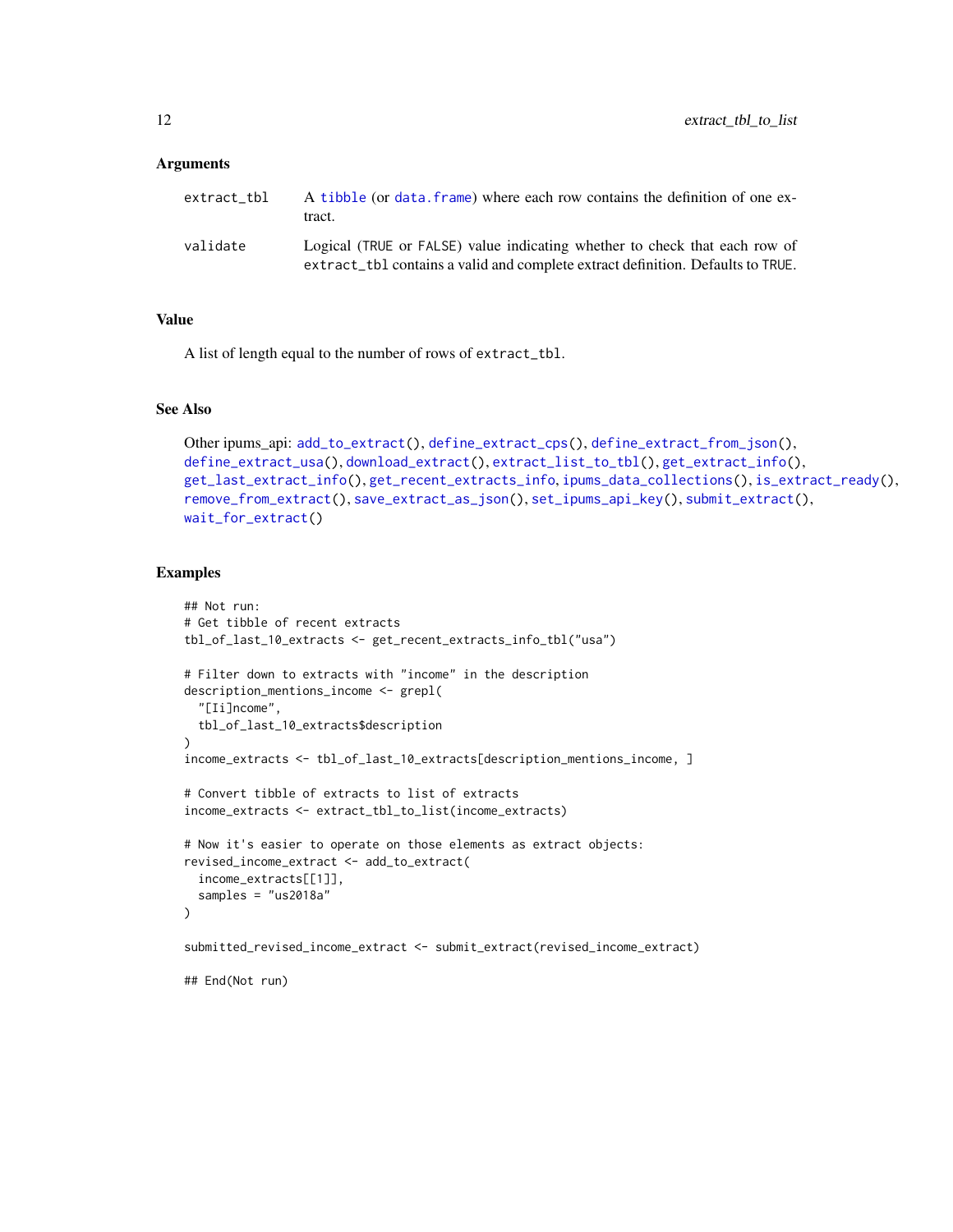<span id="page-12-1"></span><span id="page-12-0"></span>get\_extract\_info *Get information about a submitted extract*

#### Description

Get information about a submitted extract via the IPUMS API. For an overview of ipumsr microdata API functionality, see vignette("ipums-api", package = "ipumsr").

#### Usage

```
get_extract_info(extract, api_key = Sys.getenv("IPUMS_API_KEY"))
```
#### **Arguments**

| extract |         | One of:                                                                                                                                                                                             |
|---------|---------|-----------------------------------------------------------------------------------------------------------------------------------------------------------------------------------------------------|
|         |         | • An ipums_extract object                                                                                                                                                                           |
|         |         | • The data collection and extract number formatted as a single string of the<br>form "collection:number"                                                                                            |
|         |         | • The data collection and extract number formatted as a vector of the form<br>c("collection", "number")                                                                                             |
|         |         | The extract number does not need to be zero-padded (e.g., use "usa:1" or<br>$c("usa", "1")$ , not "usa: 00001" or $c("usa", "00001")$ ). See Examples sec-<br>tion below for examples of each form. |
|         |         | For a list of codes used to refer to each collection, see ipums_data_collections().                                                                                                                 |
|         | api_key | API key associated with your user account. Defaults to the value of environment<br>variable "IPUMS API KEY".                                                                                        |
|         |         |                                                                                                                                                                                                     |

# Value

An [ipums\\_extract](#page-18-1) object.

# See Also

```
Other ipums_api: add_to_extract(), define_extract_cps(), define_extract_from_json(),
define_extract_usa(), download_extract(), extract_list_to_tbl(), extract_tbl_to_list(),
get_last_extract_info(), get_recent_extracts_info, ipums_data_collections(), is_extract_ready(),
remove_from_extract(), save_extract_as_json(), set_ipums_api_key(), submit_extract(),
wait_for_extract()
```
#### Examples

my\_extract <- define\_extract\_usa("Example", "us2013a", "YEAR") ## Not run: submitted\_extract <- submit\_extract(my\_extract)

# Get info by supplying an ipums\_extract object: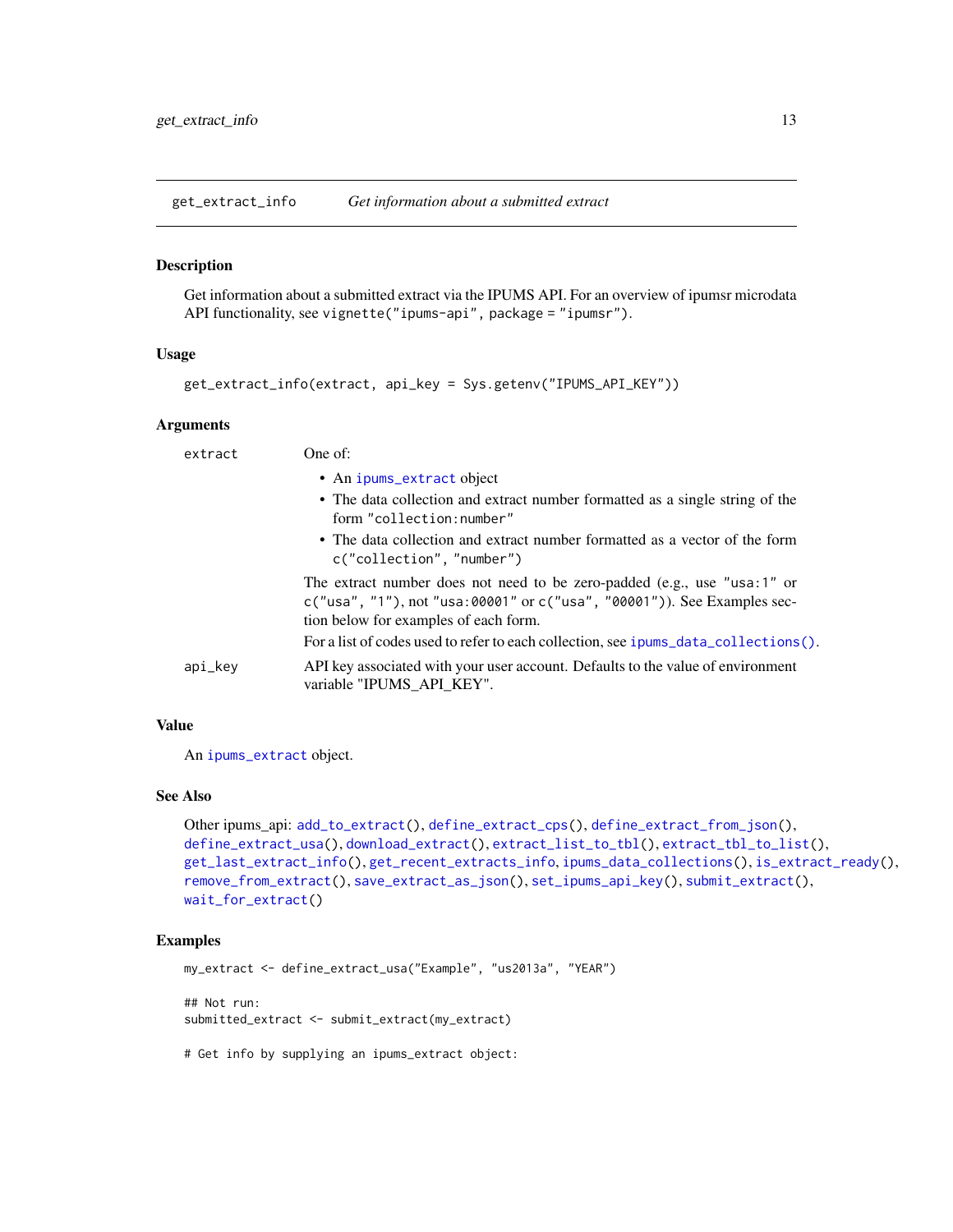```
get_extract_info(submitted_extract)
# Get info by supplying the data collection and extract number, as a string:
get_extract_info("usa:1")
# Note that there is no space before or after the colon, and no zero-padding
# of the extract number.
# Get info by supplying the data collection and extract number, as a vector:
get_extract_info(c("usa", "1"))
## End(Not run)
```
<span id="page-13-1"></span>get\_last\_extract\_info *Get information on last extract*

#### Description

Get information on your most recent extract for a given IPUMS data collection, returned as an [ipums\\_extract](#page-18-1) object. For an overview of ipumsr microdata API functionality, see vignette("ipums-api", package = "ipumsr").

#### Usage

```
get_last_extract_info(collection, api_key = Sys.getenv("IPUMS_API_KEY"))
```
#### **Arguments**

| collection | The code for an IPUMS data collection. For a list of the codes used to refer to<br>the data collections, see ipums data collections(). |
|------------|----------------------------------------------------------------------------------------------------------------------------------------|
| api_kev    | API key associated with your user account. Defaults to the value of environment<br>variable "IPUMS API KEY".                           |

#### Value

An [ipums\\_extract](#page-18-1) object containing information on your most recent extract.

# See Also

```
Other ipums_api: add_to_extract(), define_extract_cps(), define_extract_from_json(),
define_extract_usa(), download_extract(), extract_list_to_tbl(), extract_tbl_to_list(),
get_extract_info(), get_recent_extracts_info, ipums_data_collections(), is_extract_ready(),
remove_from_extract(), save_extract_as_json(), set_ipums_api_key(), submit_extract(),
wait_for_extract()
```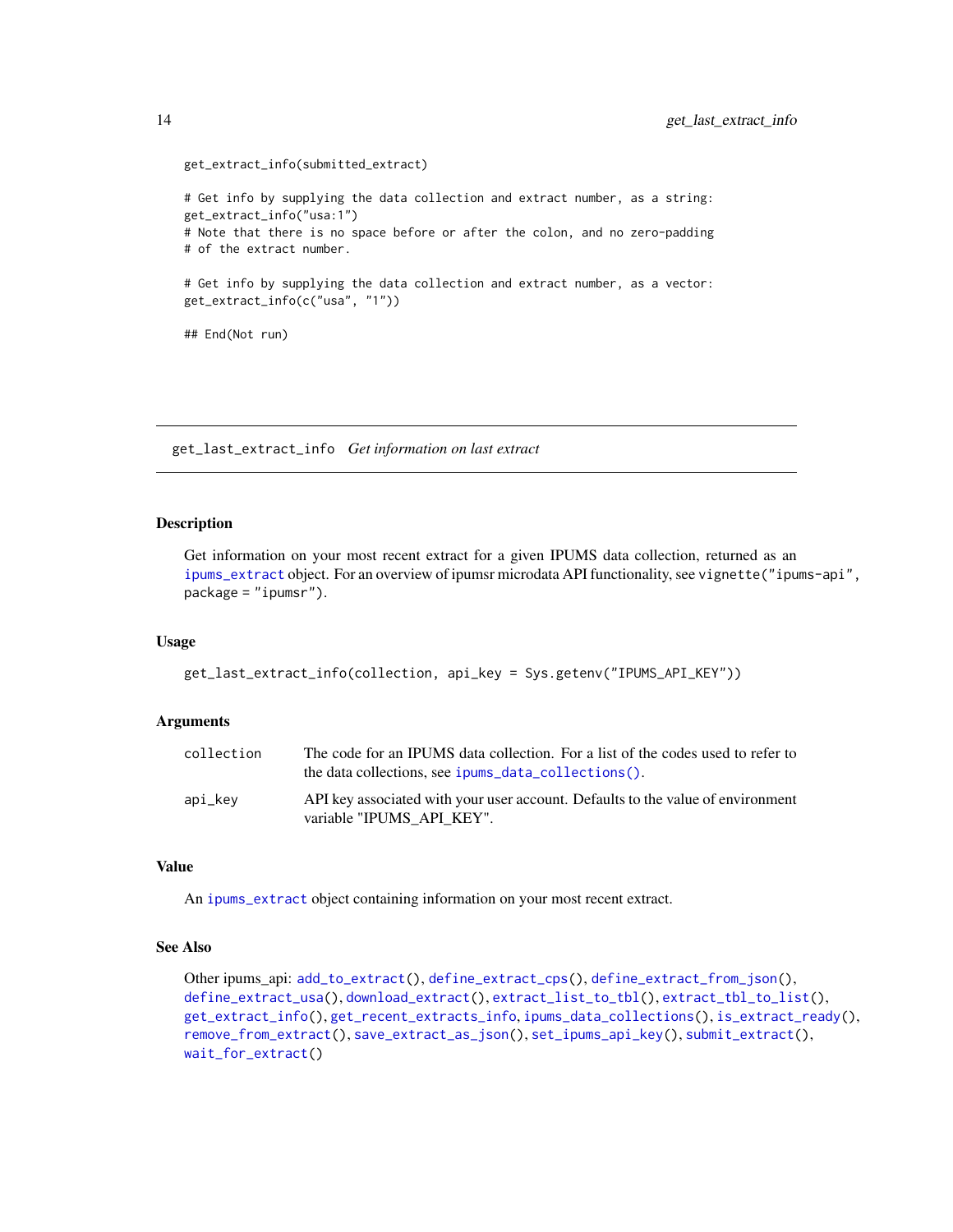#### <span id="page-14-0"></span>Examples

```
my_extract <- define_extract_usa("Example", "us2013a", "YEAR")
## Not run:
submit_extract(my_extract)
# Oops, forgot to capture the return object from submit_extract. Grab it with:
submitted_extract <- get_last_extract_info("usa")
# View the extract number
submitted_extract$number
# Check if submitted extract is ready
is_extract_ready(submitted_extract) # returns TRUE or FALSE
# Or have R check periodically until the extract is ready
downloadable_extract <- wait_for_extract(submitted_extract)
## End(Not run)
```
<span id="page-14-1"></span>get\_recent\_extracts\_info

*Get information on recent extracts*

# <span id="page-14-2"></span>Description

Get information on recent extracts for a given IPUMS collection via the IPUMS API, returned either as a list or tibble. For an overview of ipumsr microdata API functionality, see vignette("ipums-api", package = "ipumsr").

#### Usage

```
get_recent_extracts_info_list(
  collection,
  how_many = 10,
  api_key = Sys.getenv("IPUMS_API_KEY")
\mathcal{L}get_recent_extracts_info_tbl(
  collection,
 how_many = 10,
  api_key = Sys.getenv("IPUMS_API_KEY")
)
```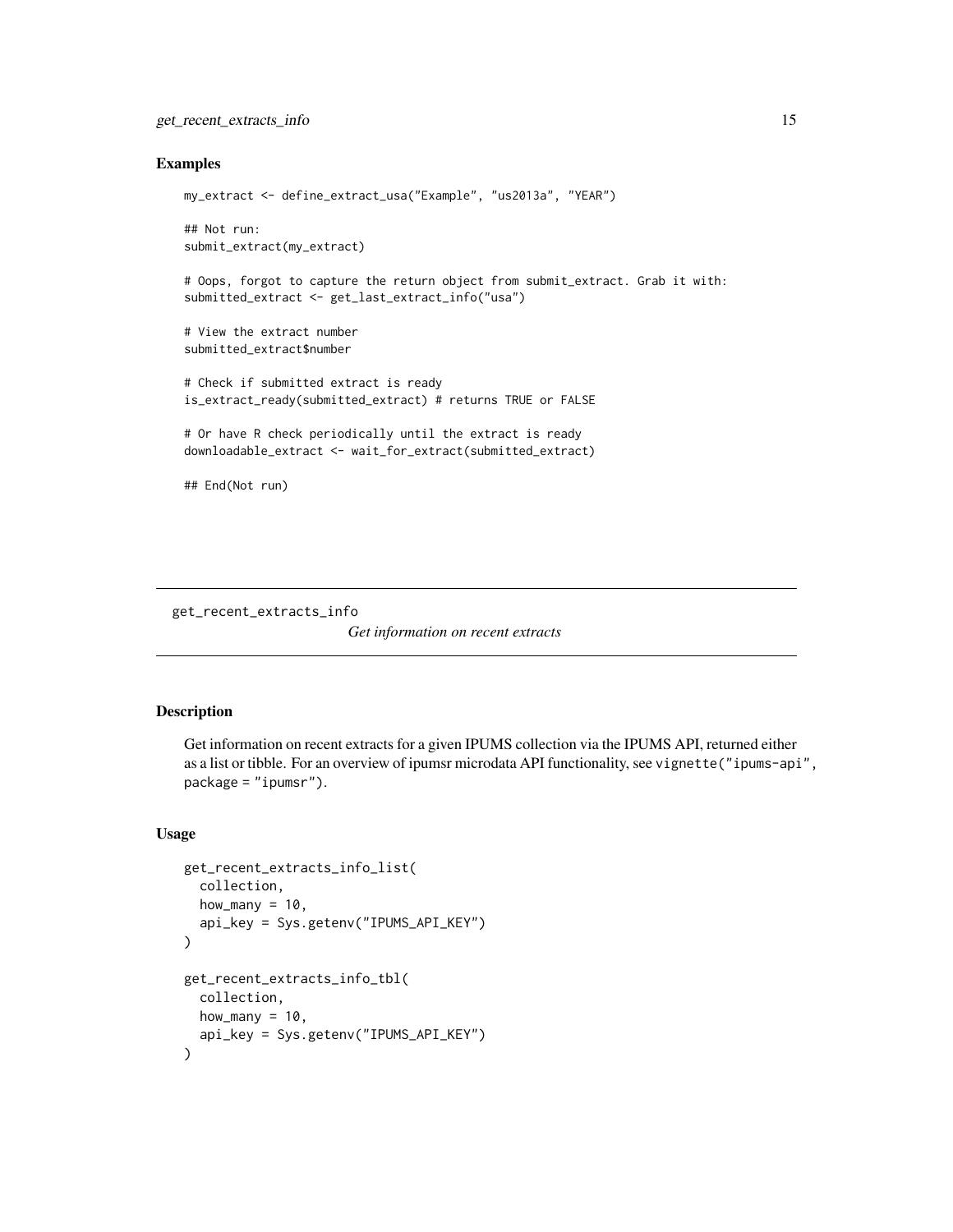#### <span id="page-15-0"></span>**Arguments**

| collection | The code for an IPUMS data collection. For a list of the codes used to refer to<br>the data collections, see ipums_data_collections(). |
|------------|----------------------------------------------------------------------------------------------------------------------------------------|
| how_many   | Number of recent extracts for which you'd like information. Defaults to 10<br>extracts.                                                |
| api_kev    | API key associated with your user account. Defaults to the value of environment<br>variable "IPUMS API KEY".                           |

# Value

For get\_recent\_extracts\_info\_list(), a list of extract objects. For get\_recent\_extracts\_info\_tbl(), a [tibble](#page-0-0) with information on one extract in each row.

#### See Also

```
Other ipums_api: add_to_extract(), define_extract_cps(), define_extract_from_json(),
define_extract_usa(), download_extract(), extract_list_to_tbl(), extract_tbl_to_list(),
get_extract_info(), get_last_extract_info(), ipums_data_collections(), is_extract_ready(),
remove_from_extract(), save_extract_as_json(), set_ipums_api_key(), submit_extract(),
wait_for_extract()
```
#### Examples

```
## Not run:
# Get list of recent extracts
list_of_last_10_extracts <- get_recent_extracts_info_list("usa")
# Print the extract number for extracts that are downloadable:
for (extract in list_of_last_10_extracts) {
  if (is_extract_ready(extract)) print(extract$number)
}
# Get tibble of recent extracts
tbl_of_last_10_extracts <- get_recent_extracts_info_tbl("usa")
# Filter down to extracts with "income" in the description
description_mentions_income <- grepl(
  "[Ii]ncome",
  tbl_of_last_10_extracts$description
\lambdaincome_extracts <- tbl_of_last_10_extracts[description_mentions_income, ]
# Convert tibble of extracts to list of extracts
income_extracts <- extract_tbl_to_list(income_extracts)
# Now it's easier to operate on those elements as extract objects:
revised_income_extract <- add_to_extract(
 income_extracts[[1]],
  samples = "us2018a"
)
```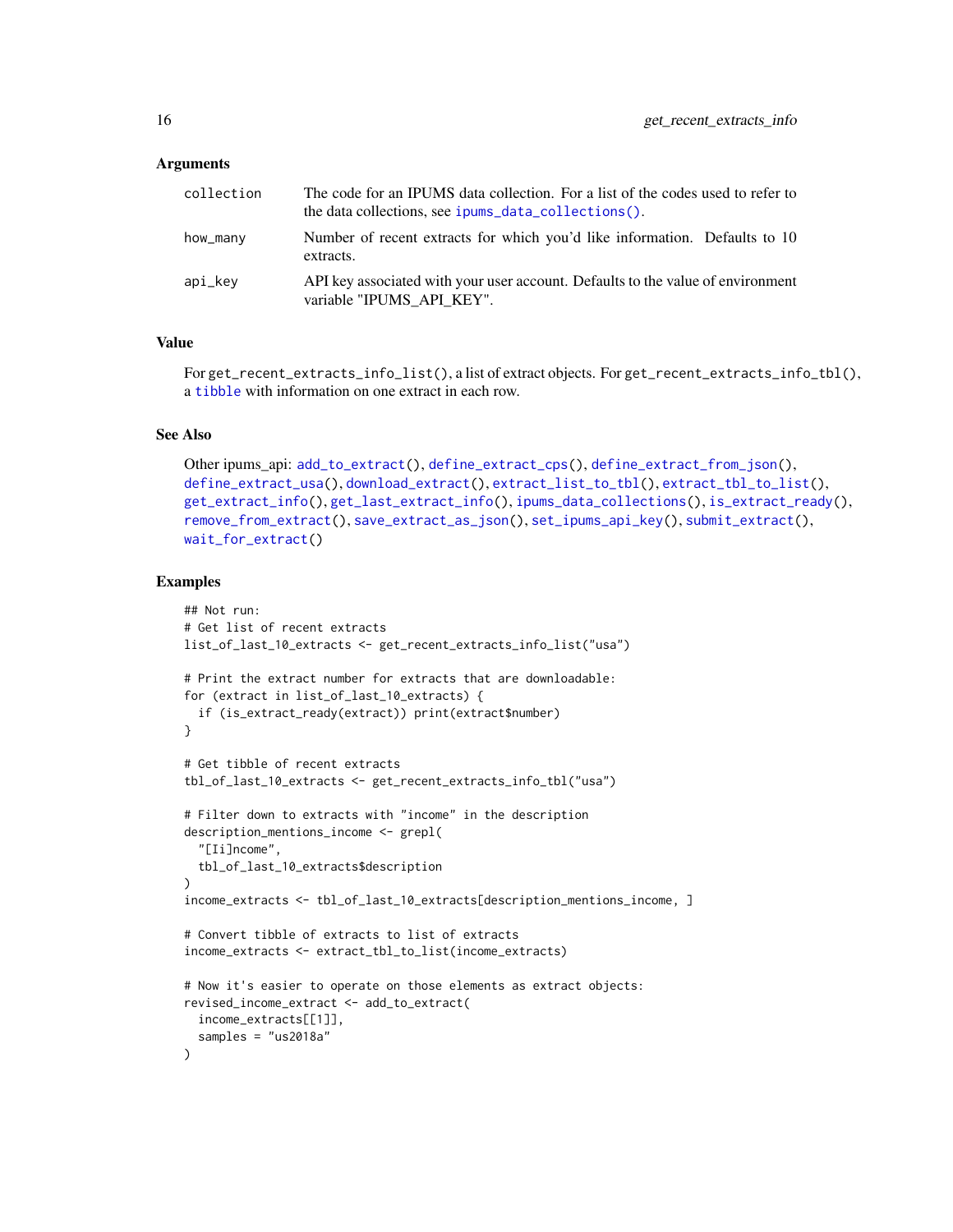# <span id="page-16-0"></span>ipums\_bind\_rows 17

submitted\_revised\_income\_extract <- submit\_extract(revised\_income\_extract)

## End(Not run)

ipums\_bind\_rows *Bind rows together, but preserve labelled class attributes*

#### Description

Bind rows together, but preserve labelled class attributes

#### Usage

ipums\_bind\_rows(..., .id = NULL)

# Arguments

| $\cdot$ $\cdot$ $\cdot$ | Either data frames or list of data frames                                            |
|-------------------------|--------------------------------------------------------------------------------------|
| .id                     | Data frame identifier, when arguments are named (or are named lists of data frames), |
|                         | will make a new column with this name that has the original names.                   |

# Value

A data.frame

| Collect data into R session with IPUMS attributes<br>ipums_collect |  |  |  |
|--------------------------------------------------------------------|--|--|--|
|--------------------------------------------------------------------|--|--|--|

# Description

Convenience wrapper around dplyr [collect](#page-0-0) and [set\\_ipums\\_var\\_attributes](#page-54-1).

# Usage

```
ipums_collect(data, ddi, var_attrs = c("val_labels", "var_label", "var_desc"))
```
# Arguments

| data      | A dplyr tbl object (generally a tbl_lazy object stored in a database.   |
|-----------|-------------------------------------------------------------------------|
| ddi       | A DDI object, read with read _ipums_ddi.                                |
| var attrs | One or more of val_labels, var_label and var_desc describing what kinds |
|           | of attributes you want to add. If NULL, will not add any attributes.    |

# Value

A local tbl\_df data.frame with IPUMS attributes attached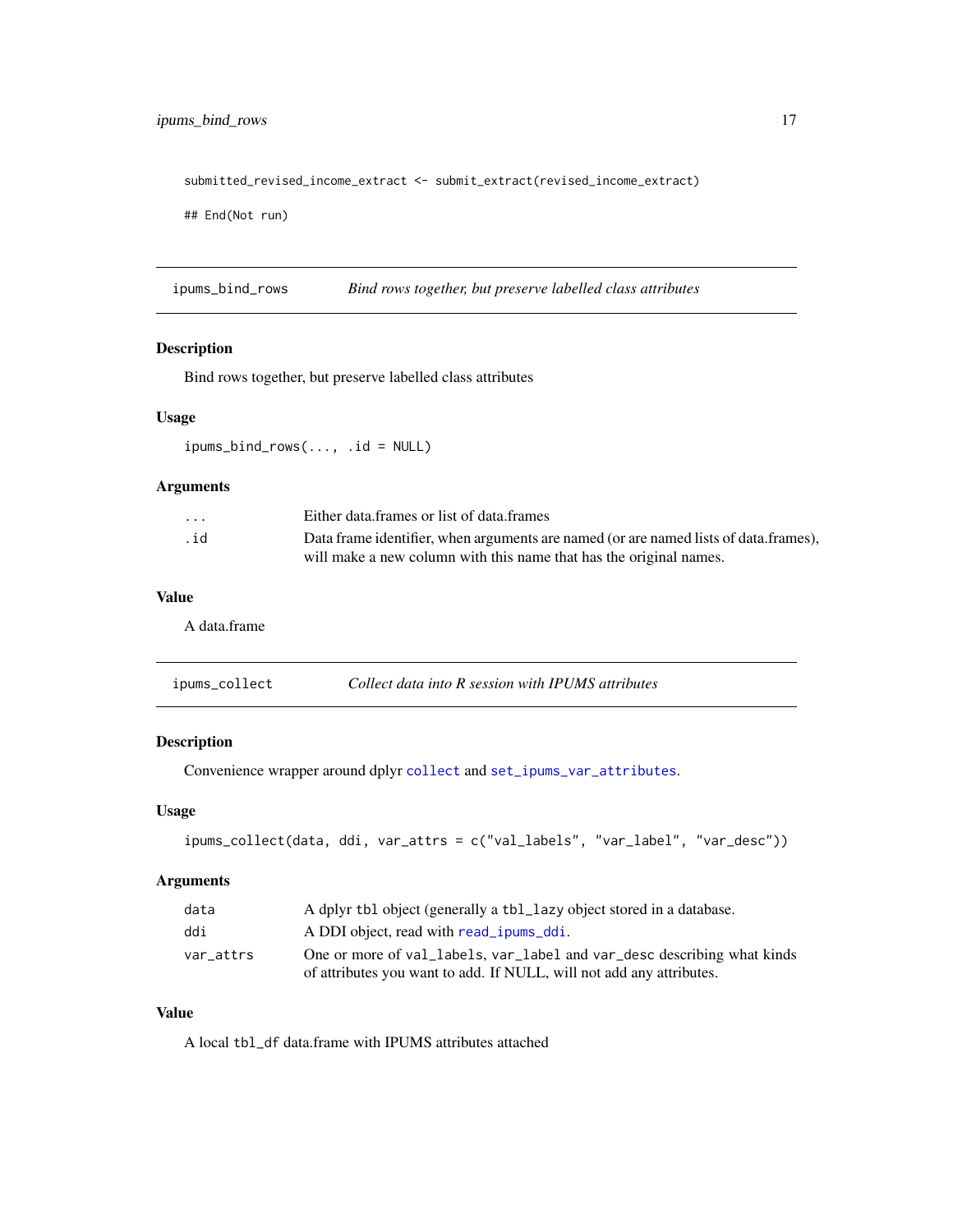<span id="page-17-0"></span>ipums\_conditions *Get IPUMS citation and conditions*

#### **Description**

Gets information about citation and conditions from a DDI.

#### Usage

ipums\_conditions(object = NULL)

#### Arguments

object A DDI object (loaded with [read\\_ipums\\_ddi](#page-35-1)). If NULL (the default), will use the conditions from the dataset you loaded most recently.

<span id="page-17-1"></span>ipums\_data\_collections

*List IPUMS data collections*

#### Description

List IPUMS data collections with corresponding codes used by the IPUMS API. Note that some data collections do not yet have API support. For an overview of ipumsr microdata API functionality, see vignette("ipums-api", package = "ipumsr").

# Usage

ipums\_data\_collections()

# Value

A [tibble](#page-0-0) with three columns containing the full collection name, the corresponding code used by the IPUMS API, and the status of API support for the collection.

# See Also

```
Other ipums_api: add_to_extract(), define_extract_cps(), define_extract_from_json(),
define_extract_usa(), download_extract(), extract_list_to_tbl(), extract_tbl_to_list(),
get_extract_info(), get_last_extract_info(), get_recent_extracts_info, is_extract_ready(),
remove_from_extract(), save_extract_as_json(), set_ipums_api_key(), submit_extract(),
wait_for_extract()
```
# Examples

```
# Print a tibble of all IPUMS data collections:
ipums_data_collections()
```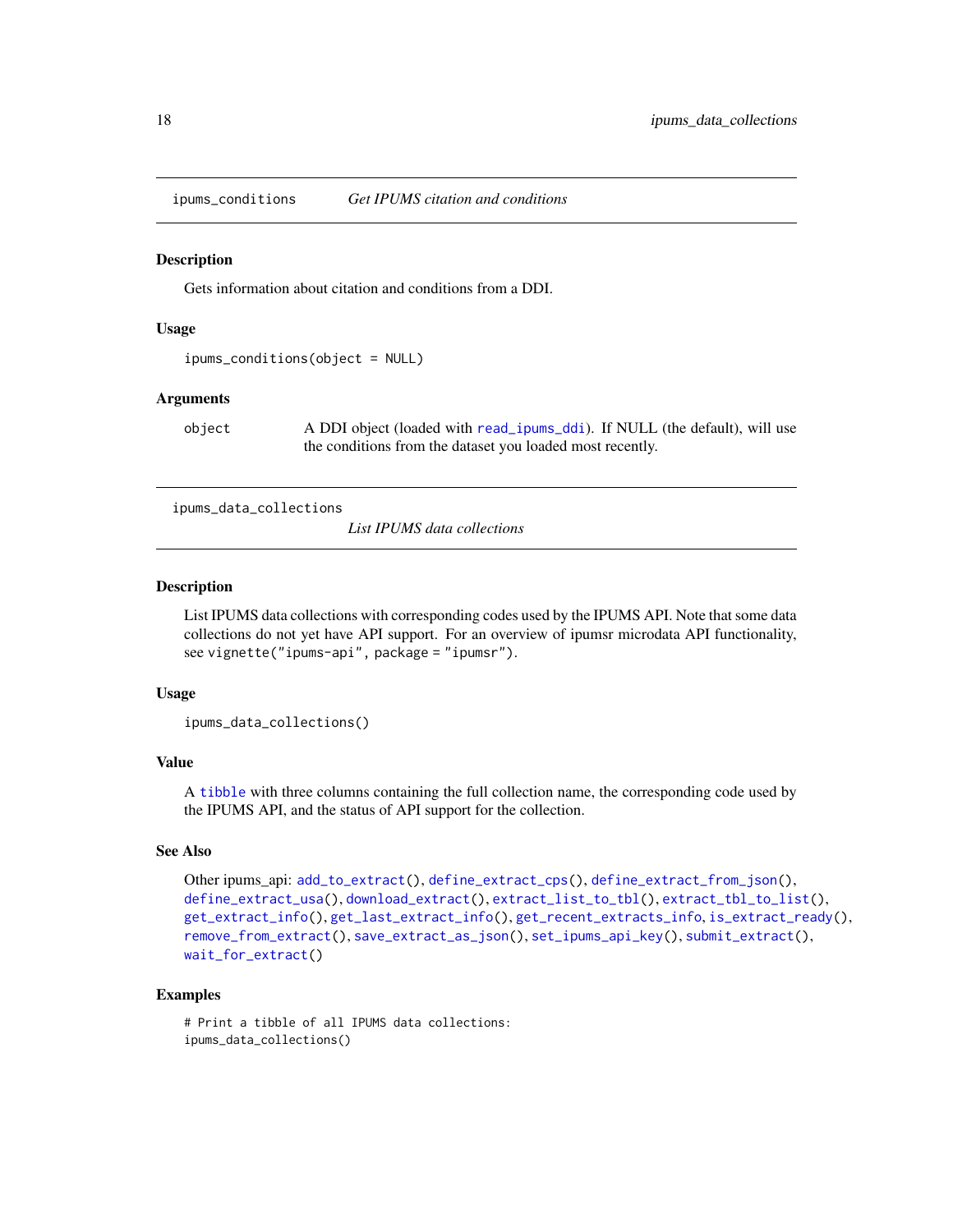<span id="page-18-0"></span>ipums\_example *Get path to ipums example datasets*

#### **Description**

Get access to example extracts.

# Usage

```
ipums_example(path = NULL)
```
# Arguments

path Name of file. If 'NULL', the example files will be listed.

# Value

The filepath to an example file, or if path is empty, a vector of all available files.

#### Examples

```
ipums_example() # Lists all available examples
ipums_example("cps_00006.xml") # Gives filepath for a cps DDI
```
<span id="page-18-1"></span>ipums\_extract-class ipums\_extract *class*

# Description

The ipums\_extract class provides a data structure for storing the definition and status of a submitted or unsubmitted IPUMS data extract, for the purpose of interacting with the IPUMS extract API.

It is a superclass encompassing all of the collection-specific extract classes.

All objects with class ipums\_extract will also have a collection-specific subclass (e.g. usa\_extract, cps\_extract) to accommodate collection-specific differences in extract options and contents, but all these subclasses share similarities as described below.

For an overview of ipumsr microdata API functionality, see vignette("ipums-api", package = "ipumsr").

#### Properties of ipums\_extract

Objects of class ipums\_extract have:

- A class attribute of the form c("<collection>\_extract", "ipums\_extract") (e.g. c("cps\_extract", "ipums\_extract")).
- A base type of "list".
- A names attribute that is a character vector the same length as the underlying list.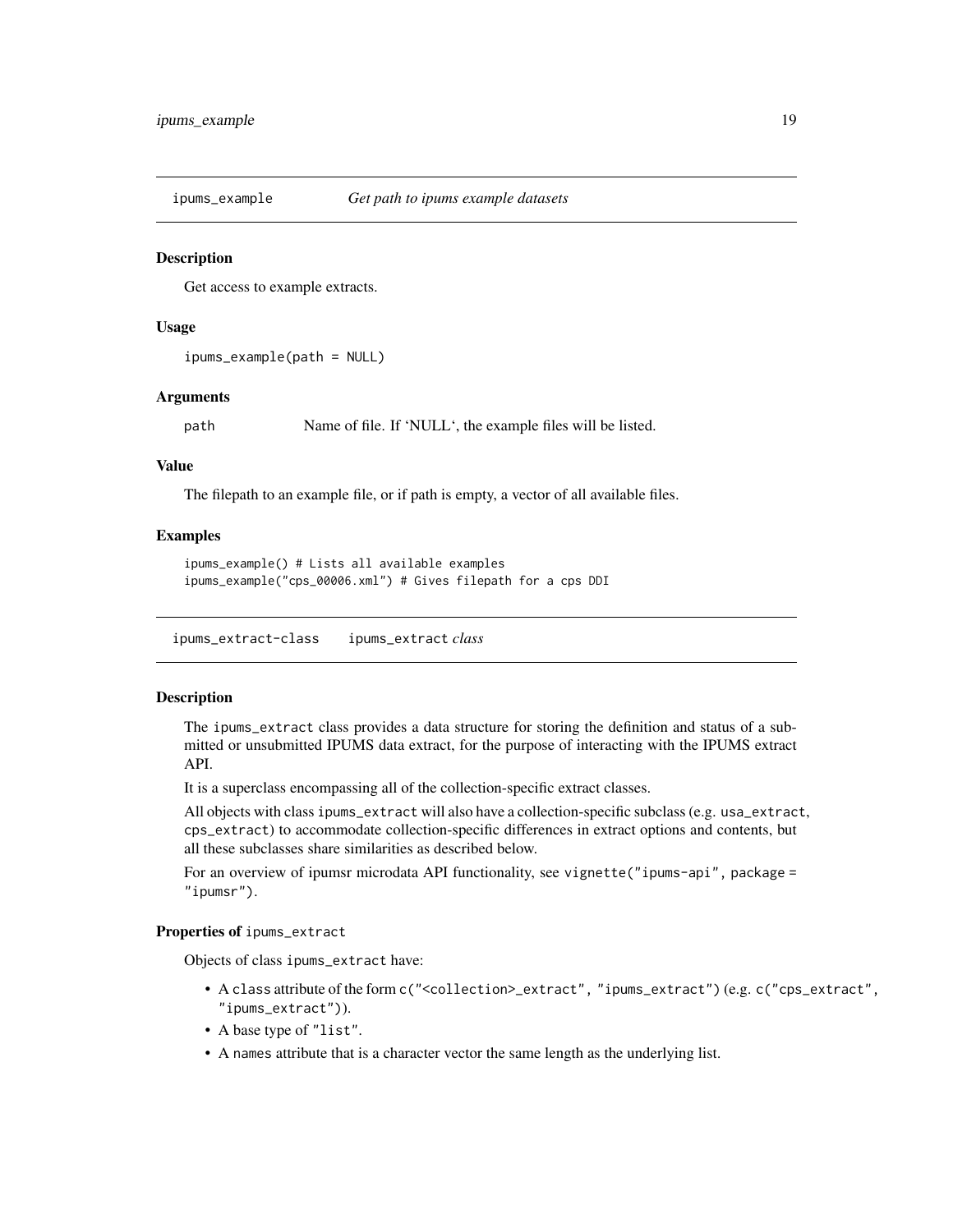#### <span id="page-19-0"></span>Behavior of ipums\_extract

Objects of class ipums\_extract:

- Can be created from scratch with a function that has a name of the form define\_extract\_<collection>() (e.g. [define\\_extract\\_usa\(\)](#page-6-1)).
- Can be created from existing extract definitions with functions [define\\_extract\\_from\\_json\(\)](#page-5-1) and [get\\_extract\\_info\(\)](#page-12-1).
- Can be submitted for processing with [submit\\_extract\(\)](#page-55-1). After submission, you can have your R session periodically check the status of the submitted extract, and wait until it is ready to download, with [wait\\_for\\_extract\(\)](#page-56-1). You can also check whether it is ready to download directly with [is\\_extract\\_ready\(\)](#page-26-1).
- Can be revised with [add\\_to\\_extract\(\)](#page-2-1) and [remove\\_from\\_extract\(\)](#page-51-1).
- Can be saved to a JSON-formatted file with [save\\_extract\\_as\\_json\(\)](#page-52-1).

ipums\_file\_info *Get IPUMS file information*

#### Description

Get IPUMS metadata information about the data file loaded into R from an ipums\_ddi

#### Usage

```
ipums_file_info(object, type = NULL)
```
#### **Arguments**

| object | An ipums ddi object (loaded with read _ipums _ddi).                                 |
|--------|-------------------------------------------------------------------------------------|
| type   | NULL to load all types, or one of "ipums_project", "extract_data", "extract_notes", |
|        | "conditions" or "citation".                                                         |

# Value

If type is NULL, a list with the ipums\_project, extract\_date, extract\_notes, conditions, and citation. Otherwise a string with the type of information requested in type.

#### Examples

```
ddi <- read_ipums_ddi(ipums_example("cps_00006.xml"))
ipums_file_info(ddi)
```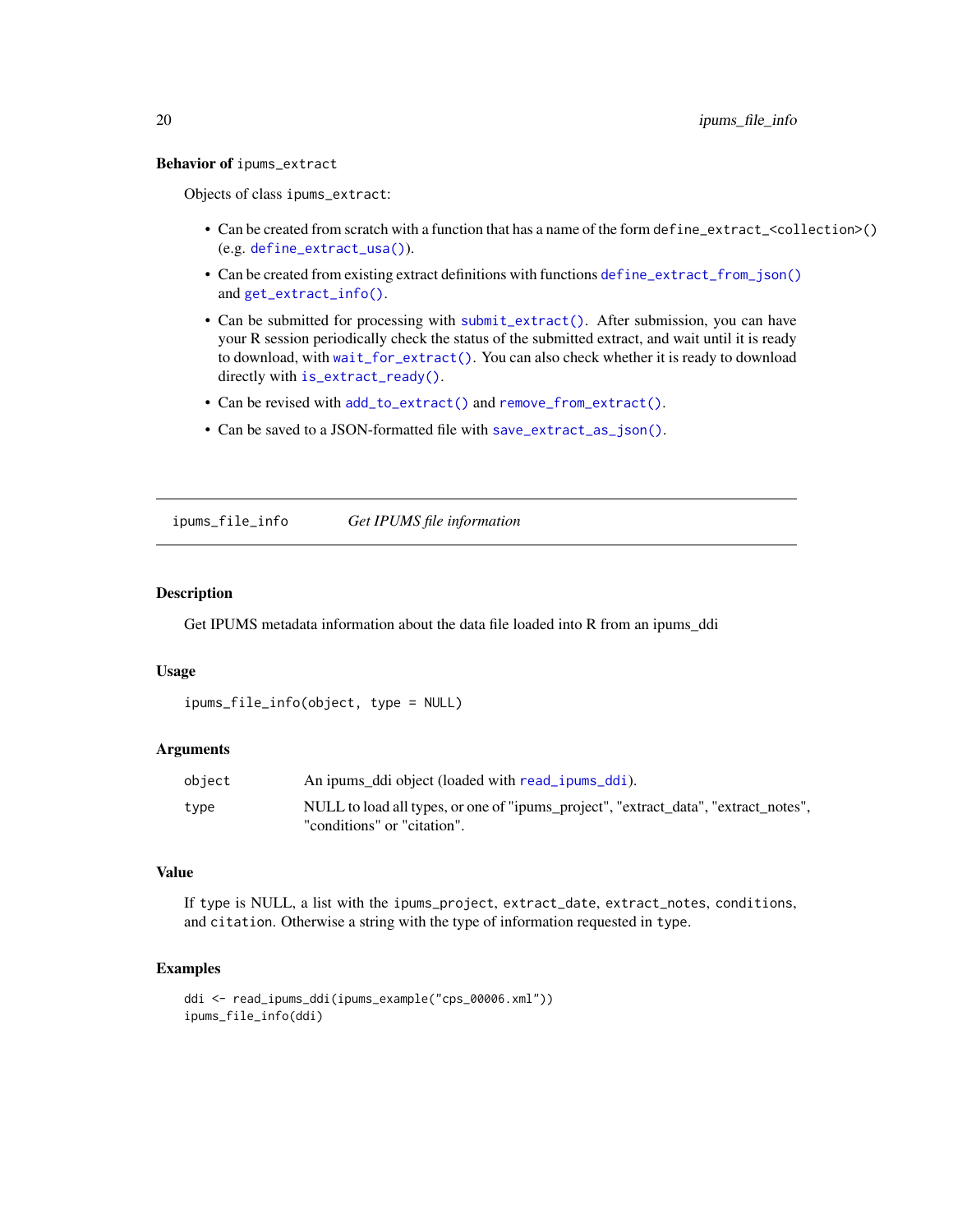<span id="page-20-0"></span>ipums\_list\_files *List files available for analysis in an IPUMS extract*

# Description

Find which files can be loaded from an IPUMS extract. On Windows, this is generally a zip file (which you can optionally unzip). On macOS, they are generally unzipped for you, so there will be a directory.

#### Usage

```
ipums_list_files(
  file,
  types = NULL,
 data_layer = NULL,
  shape_layer = NULL,
  raster_layer = NULL
)
ipums_list_data(file, data_layer = NULL)
ipums_list_shape(file, shape_layer = NULL)
ipums_list_raster(file, raster_layer = NULL)
```
# Arguments

| file         | An IPUMS extract zip file or directory                                                    |
|--------------|-------------------------------------------------------------------------------------------|
| types        | One or more of "data", "shape", or "raster" indicating what type of files to look<br>for. |
| data_layer   | dplyr select-style notation for the data files to look for                                |
| shape_layer  | dplyr select-style notation for the shape files to look for                               |
| raster_layer | dplyr select-style notation for the raster files to look for                              |

# Value

A tbl\_df data.frame containing the files available

# Examples

```
nhgis_file <- ipums_example("nhgis0008_csv.zip")
ipums_list_files(nhgis_file) # Only one extract available
```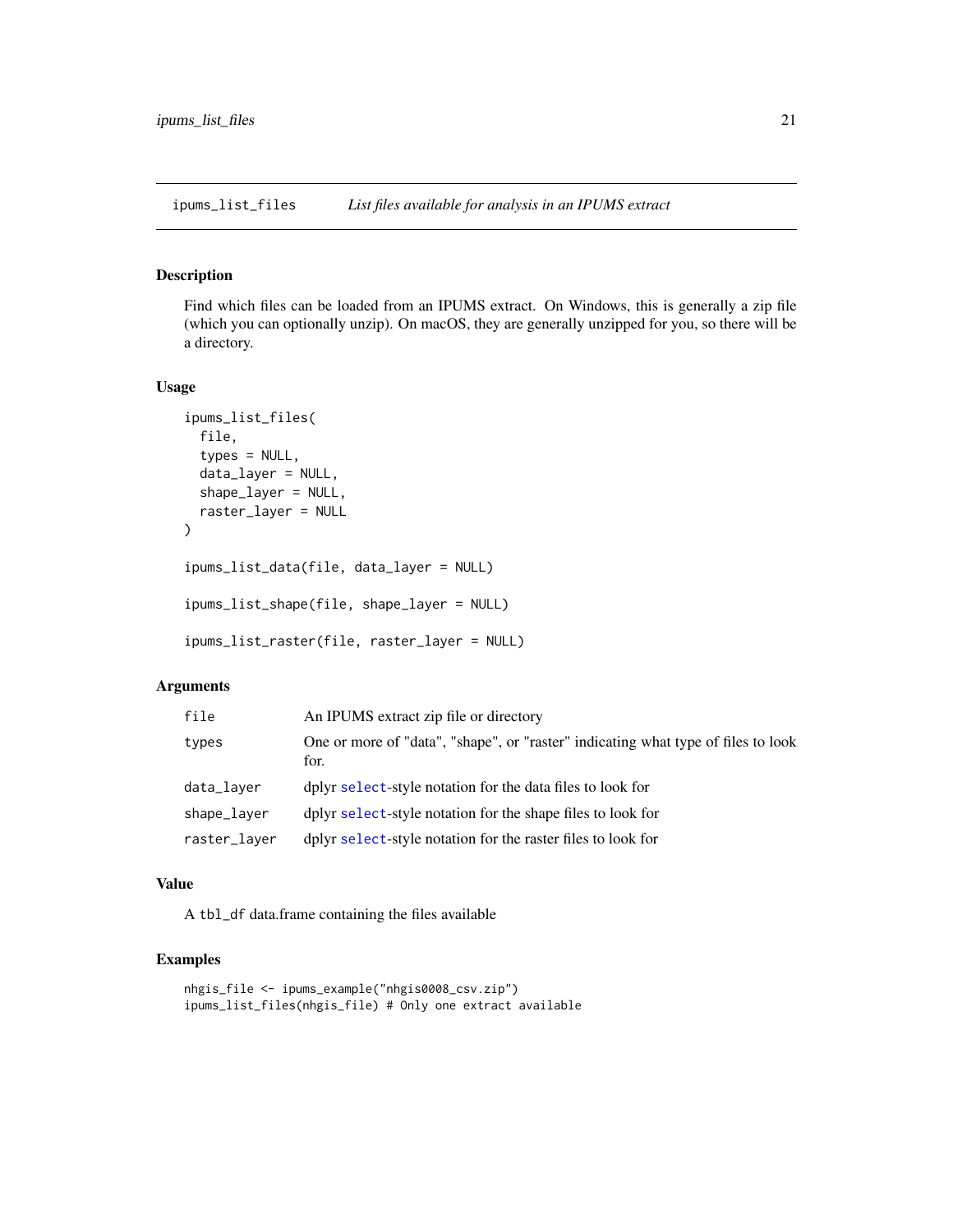<span id="page-21-1"></span><span id="page-21-0"></span>ipums\_shape\_left\_join *Join data to geographic boundaries*

# Description

Helpers for joining shape files downloaded from the IPUMS website to data from extracts. Because of historical reasons, the attributes of (like variable type) of variables in the shape files does not always match those in the data files.

# Usage

```
ipums_shape_left_join(
  data,
  shape_data,
  by,
  \text{suffix} = \text{c("", "SHAPE")},verbose = TRUE
)
ipums_shape_right_join(
  data,
  shape_data,
 by,
  suffix = c("", "SHAPE"),verbose = TRUE
)
ipums_shape_inner_join(
  data,
  shape_data,
  by,
  suffix = c("", "SHAPE"),verbose = TRUE
)
ipums_shape_full_join(
  data,
  shape_data,
  by,
  suffix = c("", "SHAPE"),verbose = TRUE
\mathcal{L}
```
# Arguments

| data       | A dataset, usually one that has been aggregated to a geographic level. |
|------------|------------------------------------------------------------------------|
| shape_data | A shape file (loaded with read_ipums_sf or read_ipums_sp)              |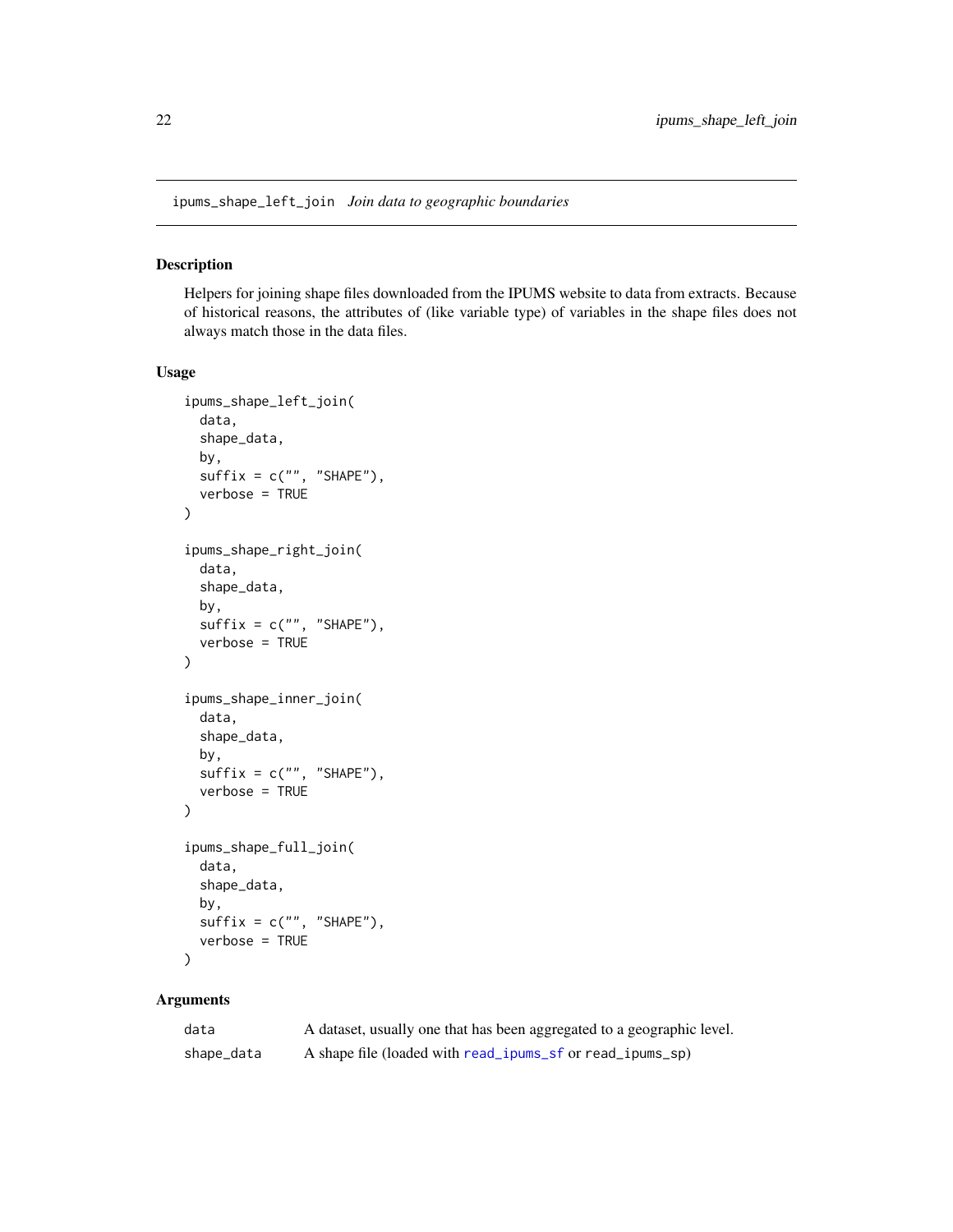<span id="page-22-0"></span>

| by      | A vector of variable names to join on. Like the dplyr join functions, named<br>vectors indicate that the names are different between the data and shape file.<br>shape files to load. Accepts a character vector specifying the file name, or<br>dplyr_select_style conventions. Can load multiple shape files, which will<br>be combined. |
|---------|--------------------------------------------------------------------------------------------------------------------------------------------------------------------------------------------------------------------------------------------------------------------------------------------------------------------------------------------|
| suffix  | For variables that are found in both, but aren't joined on, a suffix to put on the<br>variables. Defaults to nothing for data variables and "_SHAPE" for variables<br>from the shape file.                                                                                                                                                 |
| verbose | I TRUE, will report information about geometries dropped in the merge.                                                                                                                                                                                                                                                                     |

# Value

returns a sf or a SpatialPolygonsDataFrame depending on what was passed in.

#### Examples

```
# Note that these examples use NHGIS data so that they use the example data provided,
# but the functions read_nhgis_sf/read_nhgis_sp perform this merge for you.
data <- read_nhgis(ipums_example("nhgis0008_csv.zip"))
if (require(sf)) {
 sf <- read_ipums_sf(ipums_example("nhgis0008_shape_small.zip"))
 data_sf <- ipums_shape_inner_join(data, sf, by = "GISJOIN")
}
if (require(sp) && require(rgdal)) {
 sp <- read_ipums_sp(ipums_example("nhgis0008_shape_small.zip"))
 data_sp <- ipums_shape_inner_join(data, sp, by = "GISJOIN")
}
## Not run:
 # Sometimes variable names won't match between datasets (for example in IPUMS international)
 data <- read_ipums_micro("ipumsi_00004.xml")
 shape <- read_ipums_sf("geo2_br1980_2010.zip")
 data_sf <- ipums_shape_inner_join(data, shape, by = c("GEO2" = "GEOLEVEL2"))
## End(Not run)
```
ipums\_var\_info *Get IPUMS variable information*

#### Description

Get IPUMS metadata information about variables loaded into R. Will try to read the metadata from the loaded datasets, but it is more reliable to load the DDI into a separate object and use it instead.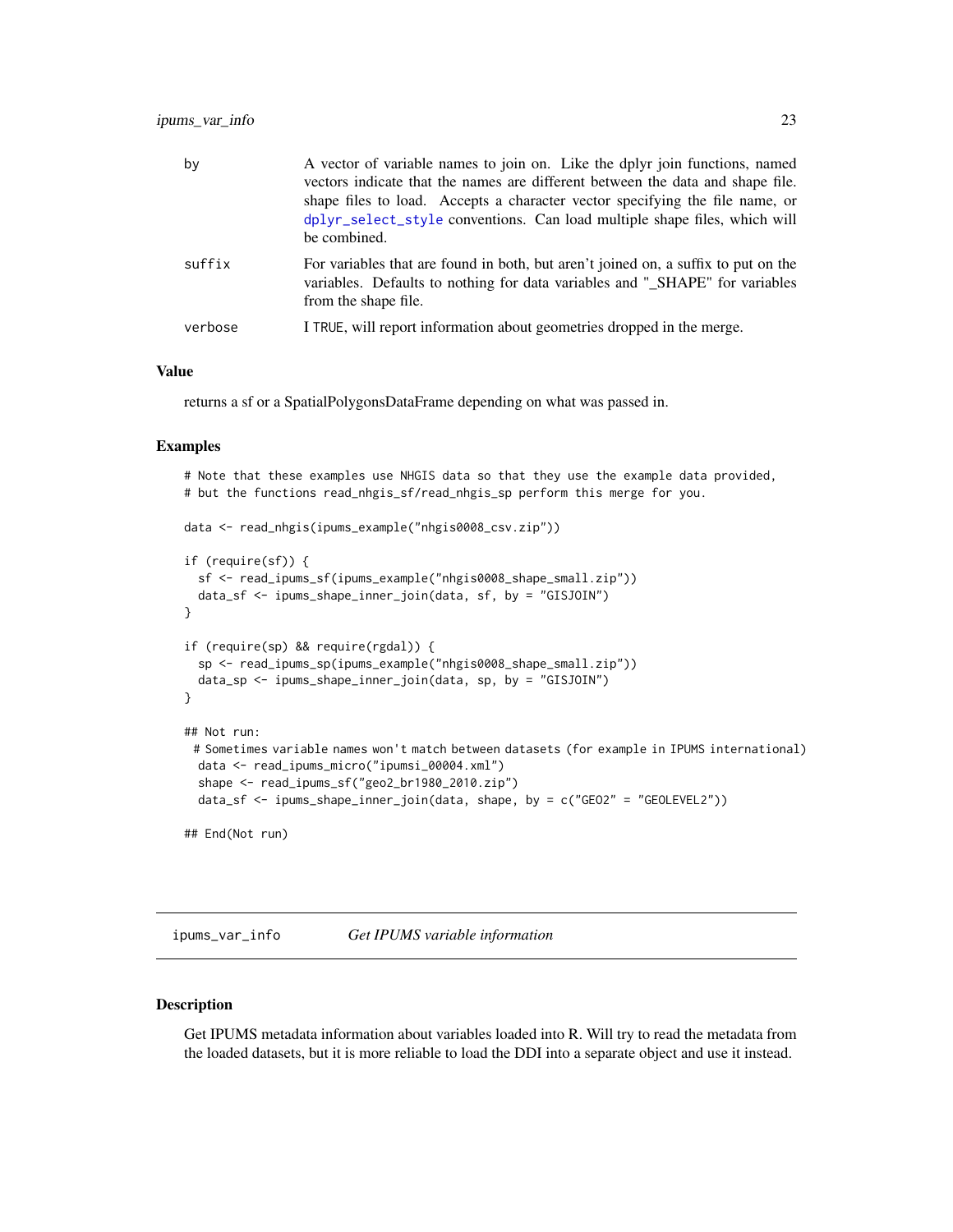# <span id="page-23-0"></span>Usage

```
ipums_var_info(object, vars = NULL)
ipums_var_desc(object, var = NULL)
ipums_var_label(object, var = NULL)
ipums_val_labels(object, var = NULL)
```
# Arguments

| object | A DDI object (loaded with read_ipums_ddi), a data.frame with ipums metadata<br>attached, or a single column from an ipums data.frame.                                                                                                                                                                                                                                                                                                                                                                  |
|--------|--------------------------------------------------------------------------------------------------------------------------------------------------------------------------------------------------------------------------------------------------------------------------------------------------------------------------------------------------------------------------------------------------------------------------------------------------------------------------------------------------------|
| vars   | dplyr select-style notation for the variables to give information about                                                                                                                                                                                                                                                                                                                                                                                                                                |
| var    | select-style notation for a single variable                                                                                                                                                                                                                                                                                                                                                                                                                                                            |
|        | ipums_var_info() loads all available variable information for one or more<br>variables into a data.frame. If object is a vector, it will include the variable<br>label, variable description and value labels. If object is a data.frame, it will<br>include it for all variables (or only those specified by vars). If it is a DDI, it<br>will also include information used to read the data from disk, including start/end<br>position in the fixed-width file, implied decimals and variable type. |
|        | ipums_var_desc() loads the variable description for a single variable.                                                                                                                                                                                                                                                                                                                                                                                                                                 |
|        | ipums_var_label() loads the short variable label for a single variable.                                                                                                                                                                                                                                                                                                                                                                                                                                |
|        | ipums_val_labels() loads the value labels for a single variable.                                                                                                                                                                                                                                                                                                                                                                                                                                       |
|        | Note that many R functions drop attributes that provide this information. In<br>order to make sure that they are available, it is best to keep a copy of the separate<br>from the data your are manipulating using read_ipums_ddi. Then you can refer<br>to the IPUMS documentation in this object.                                                                                                                                                                                                    |
|        |                                                                                                                                                                                                                                                                                                                                                                                                                                                                                                        |

# Value

ipums\_var\_info returns a tbl\_df data frame with variable information, and the other functions return a length 1 character vector.

# Examples

ddi <- read\_ipums\_ddi(ipums\_example("cps\_00006.xml"))

```
ipums_var_info(ddi)
ipums_var_desc(ddi, MONTH)
ipums_var_label(ddi, MONTH)
ipums_val_labels(ddi, MONTH)
```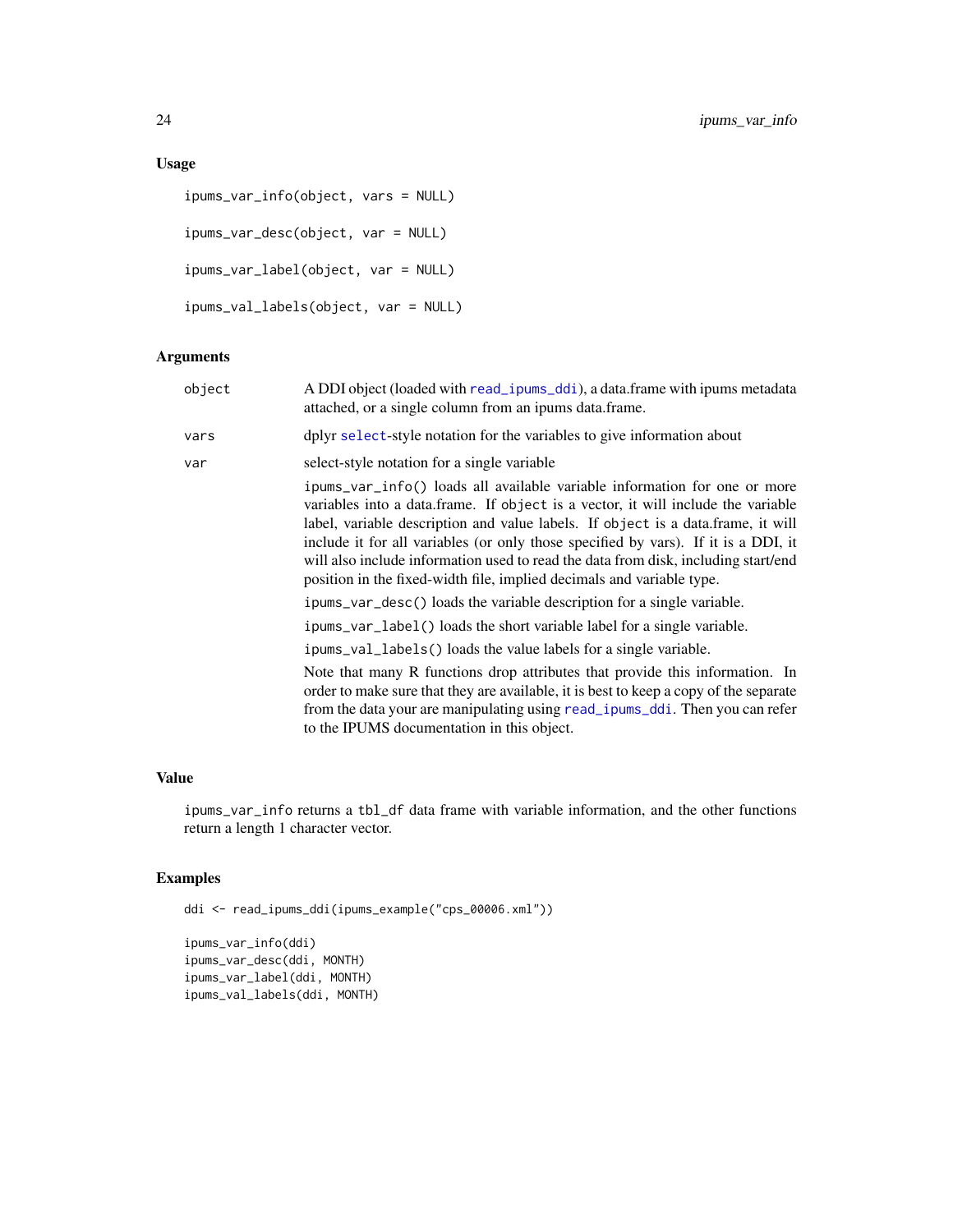<span id="page-24-0"></span>

#### Description

Requires that htmltools, shiny and DT are installed.

# Usage

 $ipums\_view(x, out_file = NULL, launch = TRUE)$ 

# Arguments

| $\mathsf{x}$ | A DDI or other object with ipums attributes (such as data loaded from an ex-<br>tract). Note that the file level information (like extract notes) are only available<br>from the DDI. |
|--------------|---------------------------------------------------------------------------------------------------------------------------------------------------------------------------------------|
| out file     | Optionally specify a location to save HTML file. NULL the default makes a<br>temporary file.                                                                                          |
| launch       | Logical indicating whether to launch the website.                                                                                                                                     |

# Value

The filepath to the html (silently if launch is TRUE)

# Examples

```
ddi <- read_ipums_ddi(ipums_example("cps_00006.xml"))
## Not run:
ipums_view(ddi)
ipums_view(ddi, "codebook.html", launch = FALSE)
```
## End(Not run)

# ipums\_website *Launch a browser window to the ipums website*

# Description

Takes a DDI (or you can specify a project directly) and a variable name, and makes a best guess at the URL for the variable's page on the IPUMS website. Note that NHGIS and TerraPop do not have accessible pages for variables.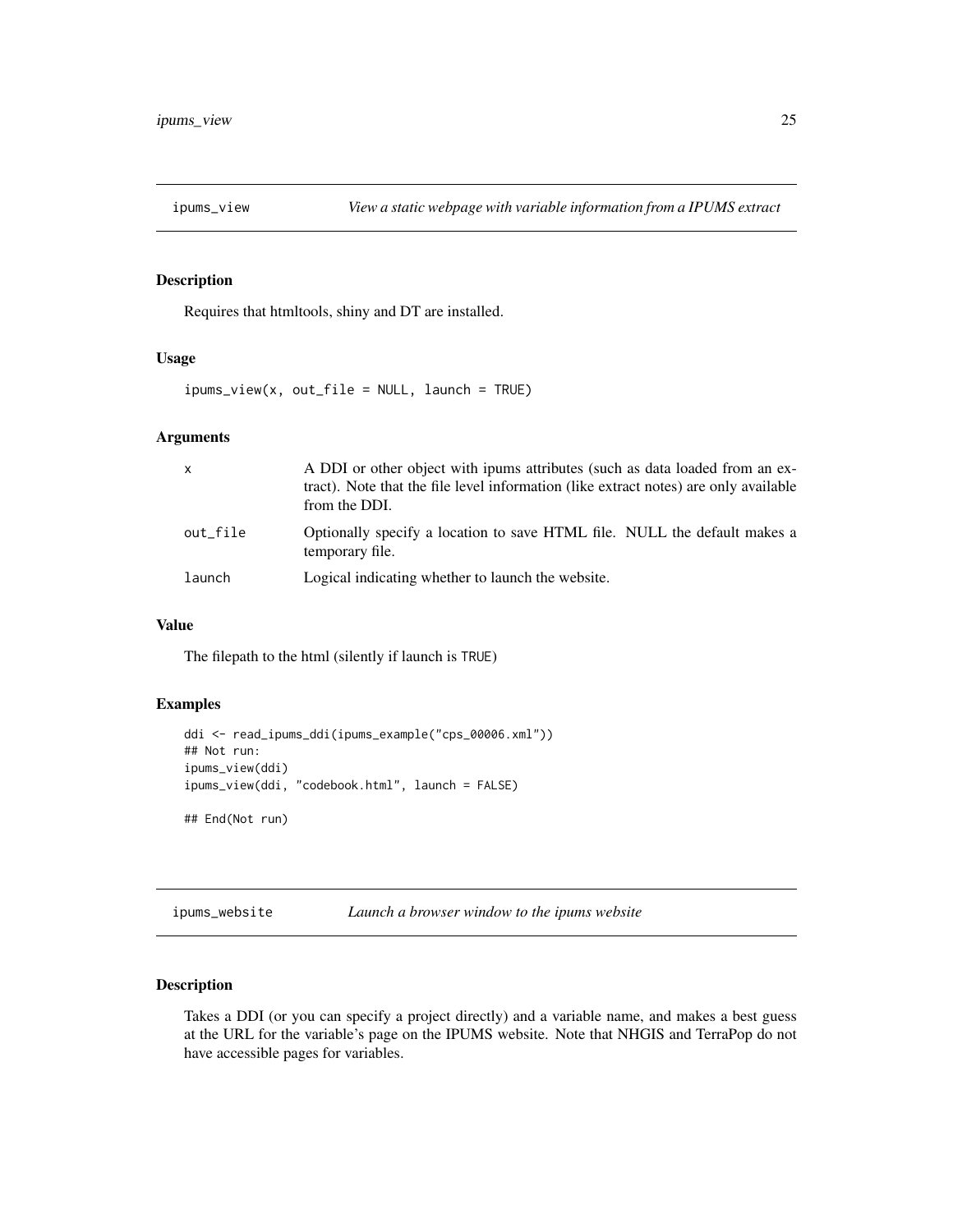# Usage

```
ipums_website(
 x,
 var,
 project = NULL,
 launch = TRUE,
 verbose = TRUE,
 var_label = NULL,
 homepage_if_missing = TRUE
)
```
#### Arguments

| $\mathsf{x}$        | A DDI or empty (if specifying project)                                                                                                                                                                                                            |
|---------------------|---------------------------------------------------------------------------------------------------------------------------------------------------------------------------------------------------------------------------------------------------|
| var                 | A single variable name in a character vector                                                                                                                                                                                                      |
| project             | If not using a DDI (or object with a project attribute) A name of an IPUMS<br>project, one of: "IPUMS-USA", "IPUMS-CPS", "IPUMS-International", "IPUMS-<br>DHS", "ATUS-X", "AHTUS-X", "MTUS-X", "NHIS", "Higher Ed", "NHGIS",<br>or "IPUMS Terra" |
| launch              | If TRUE, launch the website.                                                                                                                                                                                                                      |
| verbose             | If TRUE, message user if no variable specific websites are available                                                                                                                                                                              |
| var_label           | Sometimes the variable label is useful for finding the correct URL. Only needed<br>if not passing in the ddi object.                                                                                                                              |
| homepage_if_missing |                                                                                                                                                                                                                                                   |
|                     | If TRUE, Return homepage if project does not provide variable specific web                                                                                                                                                                        |
|                     | pages.                                                                                                                                                                                                                                            |

# Details

Because some variables are constructed during the extract creation process, the URL may not always work unfortunately.

# Value

The url to the page on ipums.org (silently if launch is TRUE)

# Examples

```
ddi <- read_ipums_ddi(ipums_example("cps_00006.xml"))
ipums_website(ddi, "MONTH", launch = FALSE)
## Not run:
# Launches website
ipums_website(ddi, "MONTH")
## End(Not run)
```
# Can also specify project instead of using DDI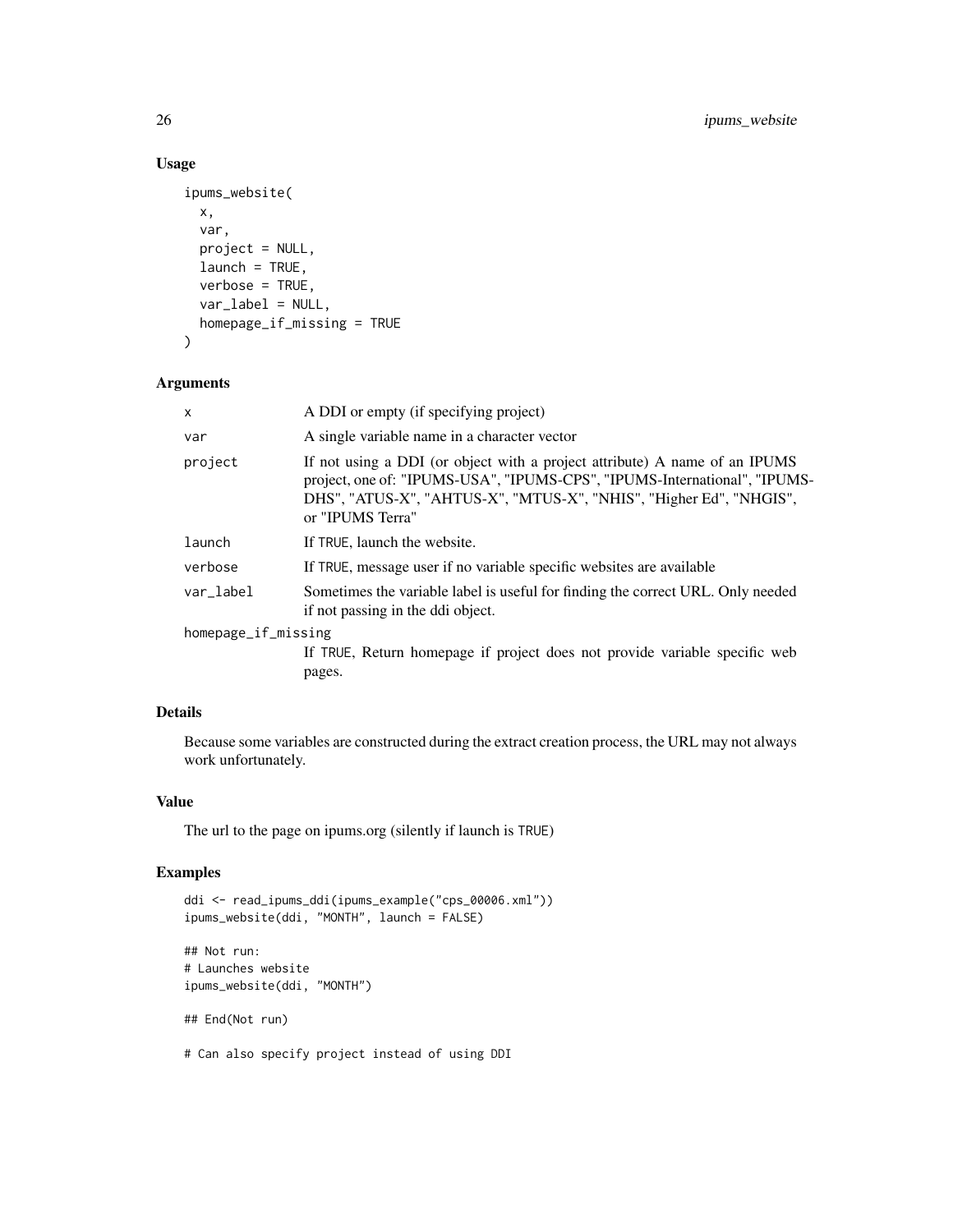<span id="page-26-0"></span>is\_extract\_ready 27

```
ipums_website(var = "RECTYPE", project = "IPUMS-CPS", launch = FALSE)
```
<span id="page-26-1"></span>is\_extract\_ready *Is the extract ready to download?*

#### Description

This function uses the IPUMS API to check whether the given extract is ready to download, returning TRUE for extracts that are ready and FALSE for those that are not. For an overview of ipumsr microdata API functionality, see vignette("ipums-api", package = "ipumsr").

#### Usage

```
is_extract_ready(extract, api_key = Sys.getenv("IPUMS_API_KEY"))
```
#### Arguments

| extract | One of:                                                                                                                                                                                             |
|---------|-----------------------------------------------------------------------------------------------------------------------------------------------------------------------------------------------------|
|         | • An ipums_extract object                                                                                                                                                                           |
|         | • The data collection and extract number formatted as a single string of the<br>form "collection:number"                                                                                            |
|         | • The data collection and extract number formatted as a vector of the form<br>c("collection", "number")                                                                                             |
|         | The extract number does not need to be zero-padded (e.g., use "usa:1" or<br>$c("usa", "1")$ , not "usa: 00001" or $c("usa", "00001")$ ). See Examples sec-<br>tion below for examples of each form. |
|         | For a list of codes used to refer to each collection, see ipums_data_collections().                                                                                                                 |
| api_key | API key associated with your user account. Defaults to the value of environment<br>variable "IPUMS API KEY".                                                                                        |

# Details

This function checks the "download\_links" element of the supplied extract to determine whether the extract files are available to download. The "status" of a submitted extract is one of "queued", "started", "produced", "canceled", "failed", or "completed". Only "completed" extracts can be ready to download, but not all "completed" extracts are ready to download, because extract files are subject to removal from the IPUMS servers 72 hours after they first become available. Completed extracts older than 72 hours will still have a "completed" status, but will return FALSE from is\_extract\_ready(), because the extract files are no longer available.

#### Value

A logical vector of length one.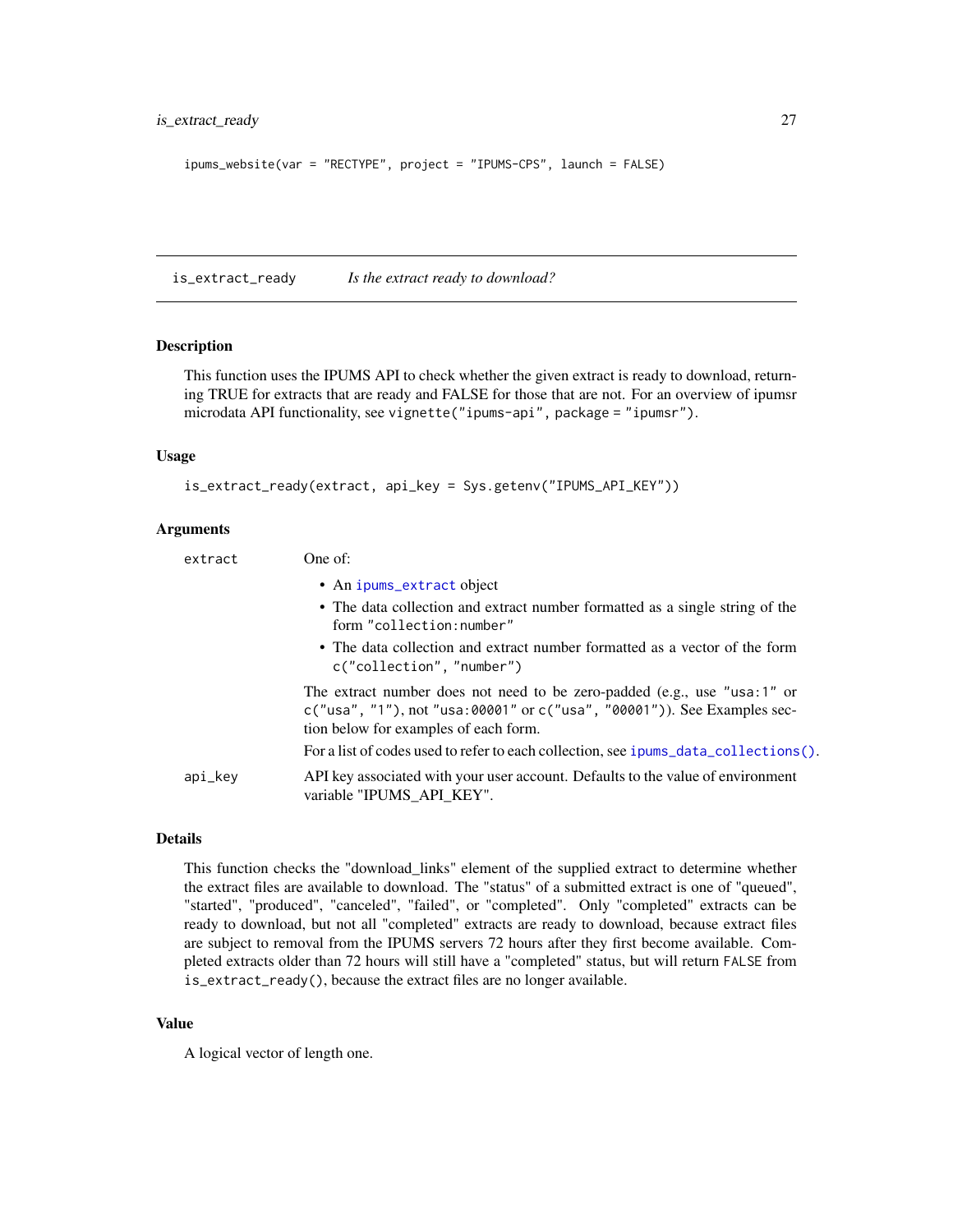# See Also

```
Other ipums_api: add_to_extract(), define_extract_cps(), define_extract_from_json(),
define_extract_usa(), download_extract(), extract_list_to_tbl(), extract_tbl_to_list(),
get_extract_info(), get_last_extract_info(), get_recent_extracts_info, ipums_data_collections(),
remove_from_extract(), save_extract_as_json(), set_ipums_api_key(), submit_extract(),
wait_for_extract()
```
# Examples

```
my_extract <- define_extract_usa("Example", "us2013a", "YEAR")
## Not run:
submitted_extract <- submit_extract(my_extract)
# Check if extract is ready by supplying an ipums_extract object:
is_extract_ready(submitted_extract)
# By supplying the data collection and extract number, as a string:
is_extract_ready("usa:1")
# Note that there is no space before or after the colon, and no zero-padding
# of the extract number.
# By supplying the data collection and extract number, as a vector:
is_extract_ready(c("usa", "1"))
## End(Not run)
```
join\_failures *Report on observations dropped by a join*

# Description

Helper for learning which observations were dropped from a dataset because they were not joined on.

#### Usage

```
join_failures(join_results)
```
#### Arguments

join\_results A dataset that has just been created by a shape join (like [ipums\\_shape\\_left\\_join](#page-21-1))

# Value

returns a list of data.frames, where the first item (shape) is the observations dropped from the shape file and the second (data) is the observations dropped from the data.

<span id="page-27-0"></span>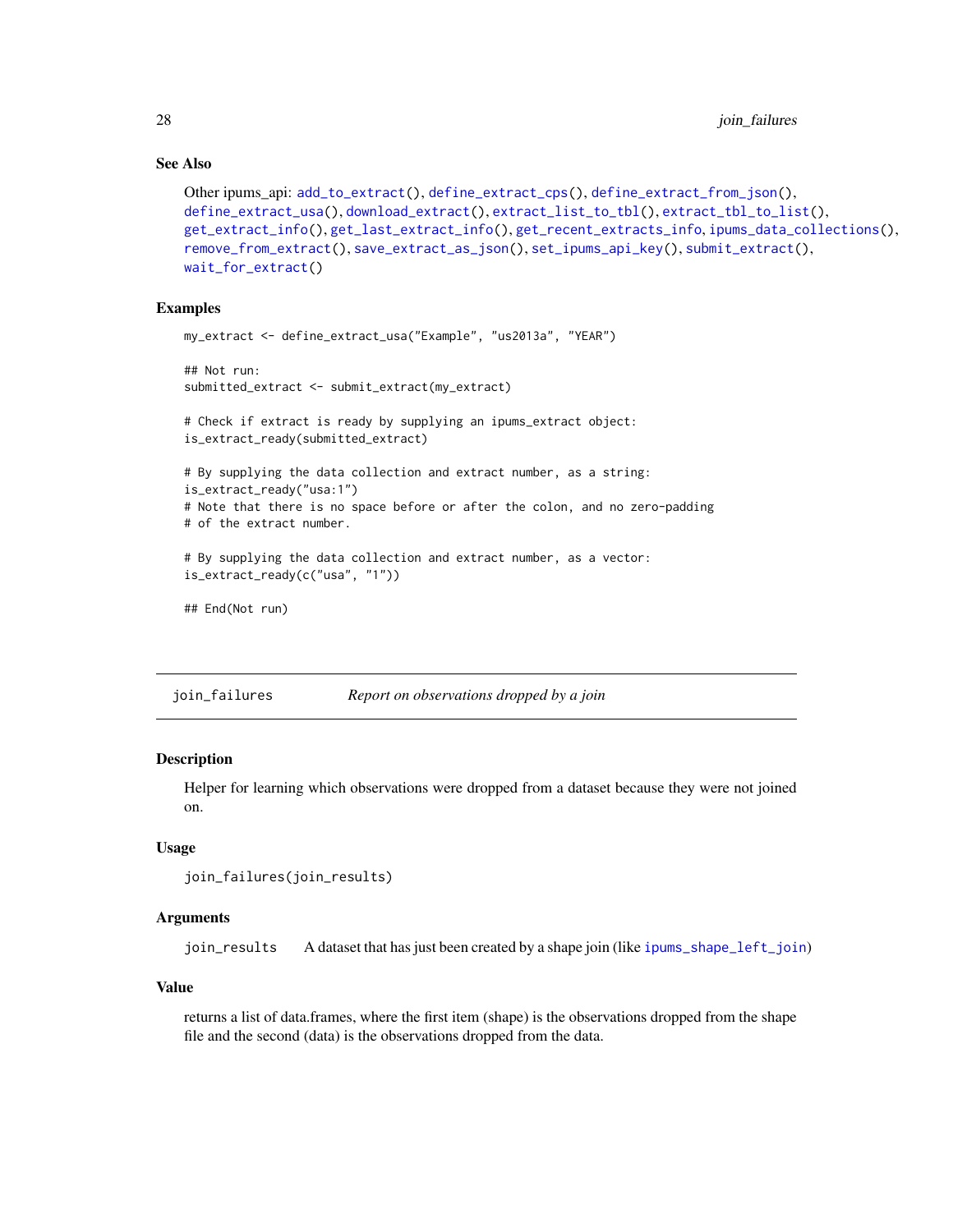#### <span id="page-28-2"></span><span id="page-28-0"></span>Description

Helper to make a placeholder for a label-value pair.

#### Usage

 $1bl(...)$ 

#### Arguments

... Either one or two arguments, possibly named .val and .lbl. If a single unnamed value, represents the label, if 2 unnamed values, the first is the value and the second is the label.

# Value

A label\_placeholder object, useful in functions like [lbl\\_add](#page-28-1)

# See Also

```
Other lbl_helpers: lbl_add(), lbl_clean(), lbl_collapse(), lbl_define(), lbl_na_if(),
lbl_relabel(), zap_ipums_attributes()
```
#### Examples

```
x <- haven::labelled(
  c(100, 200, 105, 990, 999, 230),
  c('Unknown' = 990, NIU = 999)\mathcal{L}lbl_add(x, lbl(100, "$100"), lbl(105, "$105"), lbl(200, "$200"), lbl(230, "$230"))
```
<span id="page-28-1"></span>lbl\_add *Add labels for unlabelled values*

#### Description

Add labels for values that don't already have them.

#### Usage

 $lb1\_add(x, \ldots)$ 

 $lbL.add_values(x, labeller = as.charAtacter, vals = NULL)$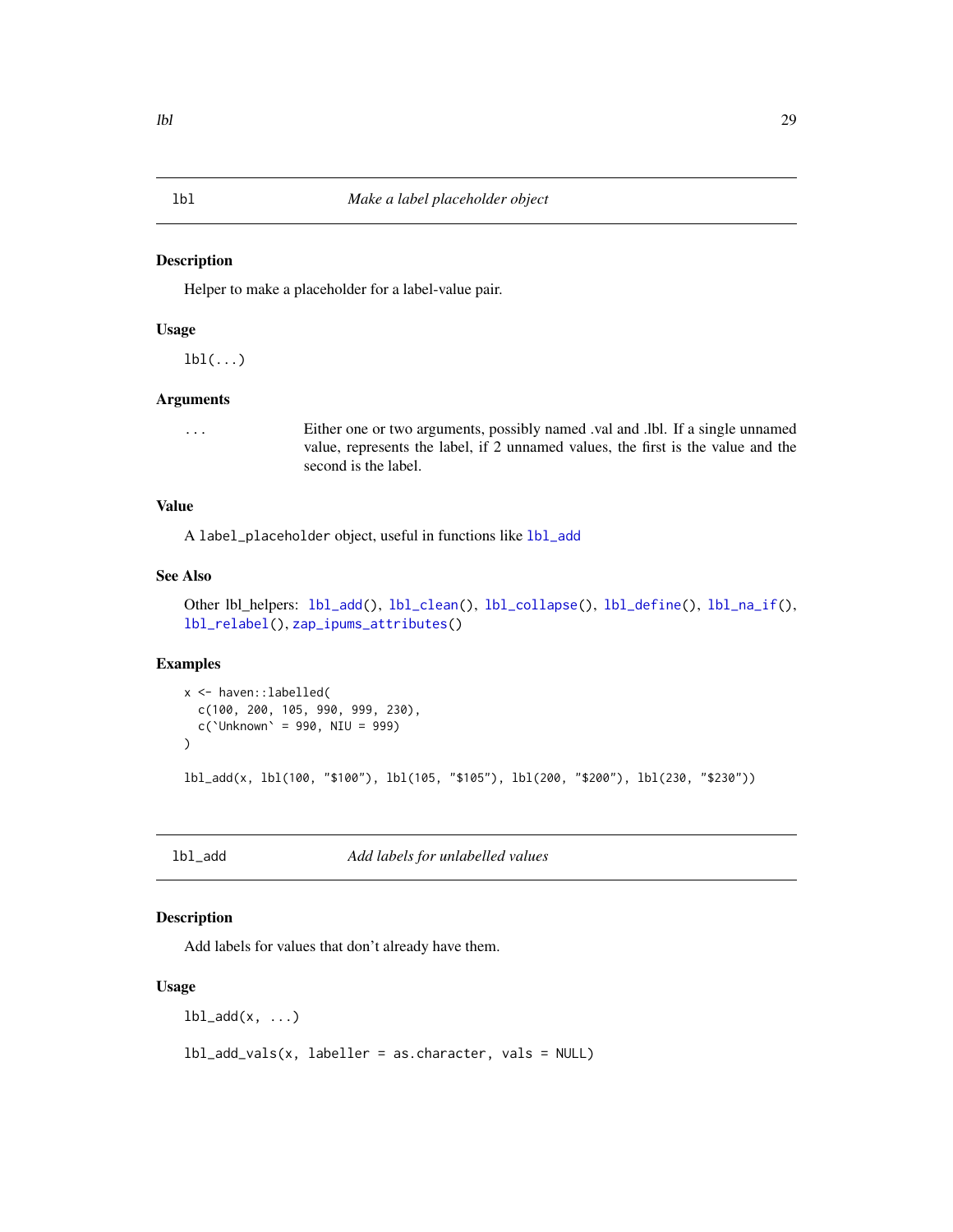# <span id="page-29-0"></span>Arguments

| X         | A labelled vector                                                                                                                                                                                          |
|-----------|------------------------------------------------------------------------------------------------------------------------------------------------------------------------------------------------------------|
| $\ddotsc$ | Labels formed by 1b1 indicating the value and label to be added.                                                                                                                                           |
| labeller  | A function that takes a single argument of the values and returns the labels.<br>Defaults to as. character. as_function, so also accepts quosure-style lambda<br>functions. See examples for more details. |
| vals      | Vector of values to be labelled. NULL, the default labels all values that are in<br>the data, but aren't already labelled.                                                                                 |

# Value

A haven::labelled vector

# See Also

```
Other lbl_helpers: lbl_clean(), lbl_collapse(), lbl_define(), lbl_na_if(), lbl_relabel(),
lbl(), zap_ipums_attributes()
```
# Examples

```
x <- haven::labelled(
  c(100, 200, 105, 990, 999, 230),
  c('Unknown' = 990, NIU = 999)\mathcal{L}lbl_add(x, lbl(100, "$100"), lbl(105, "$105"), lbl(200, "$200"), lbl(230, "$230"))
lbl_add_vals(x)
lbl_add_vals(x, ~paste0("$", .))
lbl_add_vals(x, vals = c(100, 200))
```
<span id="page-29-1"></span>lbl\_clean *Clean unused labels*

# Description

Remove labels that do not appear in the data.

# Usage

lbl\_clean(x)

# Arguments

x A [labelled](#page-0-0) vector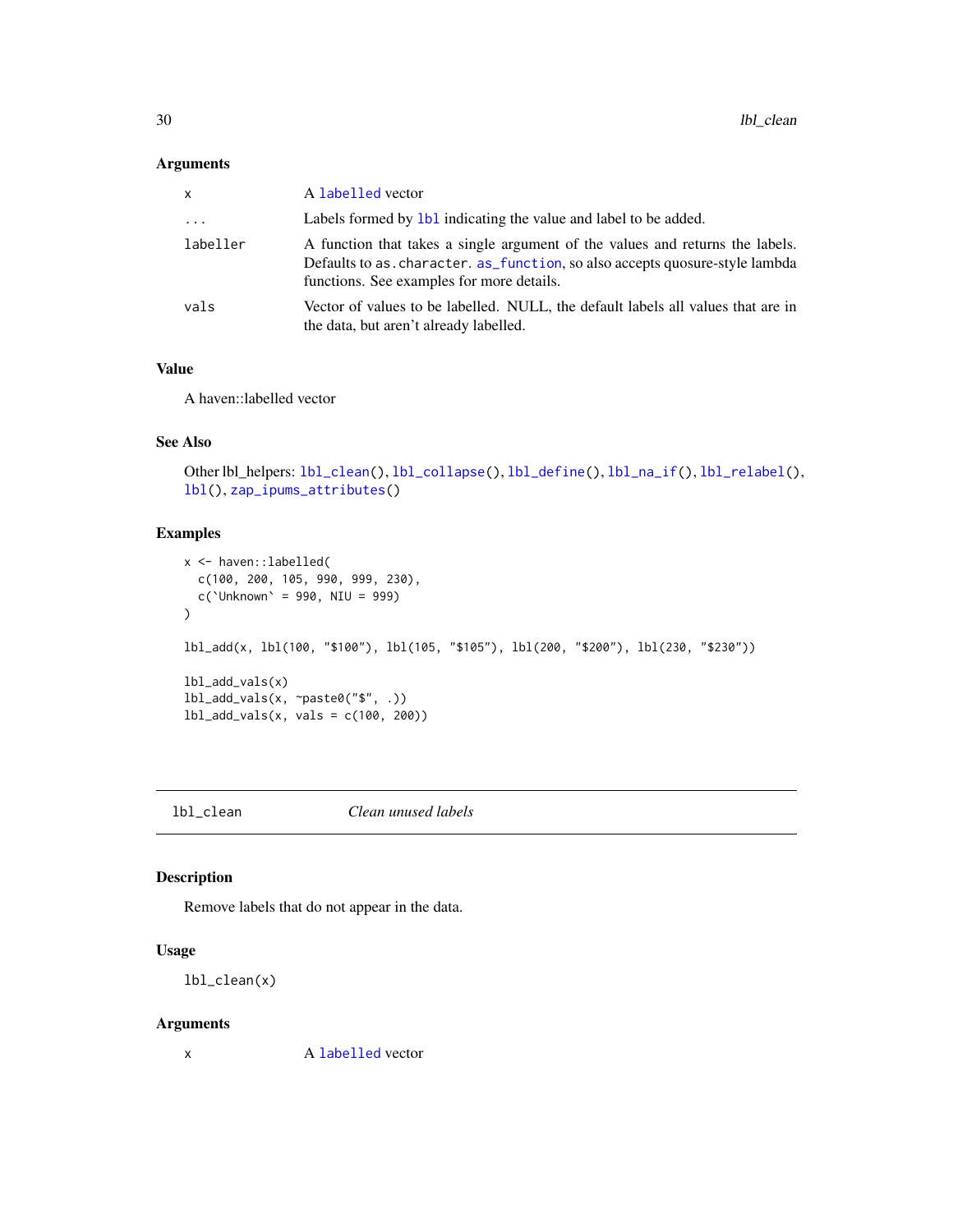# <span id="page-30-0"></span>lbl\_collapse 31

# Value

A haven::labelled vector

# See Also

```
lbl_add(lbl_collapse(lbl_define(lbl_na_if(lbl_relabel(),
lbl(), zap_ipums_attributes()
```
# Examples

```
x <- haven::labelled(
  c(1, 2, 3, 1, 2, 3, 1, 2, 3),
  c(Q1 = 1, Q2 = 2, Q3 = 3, Q4 = 4))
lbl_clean(x)
```
<span id="page-30-1"></span>lbl\_collapse *Collapse labelled values to labels that already exist*

# Description

Converts values to a new value based on their label and value in a [labelled](#page-0-0) vector. If the newly assigned value does not match an already existing labelled value, the smallest value's label is used. Ignores any value that does not have a label.

# Usage

lbl\_collapse(x, .fun)

# Arguments

| $\mathbf{x}$ | A labelled vector                                                                                                                                                                                                                                                                                        |
|--------------|----------------------------------------------------------------------------------------------------------------------------------------------------------------------------------------------------------------------------------------------------------------------------------------------------------|
| . fun        | A function that takes val and lbl (the values and labels) and returns the val-<br>ues of the label you want to change it to. It is passed to a function similar to<br>as function, so also accepts quosure-style lambda functions (that use values<br>.val and .lbl). See examples for more information. |

# Value

A haven::labelled vector

#### See Also

```
lbl_add(lbl_clean(lbl_define(lbl_na_if(lbl_relabel(lbl(),
zap_ipums_attributes()
```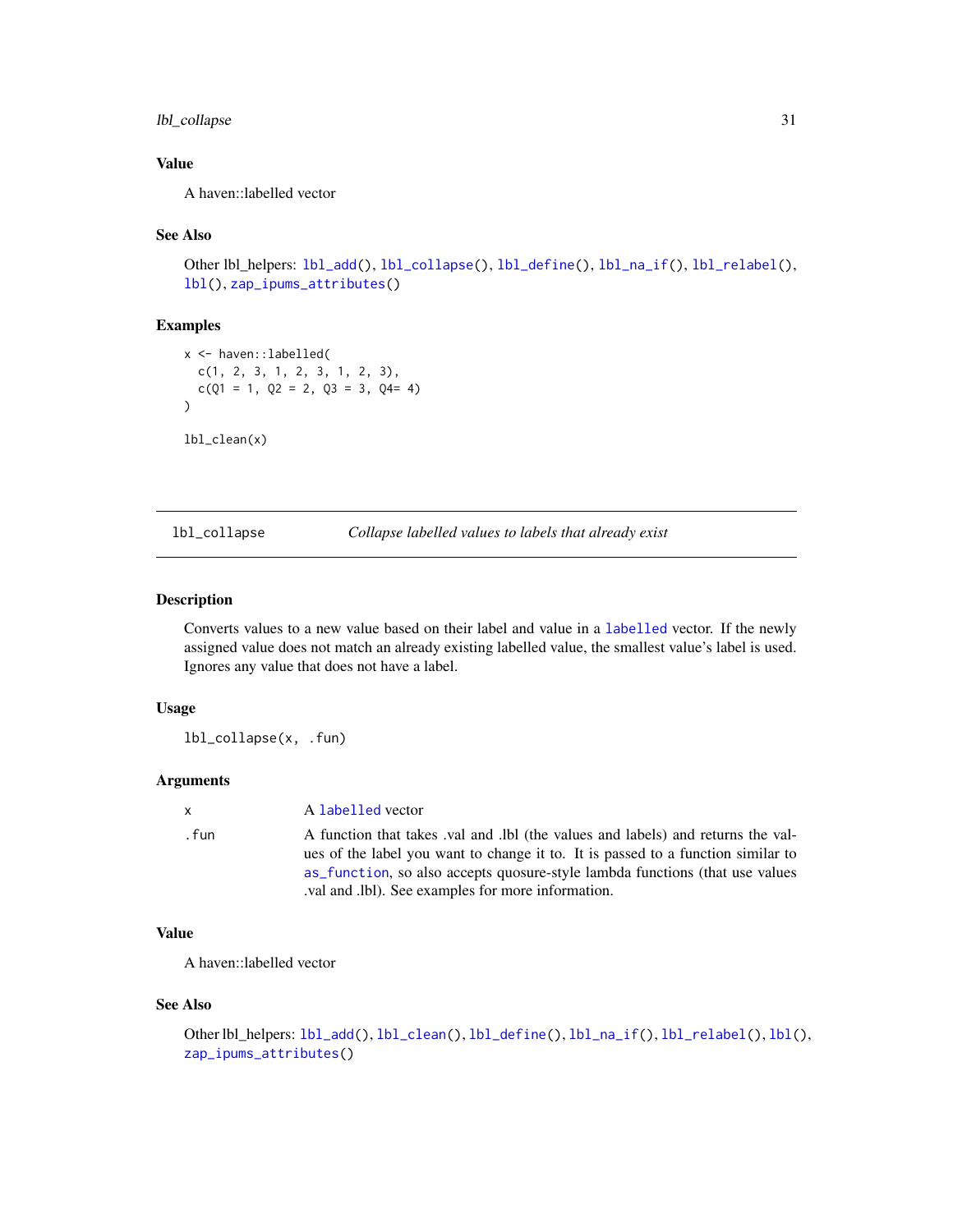#### Examples

```
x <- haven::labelled(
  c(10, 10, 11, 20, 30, 99, 30, 10),
  c(Yes = 10, Yes - Logically Associated' = 11, No = 20, Maybe = 30, NIU = 99))
1b1_{\text{collapse}}(x, \text{-(val } %10) * 10)# Notice that 90 get's NIU from 99 even though 90 didn't have a label in original
lbl_collapse(x, ~ifelse(.val == 10, 11, .val))
# But here 10 is assigned 11's label
# You can also use the more explicit function notation
lbl_{collapse}(x, function(.val, .lbl) (.val % 10) * 10)# Or even the name of a function
collapse_function <- function(.val, .lbl) (.val %/% 10) * 10
lbl_collapse(x, "collapse_function")
```
<span id="page-31-1"></span>lbl\_define *Define labels for an unlabelled vector*

# Description

Creates a [labelled](#page-0-0) vector from an unlabelled atomic vector using [lbl\\_relabel](#page-33-1) syntax, which allows grouping multiple values into a single labelled value. Values not assigned a label will remain unlabelled.

# Usage

 $lbl$ <sup>define(x, ...)</sup>

#### Arguments

| $\mathsf{x}$ | An unlabelled atomic vector                                                                                                                                                                                                                                                                                                                                                                                                                             |
|--------------|---------------------------------------------------------------------------------------------------------------------------------------------------------------------------------------------------------------------------------------------------------------------------------------------------------------------------------------------------------------------------------------------------------------------------------------------------------|
| .            | Two-sided formulas where the left hand side is a label placeholder (created with<br>the 1b1 function) and the right hand side is a function that returns a logical vector<br>that indicates which existing values should be assigned that labeled value. The<br>right hand side is passed to a function similar to as function, so also accepts<br>quosure-style lambda functions (that use values val and .lbl). See examples for<br>more information. |

#### Value

A haven::labelled vector

<span id="page-31-0"></span>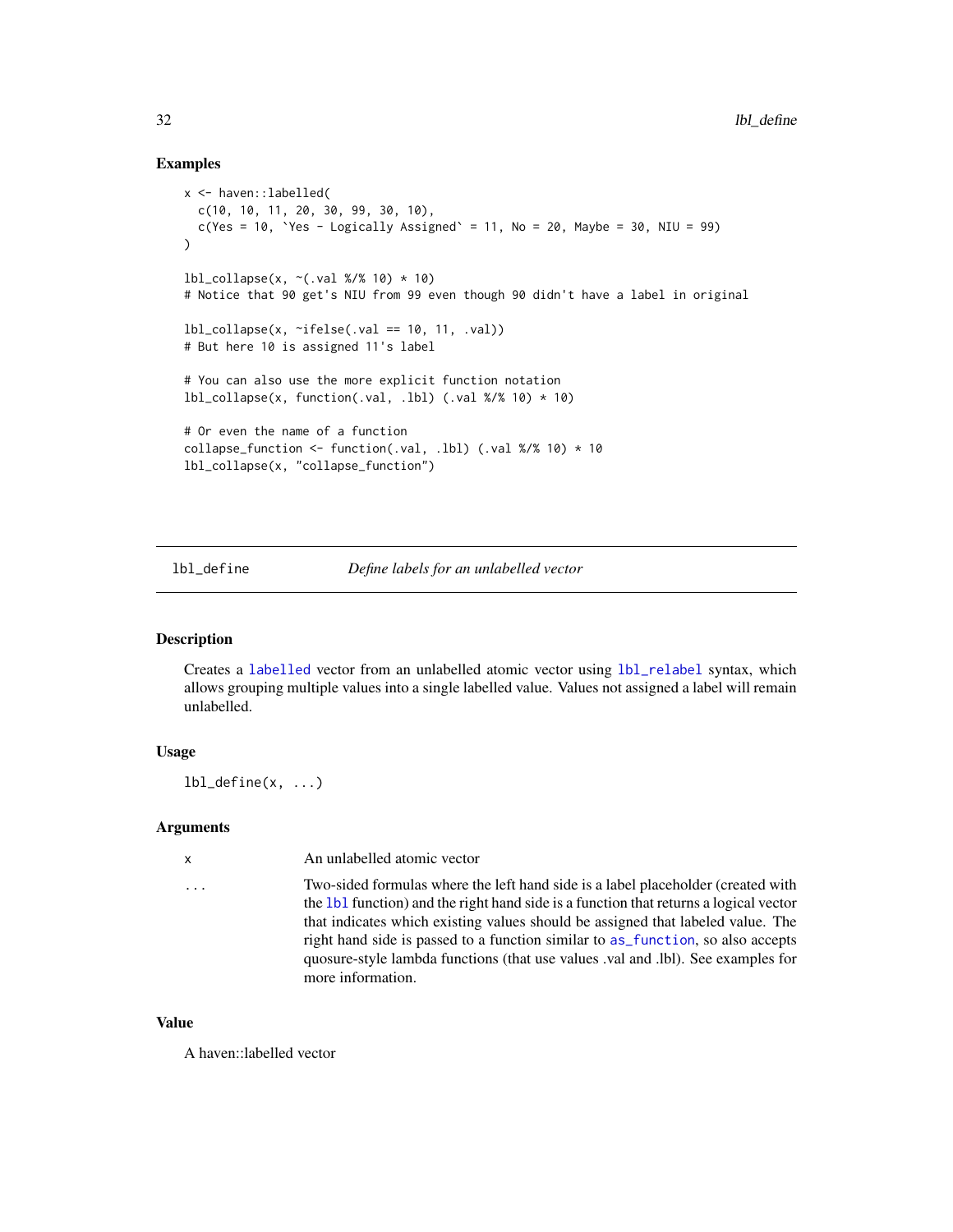#### <span id="page-32-0"></span>lbl\_na\_if 33

# See Also

```
Other lbl_helpers: lbl_add(), lbl_clean(), lbl_collapse(), lbl_na_if(), lbl_relabel(),
lbl(), zap_ipums_attributes()
```
#### Examples

age <- c(10, 12, 16, 18, 20, 22, 25, 27)

```
# Note that values not assigned a new labelled value remain unchanged
lbl_define(
  age,
  lbl(1, "Pre-college age") \sim .val < 18,
  1bl(2, "College age") ~ .val >= 18 & .val <= 22
)
```
<span id="page-32-1"></span>lbl\_na\_if *Set labelled values to missing*

# Description

Convert values to NA based on their label and value in a [labelled](#page-0-0) vector. Ignores any value that does not have a label.

#### Usage

lbl\_na\_if(x, .predicate)

# Arguments

| $\mathsf{x}$ | A labelled vector                                                                                                                                                                                                                                                  |
|--------------|--------------------------------------------------------------------------------------------------------------------------------------------------------------------------------------------------------------------------------------------------------------------|
| .predicate   | A function that takes val and lbl (the values and labels) and returns TRUE<br>or FALSE. It is passed to a function similar to as function, so also accepts<br>quosure-style lambda functions (that use values val and .lbl). See examples for<br>more information. |

# Value

A haven::labelled vector

# See Also

```
lbl_add(lbl_clean(lbl_collapse(lbl_define(lbl_relabel(),
lbl(), zap_ipums_attributes()
```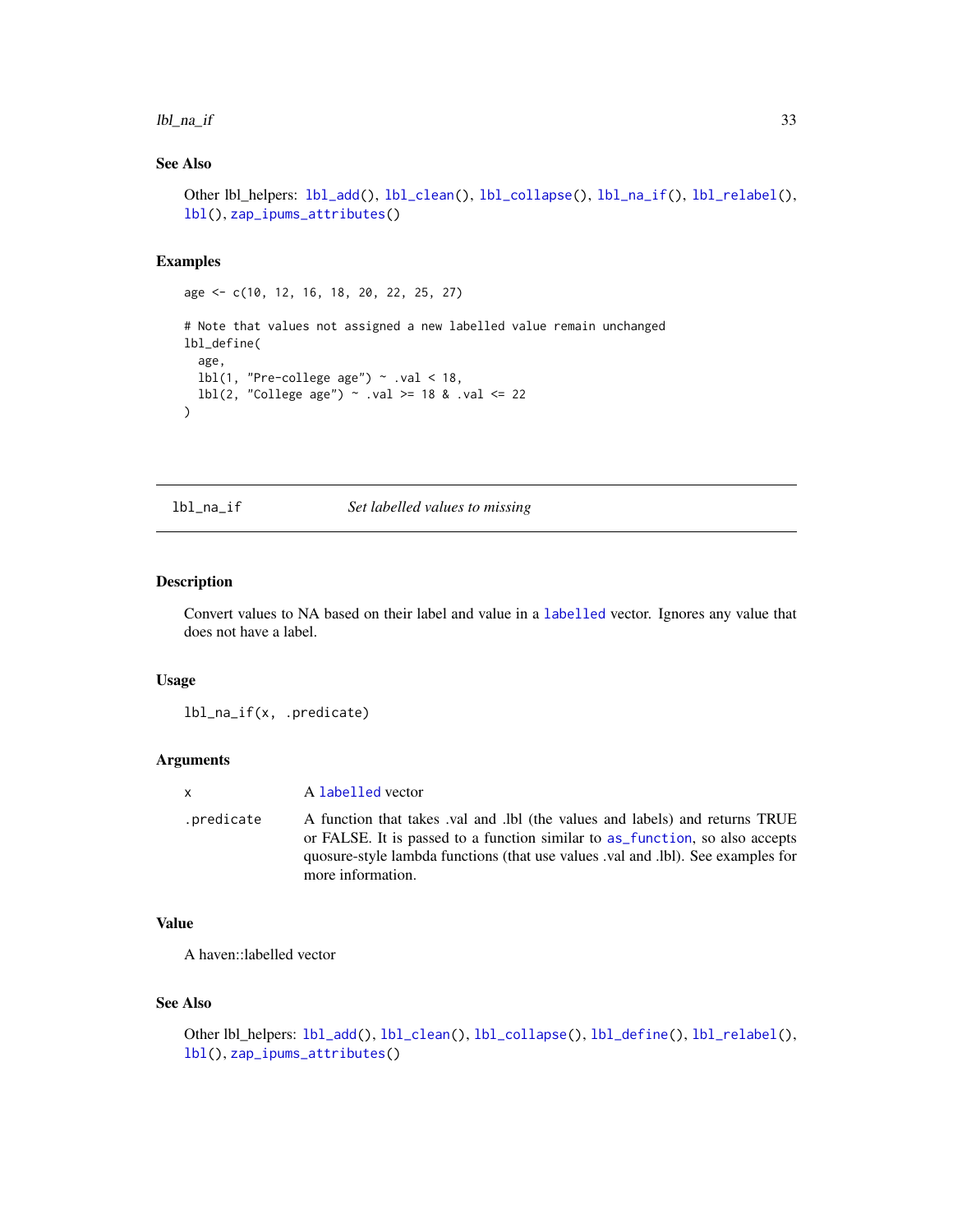#### Examples

```
x <- haven::labelled(
  c(10, 10, 11, 20, 30, 99, 30, 10),
  c(Yes = 10, Yes - Logically Associated' = 11, No = 20, Maybe = 30, NIU = 99)\lambdalbl_na_if(x, \sim val \ge 90)lbl_na_if(x, ~.lbl %in% c("Maybe"))
lbl_na_if(x, ~.val >= 90 | .lbl %in% c("Maybe"))# You can also use the more explicit function notation
lbl_na_if(x, function(.val, .lbl) .val >= 90)# Or even the name of a function
na_function \le function(.val, .lbl) .val \ge 90
lbl_na_if(x, "na_function")
```
<span id="page-33-1"></span>lbl\_relabel *Relabel labelled values*

#### Description

Converts values to a new value (that may or may not exist) based on their label and value in a [labelled](#page-0-0) vector. Ignores any value that does not have a label.

# Usage

lbl\_relabel(x, ...)

#### **Arguments**

# ... Two-sided formulas where the left hand side is a label placeholder (created with the [lbl](#page-28-2) function) or a value that already exists in the data and the right hand side is a function that returns a logical vector that indicates which labels should be relabeled. The right hand side is passed to a function similar to [as\\_function](#page-0-0), so also accepts quosure-style lambda functions (that use values .val and .lbl). See examples for more information.

# Value

A haven::labelled vector

#### See Also

```
Other lbl_helpers: lbl_add(), lbl_clean(), lbl_collapse(), lbl_define(), lbl_na_if(),
lbl(), zap_ipums_attributes()
```
<span id="page-33-0"></span>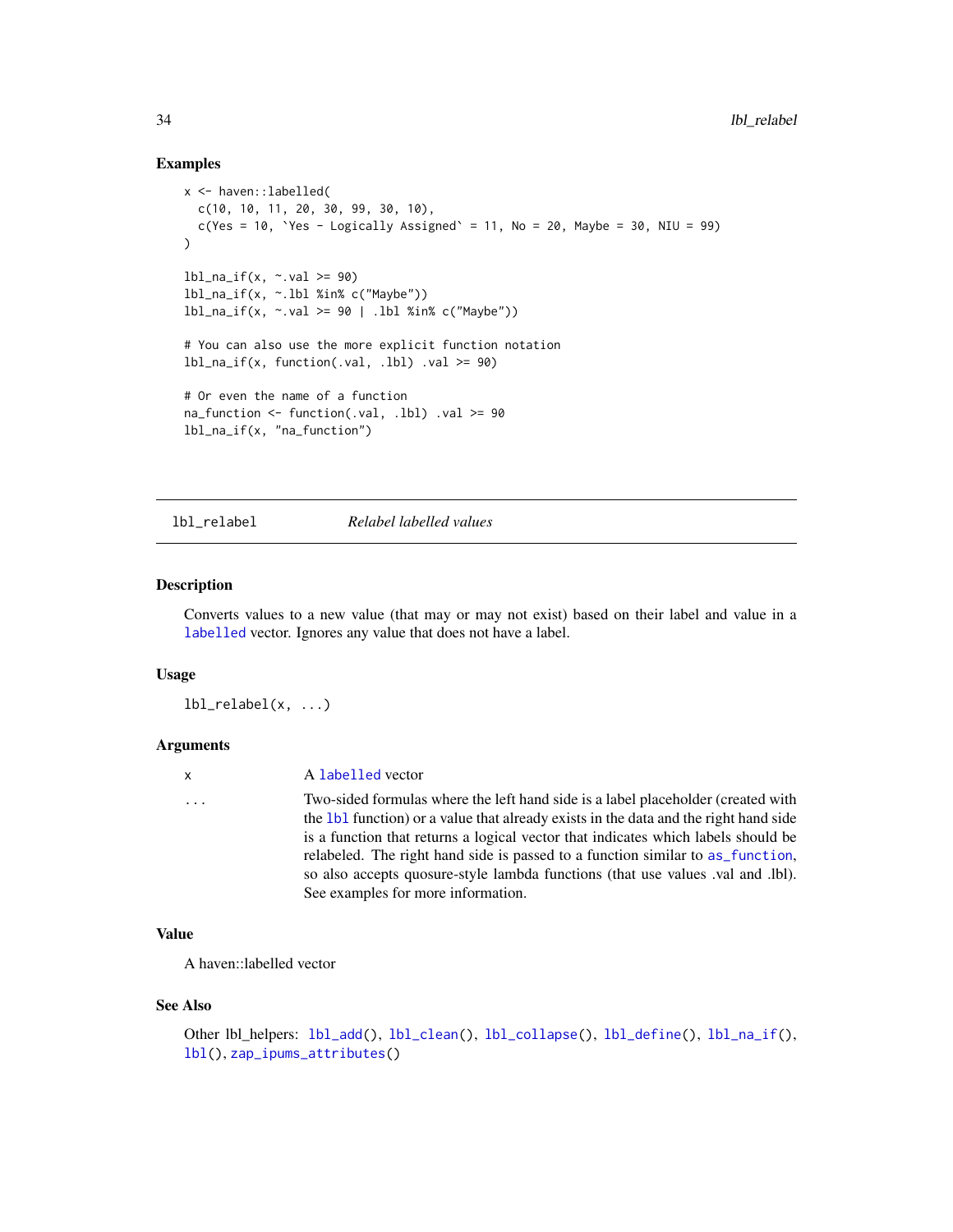# <span id="page-34-0"></span>read\_ipums\_codebook 35

#### Examples

```
x <- haven::labelled(
  c(10, 10, 11, 20, 30, 99, 30, 10),
  c(Yes = 10, Yes - Logically Associated' = 11, No = 20, Maybe = 30, NIU = 99)\lambdalbl_relabel(
  x,
  lbl(10, "Yes/Yes-ish") ~ .val %in% c(10, 11),
  lbl(90, "???") ~ .val == 99 | .lbl == "Maybe"
)
# If relabelling to labels that already exist, don't need to specify both label
# and value:
# If just bare, assumes it is a value:
lbl_{relabel}(x, 10 \sim .val == 11)# Use single argument to lbl for the label
lbL_{relabel}(x, lbl("Yes") \sim val == 11)# Or can used named arguments
lbl_{relabel}(x, lbl(.val = 10) \sim val == 11)
```
<span id="page-34-1"></span>read\_ipums\_codebook *Read metadata from a text codebook in a NHGIS or Terra area-level extract*

#### Description

Read text formatted codebooks provided by some IPUMS extract systems such as NHGIS and Terra Area-level extracts in a format analogous to the DDIs available for other projects.

# Usage

read\_ipums\_codebook(cb\_file, data\_layer = NULL)

# Arguments

| cb file    | Filepath to the codebook (either the .zip file directly downloaded from the web-<br>site, or the path to the unzipped txt file).                         |
|------------|----------------------------------------------------------------------------------------------------------------------------------------------------------|
| data_laver | dplyr select-style notation for uniquely identifying the data layer to load. Re-<br>quired for reading from .zip files for extracts with multiple files. |

# Value

A ipums\_ddi object with information on the variables included in the csv file of a NHGIS extract.

#### See Also

Other ipums\_metadata: [read\\_ipums\\_ddi\(](#page-35-1))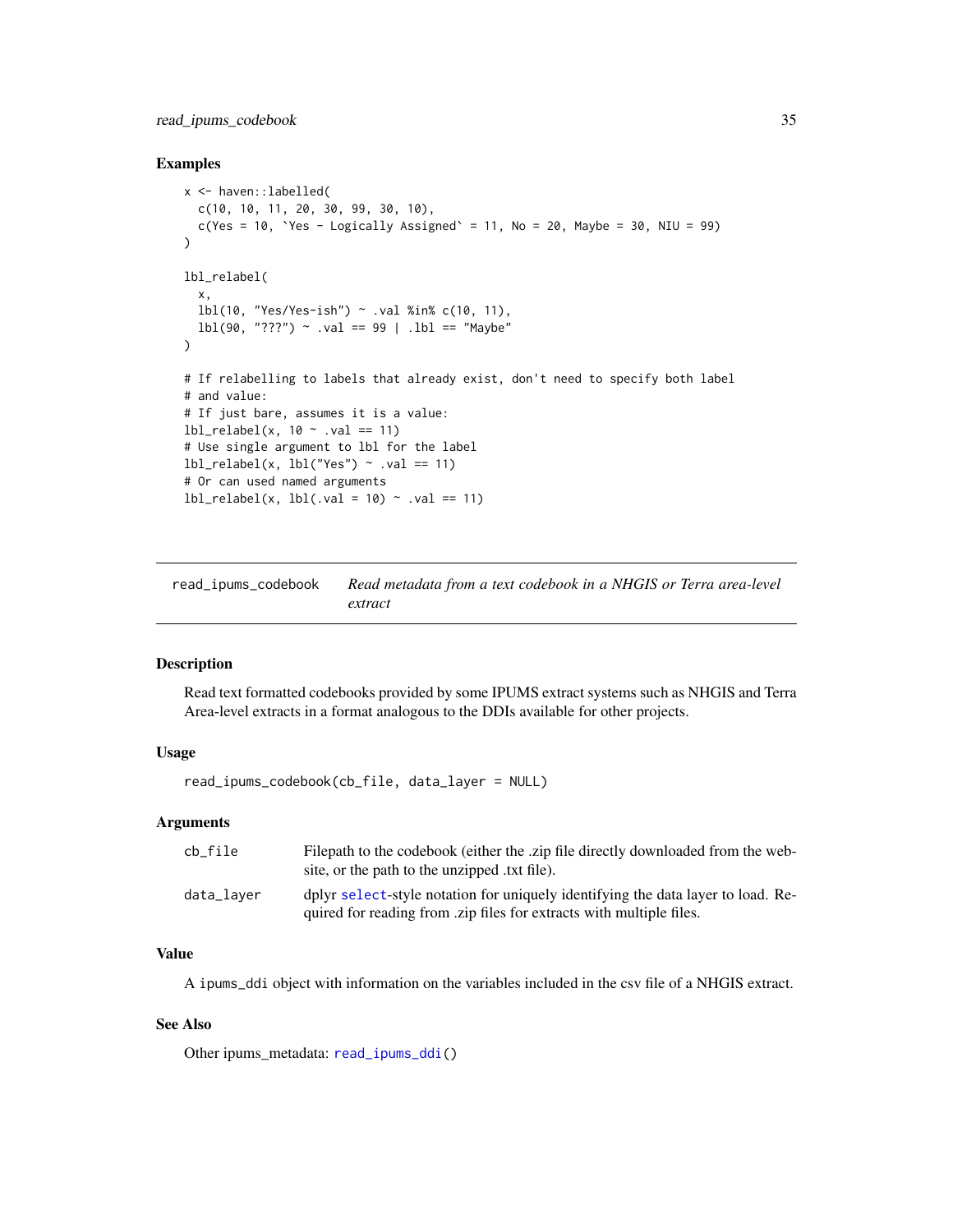# Examples

```
# Example NHGIS extract
nhgis_file <- ipums_example("nhgis0008_csv.zip")
ddi <- read_ipums_codebook(nhgis_file)
```
<span id="page-35-1"></span>

read\_ipums\_ddi *Read metadata about an IPUMS extract from a DDI (.xml) file*

# Description

Reads the metadata about an IPUMS extract from a DDI file into R. Includes information about variable and value labels, terms of usage for the data and positions for the fixed-width file.

# Usage

```
read_ipums_ddi(ddi_file, data_layer = NULL, lower_vars = FALSE)
```
#### Arguments

| ddi_file   | Filepath to DDI xml file                                                                                                 |
|------------|--------------------------------------------------------------------------------------------------------------------------|
| data_laver | If ddi file is an extract with multiple DDIs, dplyr select-style notation indicat-<br>ing which .xml data layer to load. |
| lower_vars | Logical indicating whether to convert variable names to lowercase (default is<br>FALSE, in line with IPUMS conventions)  |

# Value

An ipums\_ddi object with metadata information.

# See Also

Other ipums\_metadata: [read\\_ipums\\_codebook\(](#page-34-1))

# Examples

```
# Example extract DDI
ddi_file <- ipums_example("cps_00006.xml")
ddi <- read_ipums_ddi(ddi_file)
```
<span id="page-35-0"></span>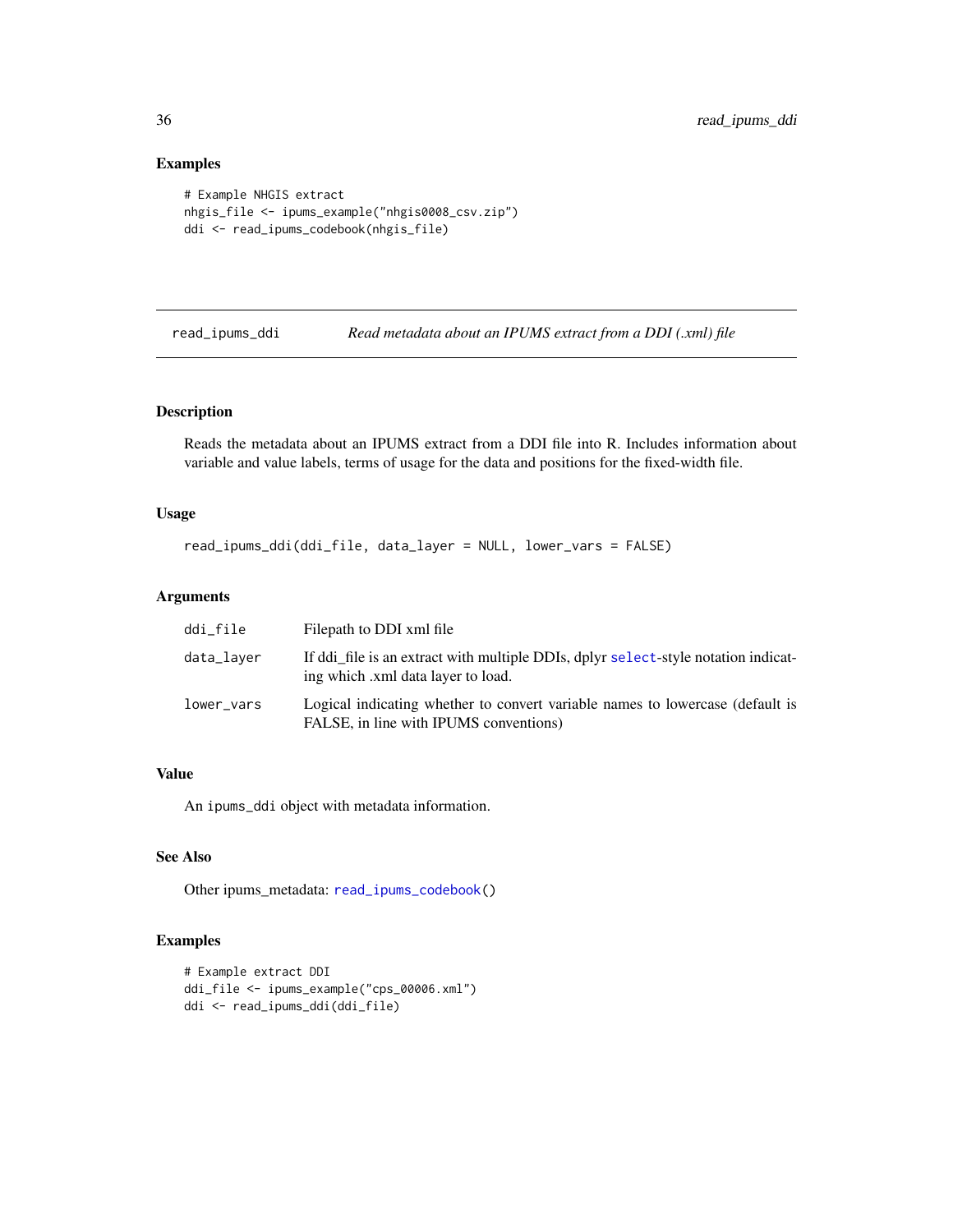#### <span id="page-36-1"></span><span id="page-36-0"></span>Description

Reads a dataset downloaded from the IPUMS extract system. For IPUMS projects with microdata, it relies on a downloaded DDI codebook and a fixed-width file. Loads the data with value labels (using [labelled](#page-0-0) format) and variable labels. See 'Details' for more information on how record types are handled by the ipumsr package.

#### Usage

```
read_ipums_micro(
  ddi,
 vars = NULL,n_{max} = Inf,data_file = NULL,
 verbose = TRUE,
  var_attrs = c("val_labels", "var_label", "var_desc"),
  lower_vars = FALSE
)
read_ipums_micro_list(
  ddi,
  vars = NULL,
 n_{max} = Inf,
 data_file = NULL,
 verbose = TRUE,
 var_attrs = c("val_labels", "var_label", "var_desc"),
  lower_vars = FALSE
)
```
# Arguments

| ddi       | Either a filepath to a DDI xml file downloaded from the website, or a ipums_ddi<br>object parsed by read_ipums_ddi                                                                                  |
|-----------|-----------------------------------------------------------------------------------------------------------------------------------------------------------------------------------------------------|
| vars      | Names of variables to load. Accepts a character vector of names, or dplyr_select_style<br>conventions. For hierarchical data, the rectype id variable will be added even if<br>it is not specified. |
| n_max     | The maximum number of records to load.                                                                                                                                                              |
| data_file | Specify a directory to look for the data file. If left empty, it will look in the same<br>directory as the DDI file.                                                                                |
| verbose   | Logical, indicating whether to print progress information to console.                                                                                                                               |
| var_attrs | Variable attributes to add from the DDI, defaults to adding all (val_labels, var_label)<br>and var_desc). See set_ipums_var_attributes for more details.                                            |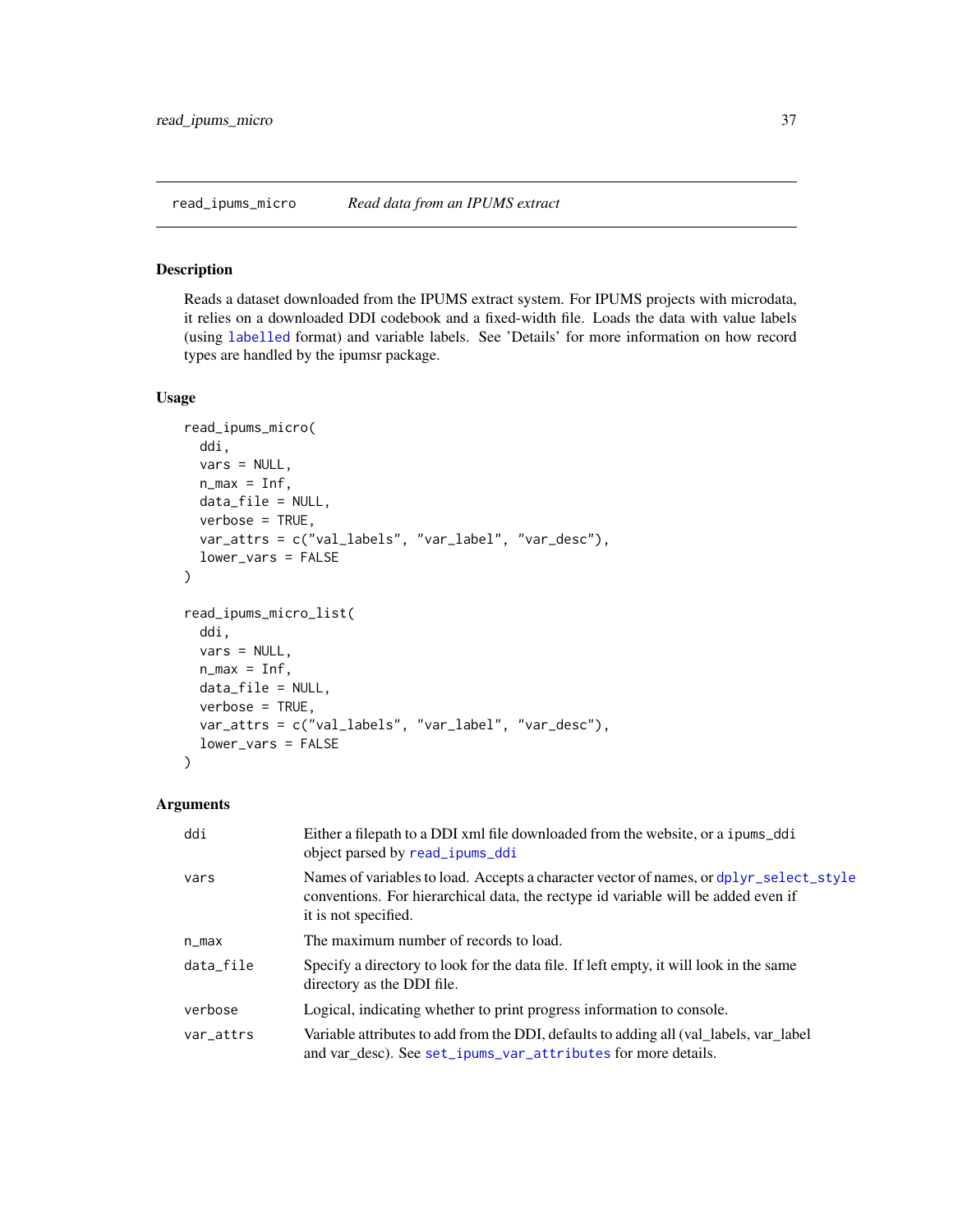<span id="page-37-0"></span>lower\_vars Only if reading a DDI from a file, a logical indicating whether to convert variable names to lowercase (default is FALSE, in line with IPUMS conventions). Note that this argument will be ignored if argument ddi is an ipums\_ddi object rather than a file path. See [read\\_ipums\\_ddi](#page-35-1) for converting variable names to lowercase when reading in the DDI.

#### Details

Some IPUMS projects have data for multiple types of records (eg Household and Person). When downloading data from many of these projects you have the option for the IPUMS extract system to "rectangularize" the data, meaning that the data is transformed so that each row of data represents only one type of record.

There also is the option to download "hierarchical" extracts, which are a single file with record types mixed in the rows. The ipumsr package offers two methods for importing this data.

read\_ipums\_micro loads this data into a "long" format where the record types are mixed in the rows, but the variables are NA for the record types that they do not apply to.

read\_ipums\_micro\_list loads the data into a list of data frames objects, where each data frame contains only one record type. The names of the data frames in the list are the text from the record type labels without 'Record' (often 'HOUSEHOLD' for Household and 'PERSON' for Person).

# Value

read\_ipums\_micro returns a single tbl\_df data frame, and read\_ipums\_micro\_list returns a list of data frames, named by the Record Type. See 'Details' for more information.

#### See Also

Other ipums\_read: [read\\_ipums\\_micro\\_chunked\(](#page-38-1)), [read\\_ipums\\_micro\\_yield\(](#page-40-1)), [read\\_ipums\\_sf\(](#page-43-1)), [read\\_nhgis\(](#page-45-1)), [read\\_terra\\_area\(](#page-47-1)), [read\\_terra\\_micro\(](#page-49-1)), [read\\_terra\\_raster\(](#page-50-1))

# **Examples**

```
# Rectangular example file
cps_rect_ddi_file <- ipums_example("cps_00006.xml")
cps <- read_ipums_micro(cps_rect_ddi_file)
# Or load DDI separately to keep the metadata
ddi <- read_ipums_ddi(cps_rect_ddi_file)
cps <- read_ipums_micro(ddi)
# Hierarchical example file
cps_hier_ddi_file <- ipums_example("cps_00010.xml")
# Read in "long" format and you get 1 data frame
cps_long <- read_ipums_micro(cps_hier_ddi_file)
head(cps_long)
# Read in "list" format and you get a list of multiple data frames
cps_list <- read_ipums_micro_list(cps_hier_ddi_file)
head(cps_list$PERSON)
```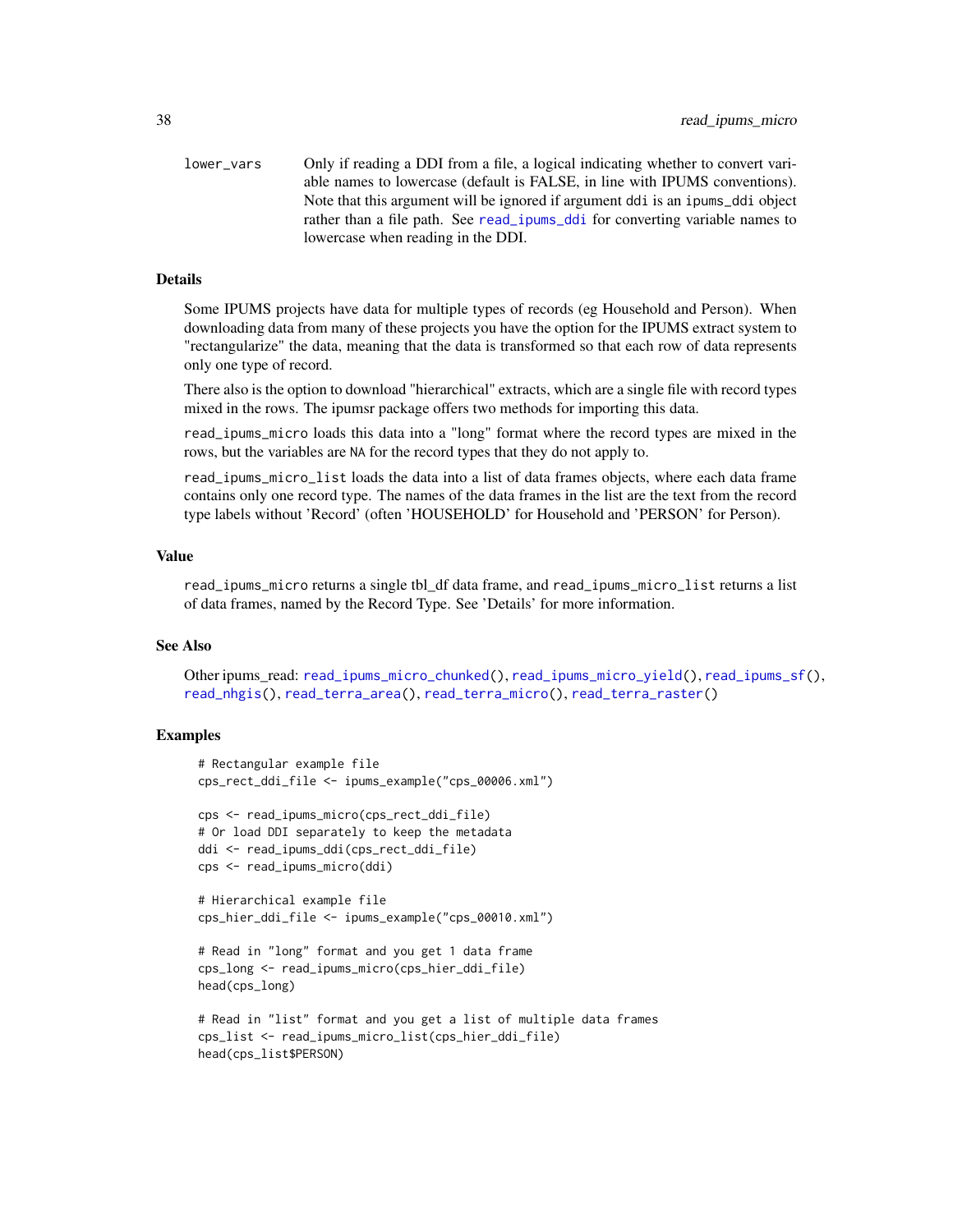# <span id="page-38-0"></span>read\_ipums\_micro\_chunked 39

head(cps\_list\$HOUSEHOLD)

```
# Or you can use the \code{%<-%} operator from zeallot to unpack
c(household, person) %<-% read_ipums_micro_list(cps_hier_ddi_file)
head(person)
head(household)
```
<span id="page-38-1"></span>read\_ipums\_micro\_chunked

*Read data from an IPUMS extract (in chunks)*

#### Description

Reads a dataset downloaded from the IPUMS extract system, but does so by reading a chunk, then applying your code to that chunk and then continuing, which can allow you to deal with data that is too large to store in your computer's RAM all at once.

#### Usage

```
read_ipums_micro_chunked(
  ddi,
  callback,
  chunk_size = 10000,vars = NULL,
 data_file = NULL,
 verbose = TRUE,
  var_attrs = c("val_labels", "var_label", "var_desc"),
  lower_vars = FALSE
)
read_ipums_micro_list_chunked(
  ddi,
  callback,
  chunk_size = 10000,vars = NULL,
  data_file = NULL,
 verbose = TRUE,
 var_attrs = c("val_labels", "var_label", "var_desc"),
  lower_vars = FALSE
)
```
# Arguments

| ddi      | Either a filepath to a DDI xml file downloaded from the website, or a ipums_ddi                                     |
|----------|---------------------------------------------------------------------------------------------------------------------|
| callback | object parsed by read _ipums_ddi<br>An ipums callback object, or a function that will be converted to an IpumsSide- |
|          | EffectCallback object.                                                                                              |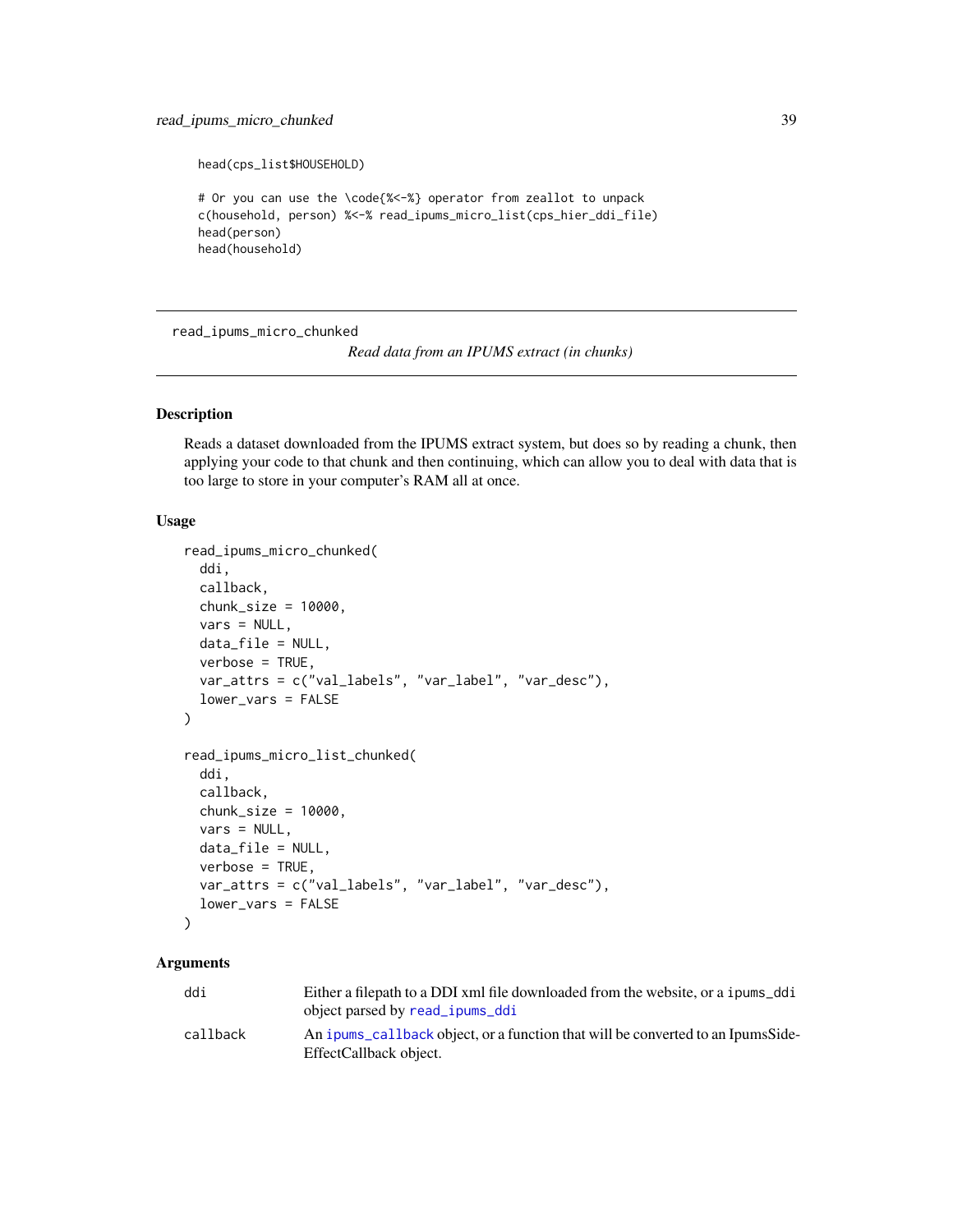<span id="page-39-0"></span>

| chunk_size | An integer indicating how many observations to read in per chunk (defaults to<br>10,000). Setting this higher uses more RAM, but will usually be faster.                                                                                                                                                                                                                                                                                                                                                                                                                                    |
|------------|---------------------------------------------------------------------------------------------------------------------------------------------------------------------------------------------------------------------------------------------------------------------------------------------------------------------------------------------------------------------------------------------------------------------------------------------------------------------------------------------------------------------------------------------------------------------------------------------|
| vars       | Names of variables to load. Accepts a character vector of names, or dplyr_select_style<br>conventions. For hierarchical data, the rectype id variable will be added even if<br>it is not specified.                                                                                                                                                                                                                                                                                                                                                                                         |
| data_file  | Specify a directory to look for the data file. If left empty, it will look in the same<br>directory as the DDI file.                                                                                                                                                                                                                                                                                                                                                                                                                                                                        |
| verbose    | Logical, indicating whether to print progress information to console.                                                                                                                                                                                                                                                                                                                                                                                                                                                                                                                       |
| var_attrs  | Variable attributes to add from the DDI, defaults to adding all (val_labels, var_label)<br>and var_desc). See set_ipums_var_attributes for more details.                                                                                                                                                                                                                                                                                                                                                                                                                                    |
| lower_vars | Only if reading a DDI from a file, a logical indicating whether to convert vari-<br>able names to lowercase (default is FALSE, in line with IPUMS conventions).<br>Note that this argument will be ignored if argument ddi is an ipums_ddi object<br>rather than a file path. See read_ipums_ddi for converting variable names to<br>lowercase when reading in the DDI. Also note that if reading in chunks from a<br>.csv or .csv.gz file, the callback function will be called *before* variable names<br>are converted to lowercase, and thus should reference uppercase variable names. |

# Value

Depends on the callback object

#### See Also

Other ipums\_read: [read\\_ipums\\_micro\\_yield\(](#page-40-1)), [read\\_ipums\\_micro\(](#page-36-1)), [read\\_ipums\\_sf\(](#page-43-1)), [read\\_nhgis\(](#page-45-1)), [read\\_terra\\_area\(](#page-47-1)), [read\\_terra\\_micro\(](#page-49-1)), [read\\_terra\\_raster\(](#page-50-1))

# Examples

```
# Select Minnesotan cases from CPS example (Note you can also accomplish
# this and avoid having to even download a huge file using the "Select Cases"
# functionality of the IPUMS extract system)
mn_only <- read_ipums_micro_chunked(
  ipums_example("cps_00006.xml"),
  IpumsDataFrameCallback$new(function(x, pos) {
   x[x$STATEFIP == 27, ]}),
  chunk_size = 1000 # Generally you want this larger, but this example is a small file
)
# Tabulate INCTOT average by state without storing full dataset in memory
library(dplyr)
inc_by_state <- read_ipums_micro_chunked(
  ipums_example("cps_00006.xml"),
  IpumsDataFrameCallback$new(function(x, pos) {
   x %>%
     mutate(
       INCTOT = 1b1_na_if(INCTOT, ~.lbl %in% c("Missing.", "N.I.U. (Not in Universe)."))
```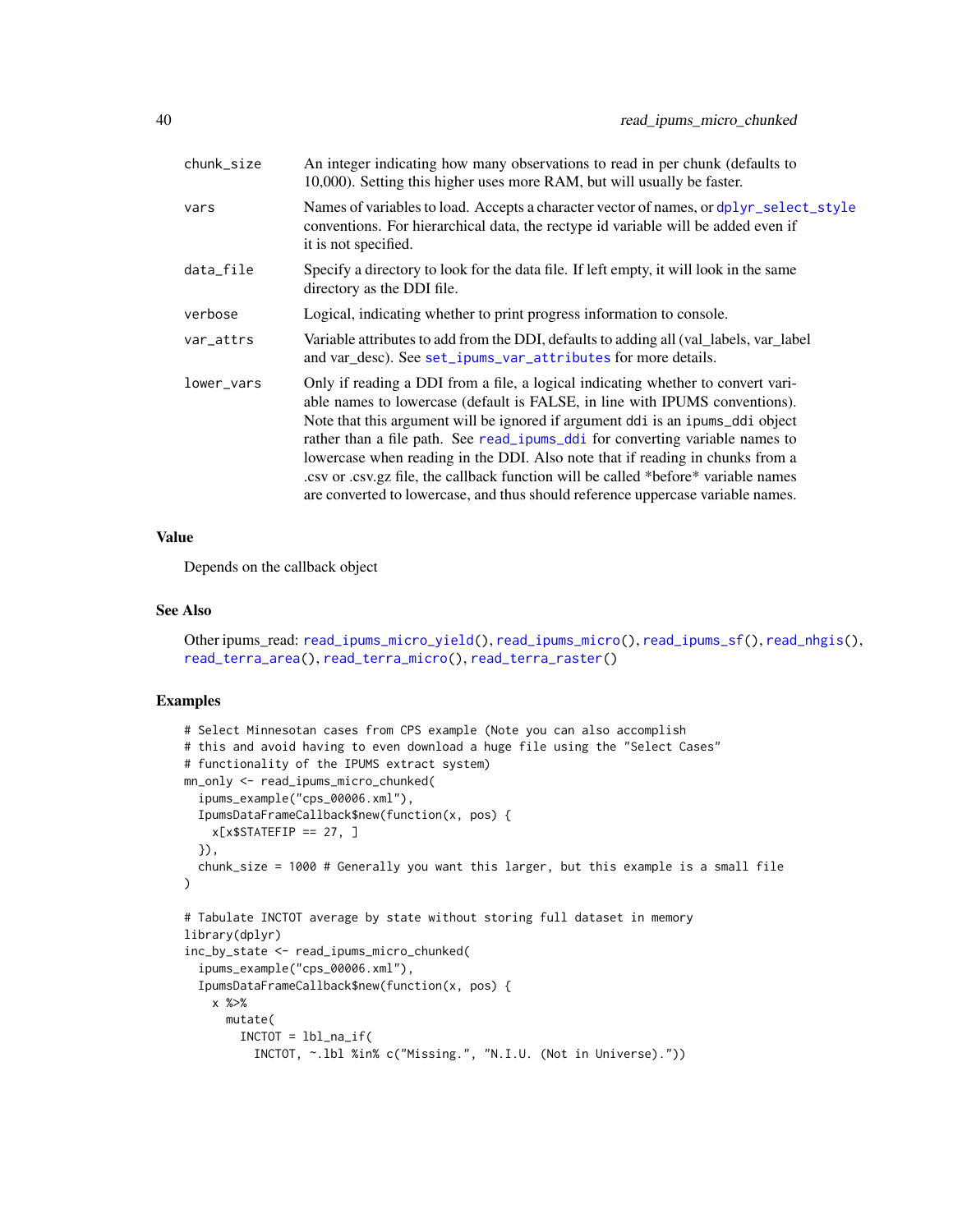```
) %>%
      filter(!is.na(INCTOT)) %>%
      group_by(STATEFIP = as_factor(STATEFIP)) %>%
      summarize(INCTOT_SUM = sum(INCTOT), n = n(), .groups = "drop")
  }),
  chunk_size = 1000 # Generally you want this larger, but this example is a small file
) %>%
group_by(STATEFIP) %>%
summarize(avg_inc = sum(INCTOT_SUM) / sum(n))
# x will be a list when using `read_ipums_micro_list_chunked()`
read_ipums_micro_list_chunked(
  ipums_example("cps_00010.xml"),
  IpumsSideEffectCallback$new(function(x, pos) {
  print(paste0(nrow(x$PERSON), " persons and ", nrow(x$HOUSEHOLD), " households in this chunk."))
  }),
  chunk_size = 1000 # Generally you want this larger, but this example is a small file
)
# Using the biglm package, you can even run a regression without storing
# the full dataset in memory
library(dplyr)
if (require(biglm)) {
  lm_results <- read_ipums_micro_chunked(
    ipums_example("cps_00015.xml"),
    IpumsBiglmCallback$new(
      INCTOT \sim AGE + HEALTH, # Simple regression (may not be very useful)
      function(x, pos) {
        x %>%
        mutate(
          INCTOT = lbl_na_if(INCTOT, ~.lbl %in% c("Missing.", "N.I.U. (Not in Universe).")
          ),
          HEALTH = as_factor(HEALTH)
        \lambda}),
    chunk_size = 1000 # Generally you want this larger, but this example is a small file
  \lambdasummary(lm_results)
}
```
<span id="page-40-1"></span>read\_ipums\_micro\_yield

*Read data from an IPUMS extract (in yields)*

#### **Description**

Reads a dataset downloaded from the IPUMS extract system, but does so by returning an object that can read a group of lines at a time. This is a more flexible way to read data in chunks than the functions like [read\\_ipums\\_micro\\_chunked](#page-38-1), allowing you to do things like reading parts of multiple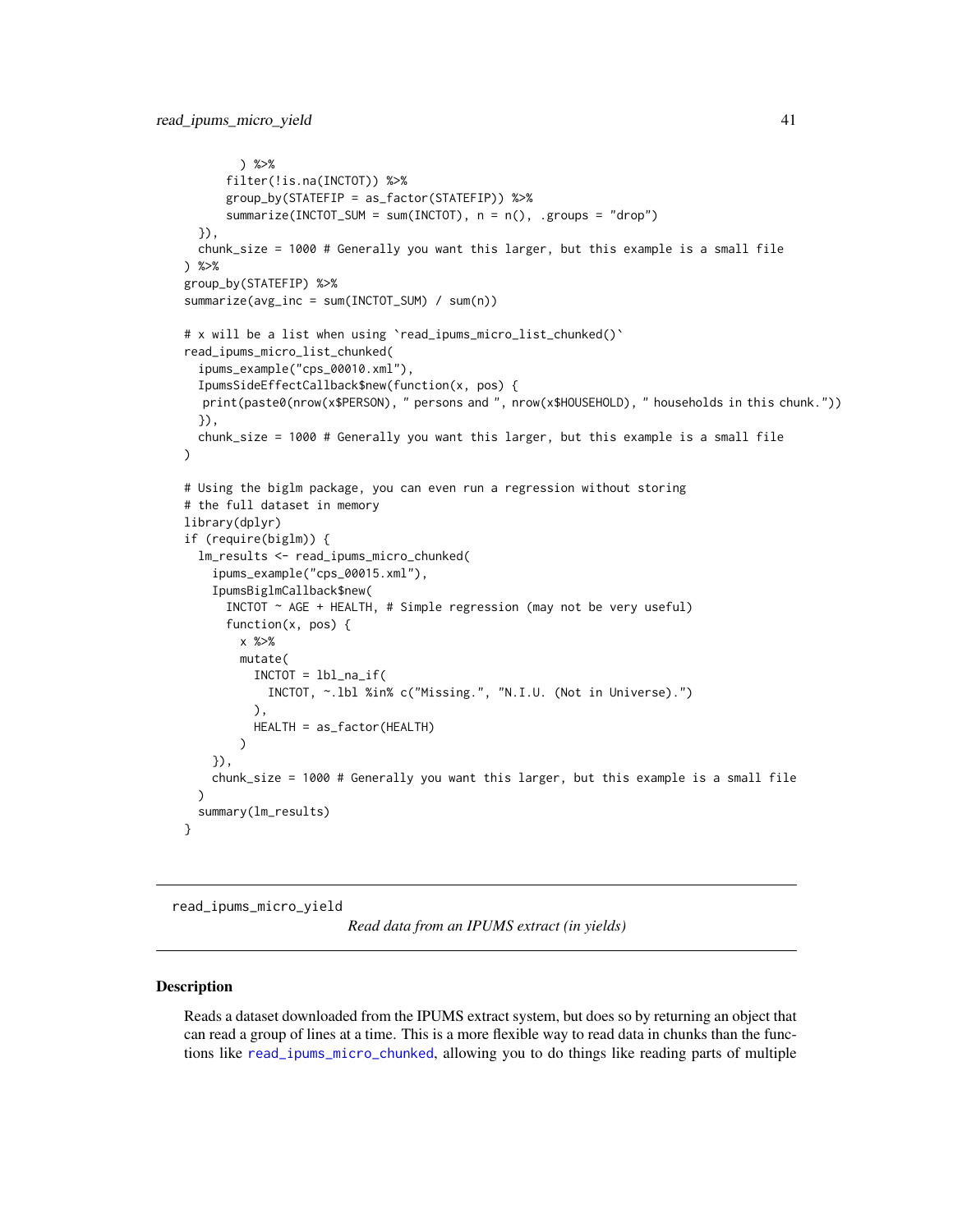files at the same time and resetting from the beginning more easily than with the chunked functions. Note that while other read\_ipums\_micro\* functions can read from .csv(.gz) or .dat(.gz) files, these functions can only read from .dat(.gz) files.

# Usage

```
read_ipums_micro_yield(
  ddi,
 vars = NULL,
 data_file = NULL,
 verbose = TRUE,
 var_attrs = c("val_labels", "var_label", "var_desc"),
  lower_vars = FALSE
)
read_ipums_micro_list_yield(
  ddi,
  vars = NULL,
 data_file = NULL,
 verbose = TRUE,
 var_attrs = c("val_labels", "var_label", "var_desc"),
  lower_vars = FALSE
)
```
# Arguments

| ddi        | Either a filepath to a DDI xml file downloaded from the website, or a ipums_ddi<br>object parsed by read_ipums_ddi                                                                                                                                                                                                                                                      |
|------------|-------------------------------------------------------------------------------------------------------------------------------------------------------------------------------------------------------------------------------------------------------------------------------------------------------------------------------------------------------------------------|
| vars       | Names of variables to load. Accepts a character vector of names, or dplyr_select_style<br>conventions. For hierarchical data, the rectype id variable will be added even if<br>it is not specified.                                                                                                                                                                     |
| data_file  | Specify a directory to look for the data file. If left empty, it will look in the same<br>directory as the DDI file.                                                                                                                                                                                                                                                    |
| verbose    | Logical, indicating whether to print progress information to console.                                                                                                                                                                                                                                                                                                   |
| var_attrs  | Variable attributes to add from the DDI, defaults to adding all (val_labels, var_label)<br>and var_desc). See set_ipums_var_attributes for more details.                                                                                                                                                                                                                |
| lower_vars | Only if reading a DDI from a file, a logical indicating whether to convert vari-<br>able names to lowercase (default is FALSE, in line with IPUMS conventions).<br>Note that this argument will be ignored if argument ddi is an ipums_ddi object<br>rather than a file path. See read_ipums_ddi for converting variable names to<br>lowercase when reading in the DDI. |

# Details

These functions return an IpumsYield R6 object which have the following methods:

• yield(n = 10000) A function to read the next 'yield' from the data, returns a 'tbl\_df' (or list of 'tbl\_df' for 'hipread\_list\_yield()') with up to n rows (it will return NULL if no rows are left, or all available ones if less than n are available).

<span id="page-41-0"></span>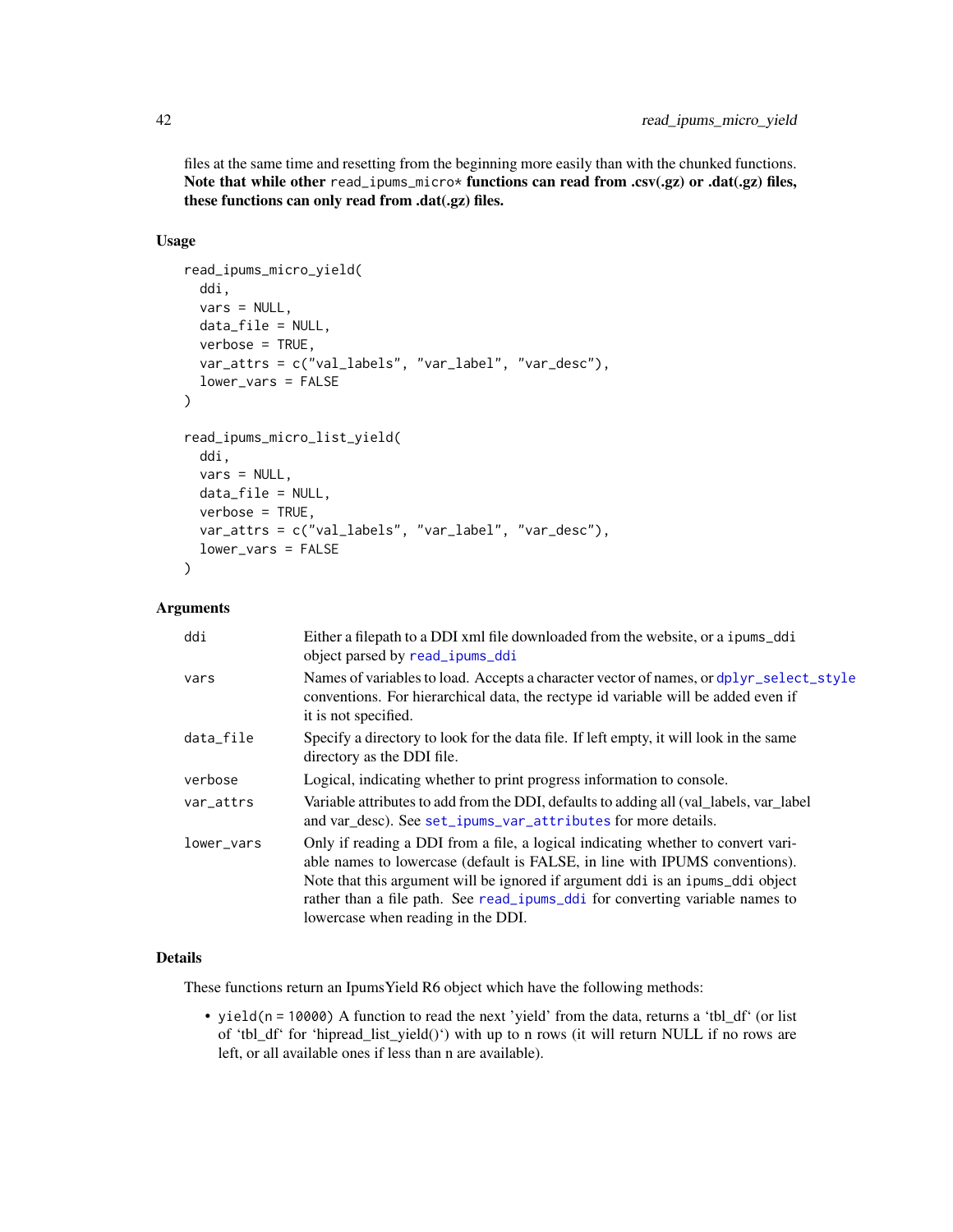- <span id="page-42-3"></span>• reset() A function to reset the data so that the next yield will read data from the start.
- is\_done() A function that returns whether the file has been completely read yet or not.
- cur\_pos A property that contains the next row number that will be read (1-indexed).

# Value

A HipYield R6 object (See 'Details' for more information)

#### Super classes

[hipread::HipYield](#page-0-0) -> [hipread::HipLongYield](#page-0-0) -> IpumsLongYield

# Methods

# Public methods:

- [IpumsLongYield\\$new\(\)](#page-42-0)
- [IpumsLongYield\\$yield\(\)](#page-42-1)

#### <span id="page-42-0"></span>Method new():

```
Usage:
IpumsLongYield$new(
 ddi,
 vars = NULL,
 data_file = NULL,
 verbose = TRUE,
 var_attrs = c("val_labels", "var_label", "var_desc"),
 lower_vars = FALSE
\mathcal{L}
```
#### <span id="page-42-1"></span>Method yield():

```
Usage:
IpumsLongYield$yield(n = 10000)
```
# Super classes

[hipread::HipYield](#page-0-0) -> [hipread::HipListYield](#page-0-0) -> IpumsListYield

# Methods

# Public methods:

- [IpumsListYield\\$new\(\)](#page-42-2)
- [IpumsListYield\\$yield\(\)](#page-43-2)

# <span id="page-42-2"></span>Method new():

*Usage:*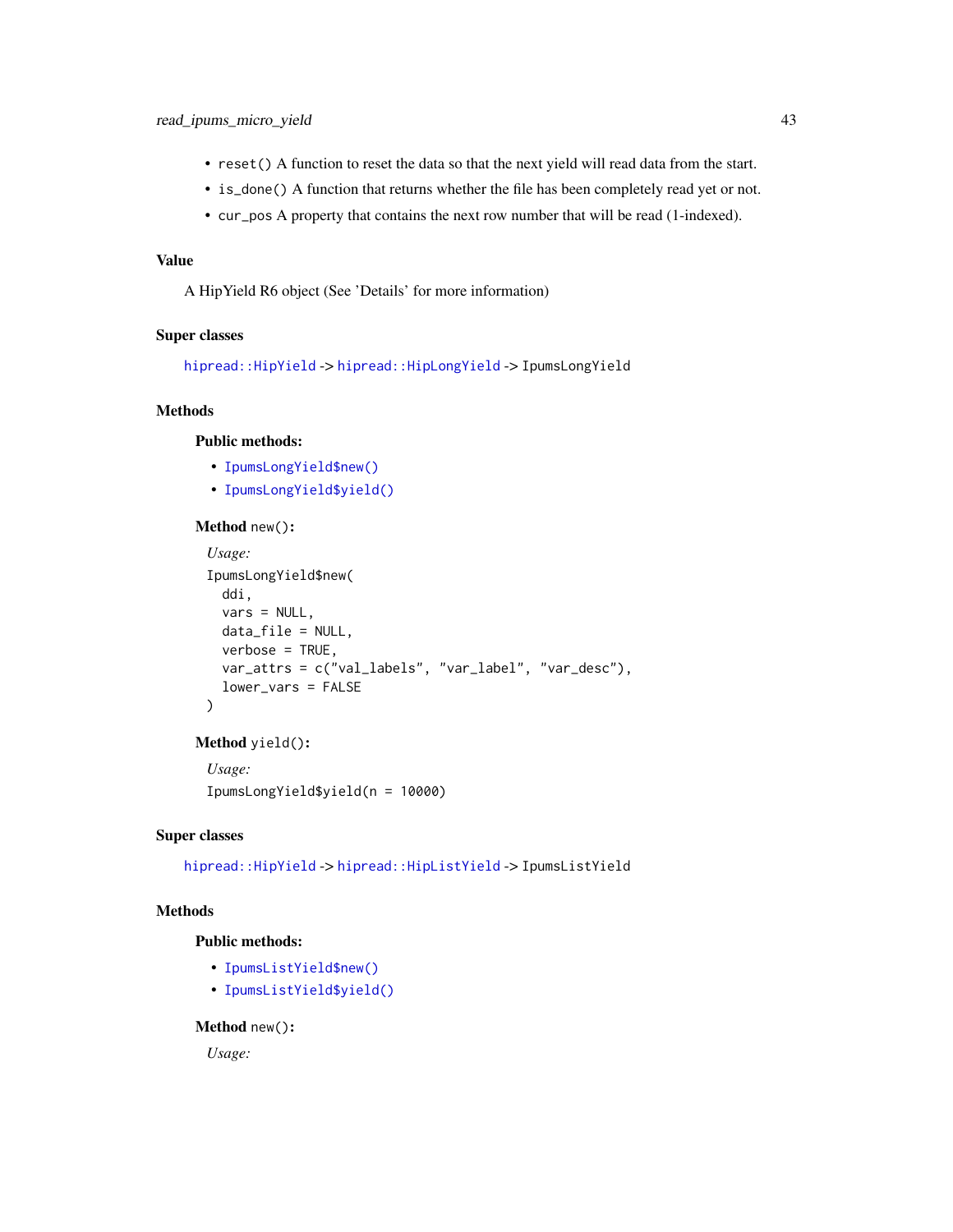```
IpumsListYield$new(
   ddi,
   vars = NULL,
   data_file = NULL,
   verbose = TRUE,
   var_attrs = c("val_labels", "var_label", "var_desc"),
   lower_vars = FALSE
 \lambdaMethod yield():
 Usage:
```

```
IpumsListYield$yield(n = 10000)
```
# See Also

```
Other ipums_read: read_ipums_micro_chunked(), read_ipums_micro(), read_ipums_sf(),
read_nhgis(), read_terra_area(), read_terra_micro(), read_terra_raster()
```
# Examples

```
# An example using "long" data
long_yield <- read_ipums_micro_yield(ipums_example("cps_00006.xml"))
# Get first 10 rows
long_yield$yield(10)
# Get 20 more rows now
long_yield$yield(20)
# See what row we're on now
long_yield$cur_pos
# Reset to beginning
long_yield$reset()
# Read the whole thing in chunks and count Minnesotans
total_mn <- 0
while (!long_yield$is_done()) {
  cur_data <- long_yield$yield(1000)
  total_mn <- total_mn + sum(as_factor(cur_data$STATEFIP) == "Minnesota")
}
total_mn
# Can also read hierarchical data as list:
list_yield <- read_ipums_micro_list_yield(ipums_example("cps_00006.xml"))
list_yield$yield(10)
```
<span id="page-43-1"></span>read\_ipums\_sf *Read boundary files from an IPUMS extract*

#### <span id="page-43-3"></span>Description

Reads the boundary files from an IPUMS extract into R as simple features (sf) objects or SpatialPolygonsDataFrame (sp) objects.

<span id="page-43-0"></span>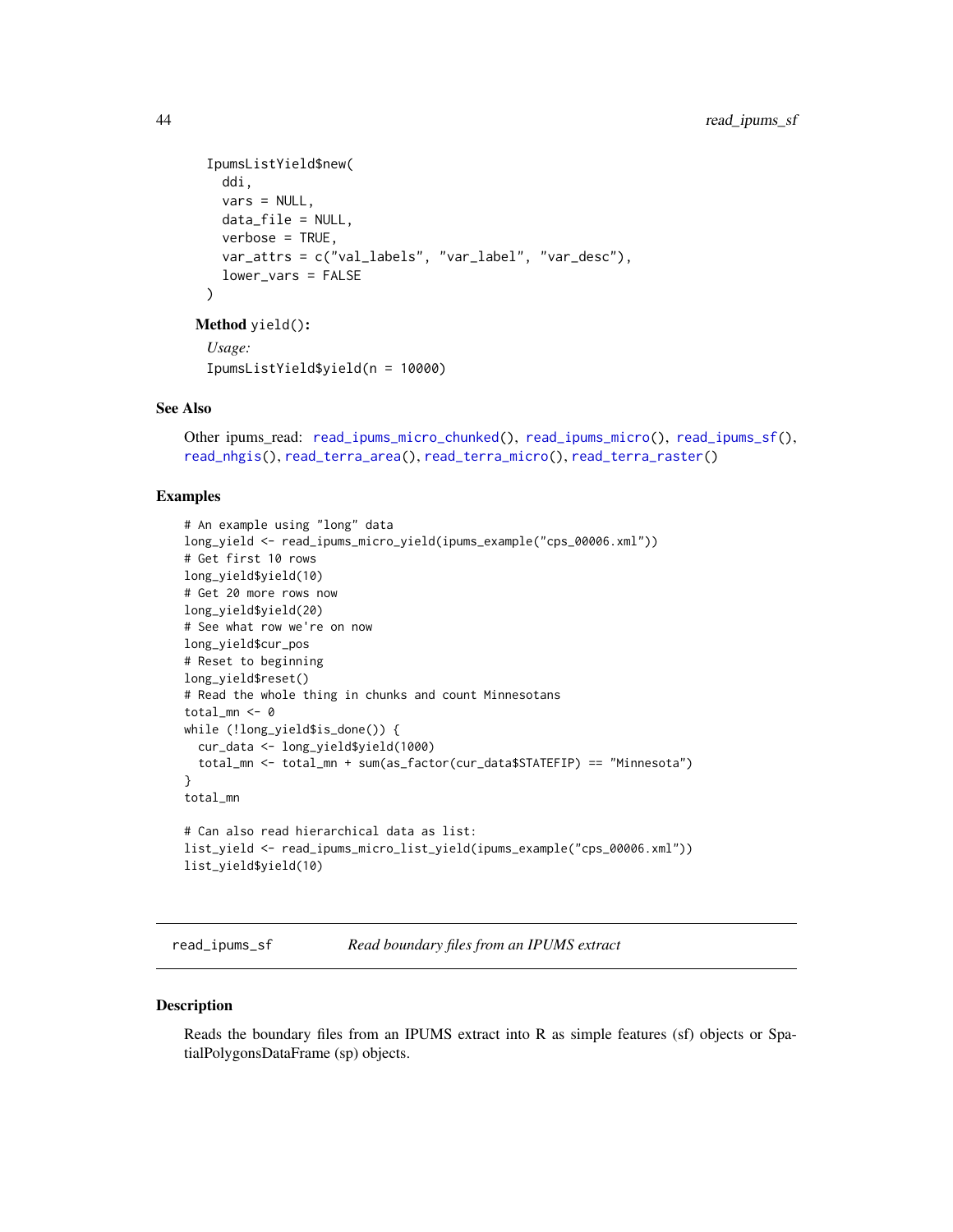<span id="page-44-0"></span>read\_ipums\_sf 45

# Usage

```
read_ipums_sf(
  shape_file,
  shape_layer = NULL,
 vars = NULL,
  encoding = NULL,
 bind_multiple = TRUE,
  add_layer_var = NULL,
  verbose = TRUE
)
read_ipums_sp(
  shape_file,
  shape_layer = NULL,
  vars = NULL,
  encoding = NULL,
 bind_multiple = TRUE,
  add_layer_var = NULL,
  verbose = TRUE
\mathcal{L}
```
# Arguments

| shape_file    | Filepath to one or more shp files, a zip file from an IPUMS extract or a path to<br>an unzipped folder.                                                                                                                                                                                                                                                                                                                                                                                                                  |
|---------------|--------------------------------------------------------------------------------------------------------------------------------------------------------------------------------------------------------------------------------------------------------------------------------------------------------------------------------------------------------------------------------------------------------------------------------------------------------------------------------------------------------------------------|
| shape_layer   | For .zip extracts with multiple datasets, the name of the shape files to load.<br>Accepts a character vector specifying the file name, or dplyr_select_style<br>conventions. Can load multiple shape files, which will be combined.                                                                                                                                                                                                                                                                                      |
| vars          | Which variables in the shape file's data to keep (NULL the default keeps all)                                                                                                                                                                                                                                                                                                                                                                                                                                            |
| encoding      | The text encoding to use when reading the shape file. Typically the defaults<br>should read the data correctly, but for some extracts you may need to set them<br>manually, but if funny characters appear in your data, you may need to. For<br>microdata projects, the default NULL will look for a .cpg file to determine the<br>encoding and if none is available, it will default to latin1. The NHGIS and<br>the IPUMS Terra functions specify the encoding for those projects (latin1 and<br>UTF-8 respectively). |
| bind_multiple | If TRUE, will combine multiple shape files found into a single object.                                                                                                                                                                                                                                                                                                                                                                                                                                                   |
| add_layer_var | Whether to add a variable named layer that indicates which shape_layer the<br>data came from. NULL, the default, uses TRUE if more than 1 layer is found,<br>and FALSE otherwise.                                                                                                                                                                                                                                                                                                                                        |
| verbose       | I TRUE, will report progress information                                                                                                                                                                                                                                                                                                                                                                                                                                                                                 |

# Value

read\_ipums\_sf returns a sf object and read\_ipums\_sp returns a SpatialPolygonsDataFrame.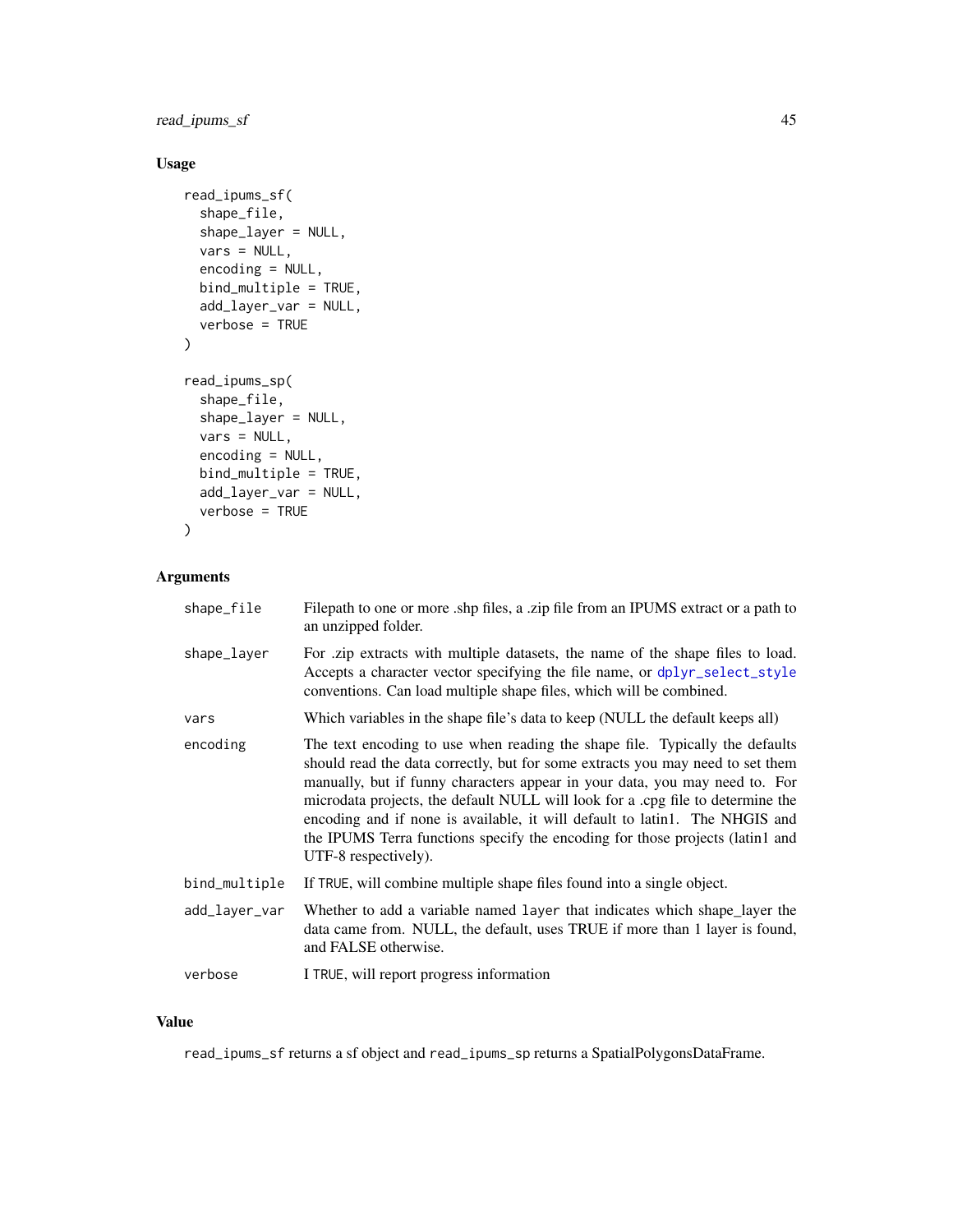# See Also

```
Other ipums_read: read_ipums_micro_chunked(), read_ipums_micro_yield(), read_ipums_micro(),
read_nhgis(), read_terra_area(), read_terra_micro(), read_terra_raster()
```
#### Examples

```
shape_file <- ipums_example("nhgis0008_shape_small.zip")
# If sf package is availble, can load as sf object
if (require(sf)) {
 sf_data <- read_ipums_sf(shape_file)
}
# If sp package is available, can load as SpatialPolygonsDataFrame
if (require(sp) && require(rgdal)) {
 sp_data <- read_ipums_sp(shape_file)
}
```
<span id="page-45-1"></span>read\_nhgis *Read data from an NHGIS extract*

#### Description

Reads a dataset downloaded from the NHGIS extract system. Relies on csv files (with or without the extra header row).

# Usage

```
read_nhgis(
 data_file,
 data_layer = NULL,
 verbose = TRUE,
 var_attrs = c("val_labels", "var_label", "var_desc")
\mathcal{L}read_nhgis_sf(
  data_file,
  shape_file,
  data_layer = NULL,
  shape_layer = data_layer,
  shape_encoding = "latin1",
  verbose = TRUE,
  var_attrs = c("val_labels", "var_label", "var_desc")
\lambdaread_nhgis_sp(
  data_file,
  shape_file,
```
<span id="page-45-0"></span>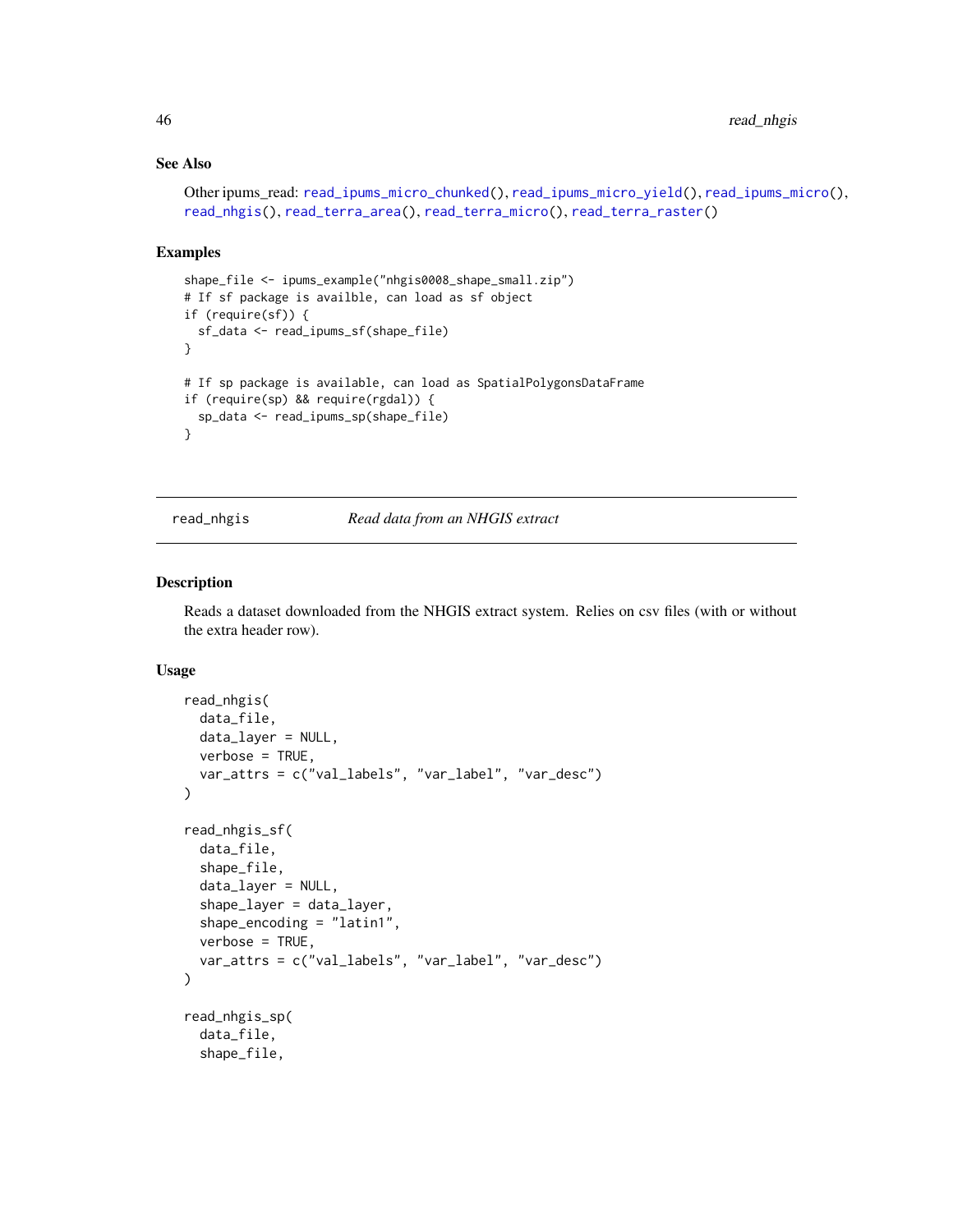# <span id="page-46-0"></span>read\_nhgis 47

```
data_layer = NULL,
  shape_layer = data_layer,
  shape_encoding = "latin1",
 verbose = TRUE,
 var_attrs = c("val_labels", "var_label", "var_desc")
)
```
# **Arguments**

| data_file      | Filepath to the data (either the .zip file directly downloaded from the website,<br>the path to the unzipped folder, or the path to the unzipped .csv file directly).                                                                                                        |
|----------------|------------------------------------------------------------------------------------------------------------------------------------------------------------------------------------------------------------------------------------------------------------------------------|
| data_layer     | For zip extracts with multiple datasets, the name of the data to load. Accepts a<br>character vector specifying the file name, or dplyr_select_style conventions.<br>Data layer must uniquely identify a dataset.                                                            |
| verbose        | Logical, indicating whether to print progress information to console.                                                                                                                                                                                                        |
| var_attrs      | Variable attributes to add from the codebook, defaults to adding all (val_labels,<br>var_label and var_desc). See set_ipums_var_attributes for more details.                                                                                                                 |
| shape_file     | Filepath to the shape files (either the .zip file directly downloaded from the web-<br>site, or the path to the unzipped folder, or the unzipped ship file directly).                                                                                                        |
| shape_layer    | (Defaults to using the same value as data_layer) Specification of which shape<br>files to load using the same semantics as data_layer. Can load multiple shape<br>files, which will be combined.                                                                             |
| shape_encoding | The text encoding to use when reading the shape file. Typically the defaults<br>should read the data correctly, but for some extracts you may need to set them<br>manually, but if funny characters appear in your data, you may need to. Defaults<br>to "latin1" for NHGIS. |

#### Value

read\_nhgis returns a tbl\_df with only the tabular data, read\_nhgis\_sf returns a sf object with data and the shapes, and read\_nhgis\_sp returns a SpatialPolygonsDataFrame with data and shapes.

# See Also

Other ipums\_read: [read\\_ipums\\_micro\\_chunked\(](#page-38-1)), [read\\_ipums\\_micro\\_yield\(](#page-40-1)), [read\\_ipums\\_micro\(](#page-36-1)), [read\\_ipums\\_sf\(](#page-43-1)), [read\\_terra\\_area\(](#page-47-1)), [read\\_terra\\_micro\(](#page-49-1)), [read\\_terra\\_raster\(](#page-50-1))

#### Examples

```
csv_file <- ipums_example("nhgis0008_csv.zip")
shape_file <- ipums_example("nhgis0008_shape_small.zip")
data_only <- read_nhgis(csv_file)
# If sf package is availble, can load as sf object
if (require(sf)) {
  sf_data <- read_nhgis_sf(csv_file, shape_file)
```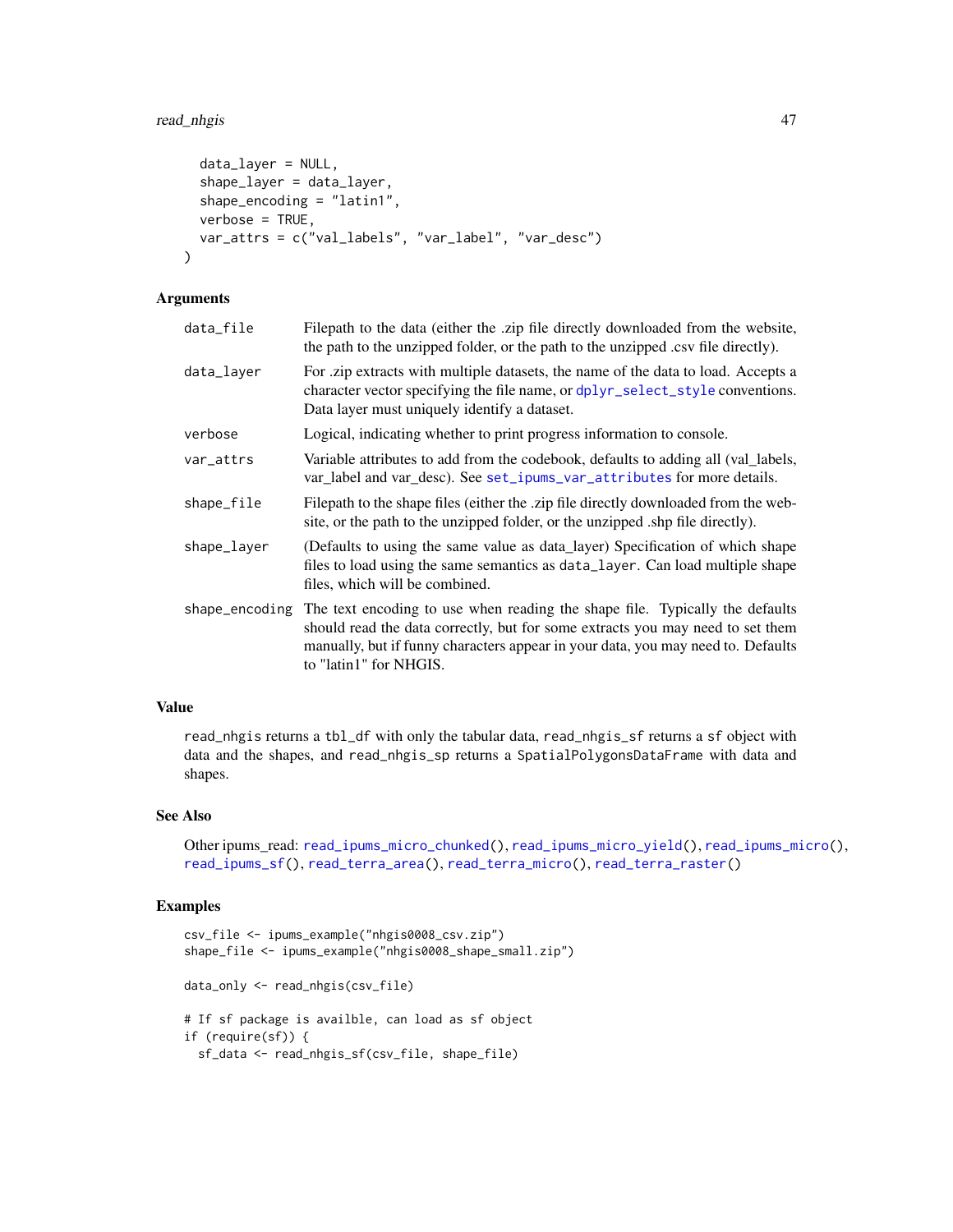```
}
# If sp package is available, can load as SpatialPolygonsDataFrame
if (require(rgdal) && require(sp)) {
  sp_data <- read_nhgis_sp(csv_file, shape_file)
}
```
<span id="page-47-1"></span>read\_terra\_area *Read data from an IPUMS Terra area extract*

#### Description

Reads a area-level dataset downloaded from the IPUMS Terra extract system.

#### Usage

```
read_terra_area(
  data_file,
  data_layer = NULL,
  ddi_file = NULL,
  cb_file = NULL,
  verbose = TRUE,
  var_attrs = c("val_labels", "var_label", "var_desc")
)
read_terra_area_sf(
  data_file,
  shape_file = NULL,
  data_layer = NULL,
  shape_layer = data_layer,
  shape_encoding = "UTF-8",
  ddi_file = NULL,
  cb_file = NULL,
  verbose = TRUE,
  var_attrs = c("val_labels", "var_label", "var_desc")
\lambdaread_terra_area_sp(
  data_file,
  shape_file = NULL,
  data_layer = NULL,
  shape_layer = data_layer,
  shape_encoding = "UTF-8",
  ddi_file = NULL,
  cb_file = NULL,verbose = TRUE,
  var_attrs = c("val_labels", "var_label", "var_desc")
)
```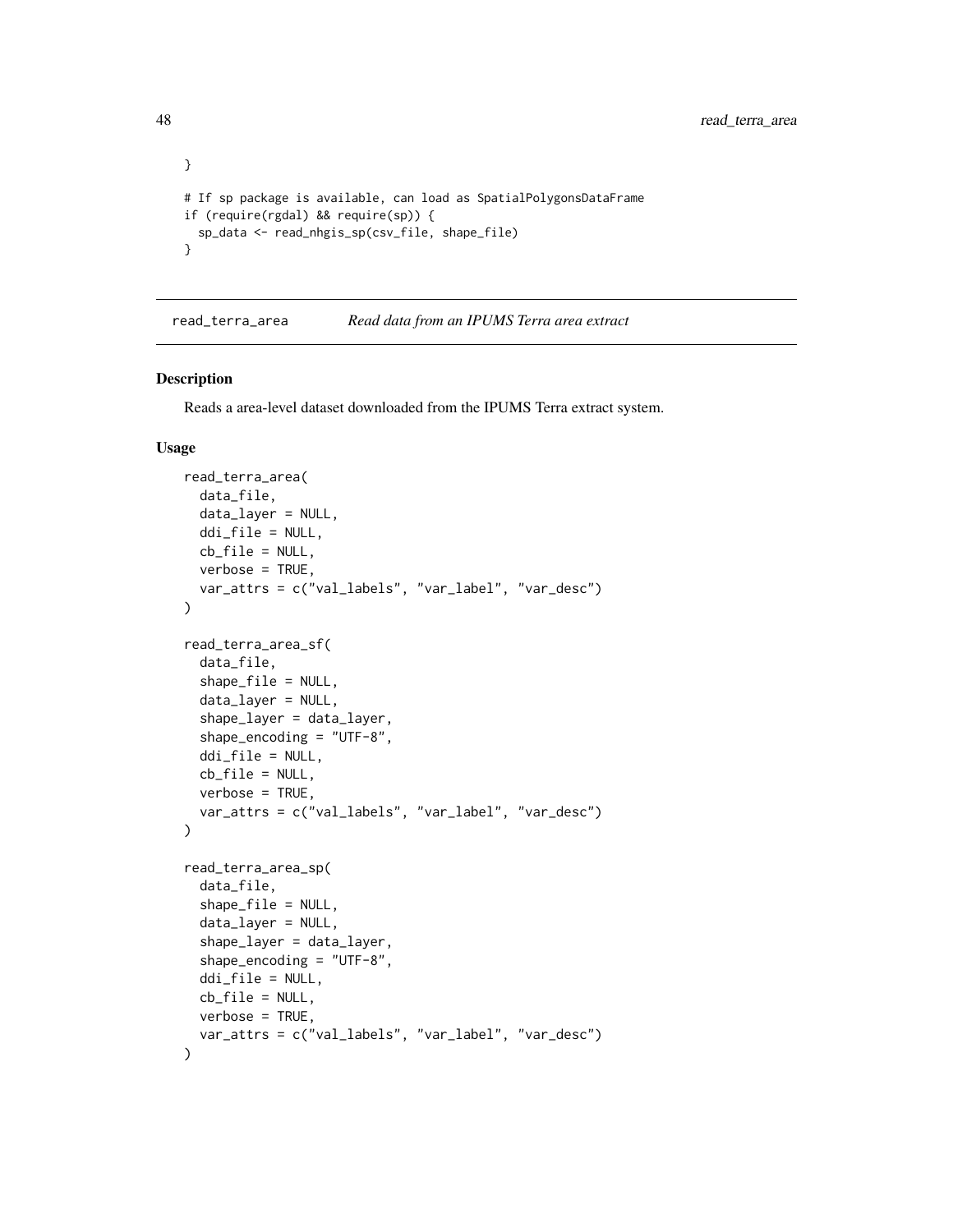#### <span id="page-48-0"></span>Arguments

| data_file      | Path to the data file, which can either be the .zip file directly downloaded from<br>the IPUMS Terra website, path to the unzipped folder, or to the csv unzipped<br>from the download.                                                                                           |
|----------------|-----------------------------------------------------------------------------------------------------------------------------------------------------------------------------------------------------------------------------------------------------------------------------------|
| data_layer     | For .zip extracts with multiple datasets, the name of the data to load. Accepts a<br>character vector specifying the file name, or dplyr_select_style conventions.<br>Data layer must uniquely identify a dataset.                                                                |
| ddi_file       | (Optional) If the download is unzipped, path to the .xml file which provides<br>usage and citation information for extract.                                                                                                                                                       |
| cb_file        | (Optional) If the download is unzipped, path to the .txt file which provides usage<br>and citation information for extract.                                                                                                                                                       |
| verbose        | Logical, indicating whether to print progress information to console.                                                                                                                                                                                                             |
| var_attrs      | Variable attributes to add from the DDI, defaults to adding all (val_labels, var_label<br>and var_desc). See set_ipums_var_attributes for more details.                                                                                                                           |
| shape_file     | (Optional) If the download is unzipped, path to the .zip, folder path or .shp file<br>representing the the shape file. If only the data table is needed, can be set to<br>FALSE to indicate not to load the shape file.                                                           |
| shape_layer    | (Defaults to using the same value as data_layer) Specification of which shape<br>files to load using the same semantics as data_layer. Can load multiple shape<br>files, which will be combined.                                                                                  |
| shape_encoding | The text encoding to use when reading the shape file. Typically the defaults<br>should read the data correctly, but for some extracts you may need to set them<br>manually, but if funny characters appear in your data, you may need to. Defaults<br>to "UTF-8" for IPUMS Terra. |

# Value

read\_terra\_area returns a tbl\_df with the tabular data, read\_terra\_area\_sf returns a sf object with tabular data and shapes, and read\_terra\_area\_sp returns a SpatialPolygonsDataFrame with data and shapes.

# See Also

Other ipums\_read: [read\\_ipums\\_micro\\_chunked\(](#page-38-1)), [read\\_ipums\\_micro\\_yield\(](#page-40-1)), [read\\_ipums\\_micro\(](#page-36-1)), [read\\_ipums\\_sf\(](#page-43-1)), [read\\_nhgis\(](#page-45-1)), [read\\_terra\\_micro\(](#page-49-1)), [read\\_terra\\_raster\(](#page-50-1))

# Examples

```
## Not run:
data <- read_terra_area("2553_bundle.zip")
```
## End(Not run)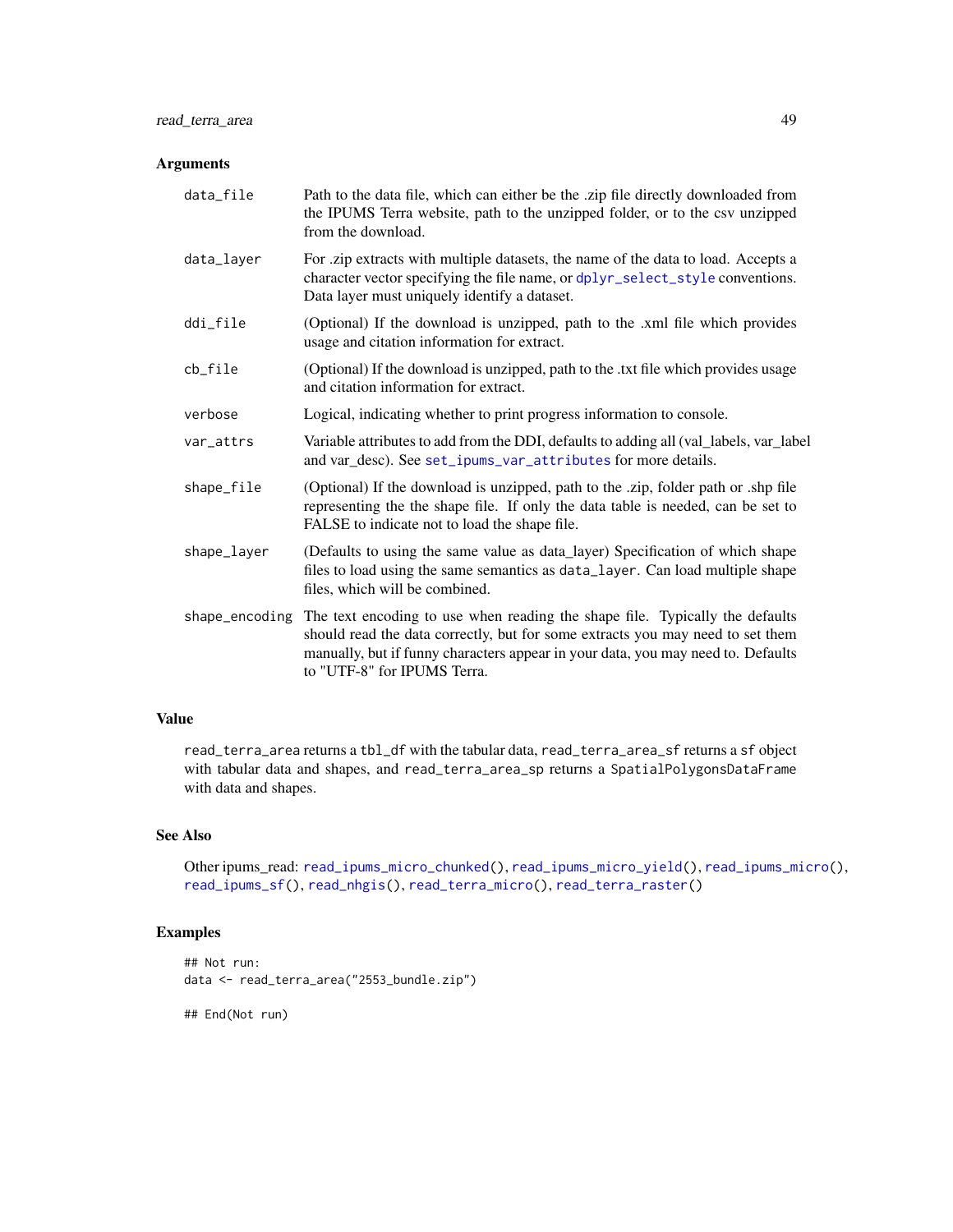<span id="page-49-1"></span><span id="page-49-0"></span>

# Description

Reads a microdata dataset downloaded from the IPUMS Terra extract system.

#### Usage

```
read_terra_micro(
  data_file,
  ddi_file = NULL,
  data_layer = NULL,
 n_max = Inf,verbose = TRUE,
 var_attrs = c("val_labels", "var_label", "var_desc")
\lambda
```
# Arguments

| data_file  | Path to the data file, which can either be the zip file directly downloaded from<br>the IPUMS Terra website, a path to the unzipped version of that folder, or to the<br>csy unzipped from the download.           |
|------------|--------------------------------------------------------------------------------------------------------------------------------------------------------------------------------------------------------------------|
| ddi_file   | (Optional) If the download is unzipped, path to the .xml file which provides<br>usage and citation information for extract.                                                                                        |
| data_layer | For .zip extracts with multiple datasets, the name of the data to load. Accepts a<br>character vector specifying the file name, or dplyr_select_style conventions.<br>Data layer must uniquely identify a dataset. |
| $n_{max}$  | Maximum number of observations to read from the data                                                                                                                                                               |
| verbose    | Logical, indicating whether to print progress information to console.                                                                                                                                              |
| var_attrs  | Variable attributes to add from the DDI, defaults to adding all (val_labels, var_label<br>and var_desc). See set_ipums_var_attributes for more details.                                                            |

# Value

read\_terra\_micro returns a tbl\_df with the tabular data. Use [read\\_ipums\\_sf](#page-43-1) or [read\\_ipums\\_sp](#page-43-3) to read shape data out of a microdata Terra extract.

# See Also

Other ipums\_read: [read\\_ipums\\_micro\\_chunked\(](#page-38-1)), [read\\_ipums\\_micro\\_yield\(](#page-40-1)), [read\\_ipums\\_micro\(](#page-36-1)), [read\\_ipums\\_sf\(](#page-43-1)), [read\\_nhgis\(](#page-45-1)), [read\\_terra\\_area\(](#page-47-1)), [read\\_terra\\_raster\(](#page-50-1))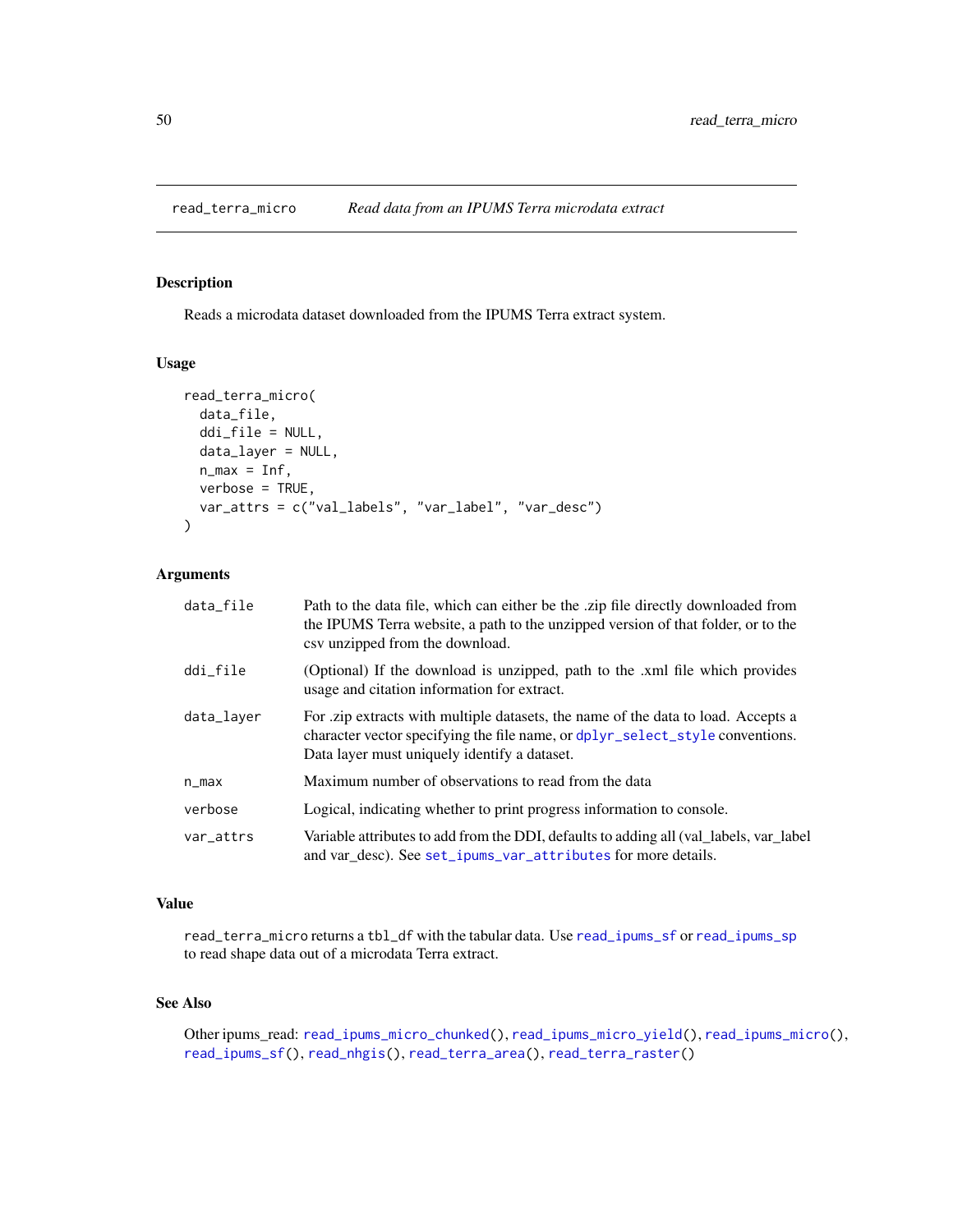<span id="page-50-0"></span>read\_terra\_raster 51

#### Examples

```
## Not run:
data <- read_terra_micro("2553_bundle.zip")
## End(Not run)
```
<span id="page-50-1"></span>read\_terra\_raster *Read data from an IPUMS Terra raster extract*

# Description

Read a single raster datasets downloaded from the IPUMS Terra extract system using read\_terra\_raster, or read multiple into a list using read\_terra\_raster\_list.

# Usage

```
read_terra_raster(data_file, data_layer = NULL, verbose = TRUE)
```

```
read_terra_raster_list(data_file, data_layer = NULL, verbose = TRUE)
```
#### Arguments

| data_file  | Filepath to the data (either the .zip file directly downloaded from the website, or<br>the path to the unzipped .tiff $file(s)$ ).                                              |
|------------|---------------------------------------------------------------------------------------------------------------------------------------------------------------------------------|
| data_layer | For zip extracts with multiple raster datasets, the name of the data to load. Ac-<br>cepts a character vector specifying the file name, or dplyr_select_style con-<br>ventions. |
| verbose    | Logical, indicating whether to print progress information to console.                                                                                                           |

# Value

For read\_terra\_[raster](#page-0-0) A raster object, for read\_terra\_raster\_list A list of raster objects.

# See Also

Other ipums\_read: [read\\_ipums\\_micro\\_chunked\(](#page-38-1)), [read\\_ipums\\_micro\\_yield\(](#page-40-1)), [read\\_ipums\\_micro\(](#page-36-1)), [read\\_ipums\\_sf\(](#page-43-1)), [read\\_nhgis\(](#page-45-1)), [read\\_terra\\_area\(](#page-47-1)), [read\\_terra\\_micro\(](#page-49-1))

# Examples

```
## Not run:
data <- read_terra_raster("2552_bundle.zip", "LCDECIDOPZM2013.tiff")
data <- read_terra_raster_list("2552_bundle.zip", "ZM")
```
## End(Not run)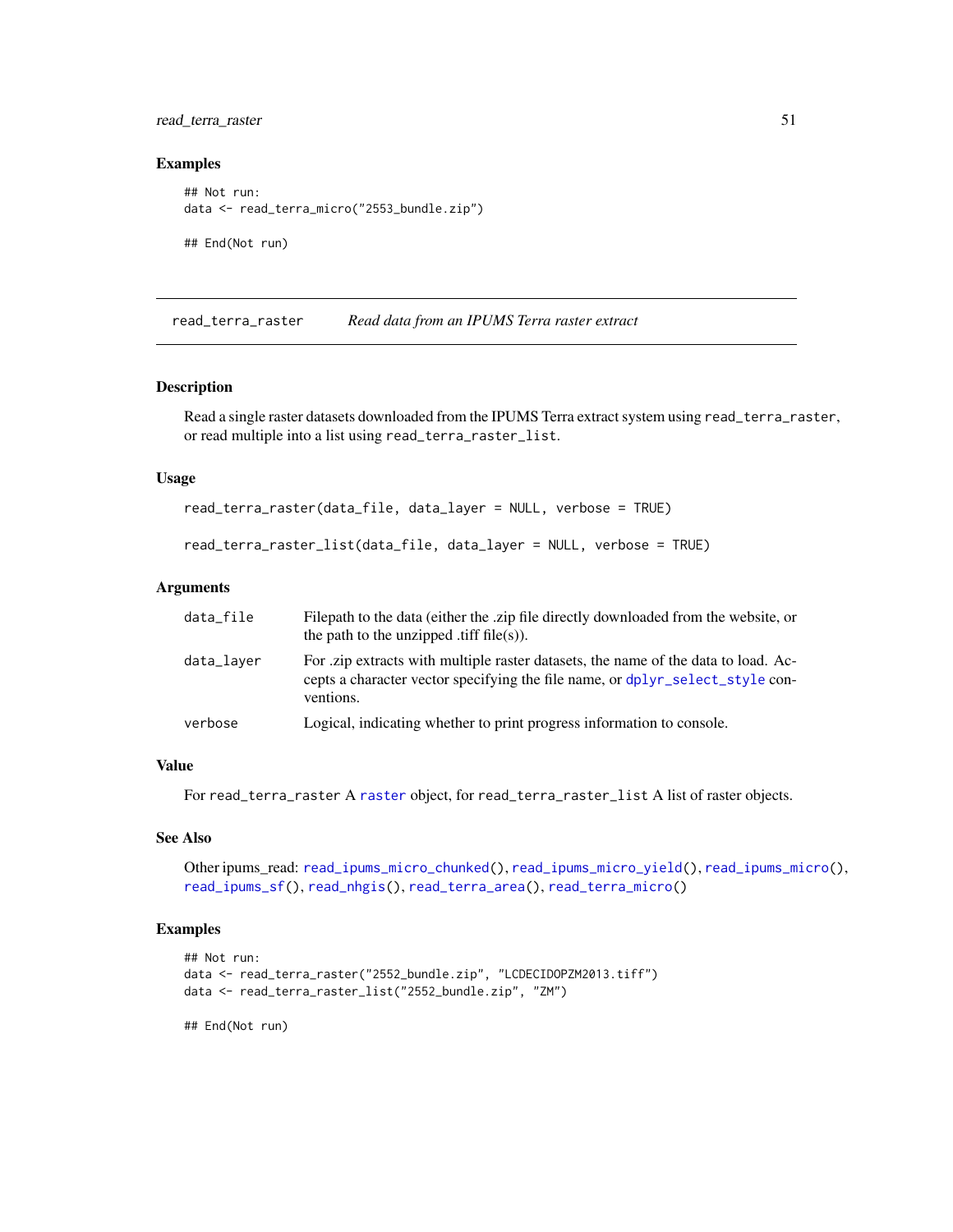<span id="page-51-1"></span><span id="page-51-0"></span>remove\_from\_extract *Remove values from an IPUMS USA or CPS extract*

# Description

Remove existing values from fields of an IPUMS USA or CPS extract object. All fields are optional, and if omitted, will remain unchanged.

To add new values to an extract, see [add\\_to\\_extract\(\)](#page-2-1).

For an overview of ipumsr microdata API functionality, see vignette("ipums-api", package = "ipumsr").

# Usage

```
remove_from_extract(extract, ...)
## S3 method for class 'usa_extract'
remove_from_extract(
 extract,
  samples = NULL,
 variables = NULL,
 validate = TRUE,
  ...
)
## S3 method for class 'cps_extract'
remove_from_extract(
 extract,
  samples = NULL,
 variables = NULL,
 validate = TRUE,
  ...
)
```
#### Arguments

| extract   | An ipums_extract object.                                                                                      |
|-----------|---------------------------------------------------------------------------------------------------------------|
| $\cdot$   | Further arguments passed to methods.                                                                          |
| samples   | Character vector of samples to remove from the extract, if any.                                               |
| variables | Character vector of variables to remove from the extract, if any.                                             |
| validate  | Logical value indicating whether to check the modified extract structure for va-<br>lidity. Defaults to TRUE. |

# Value

A modified IPUMS USA or CPS extract object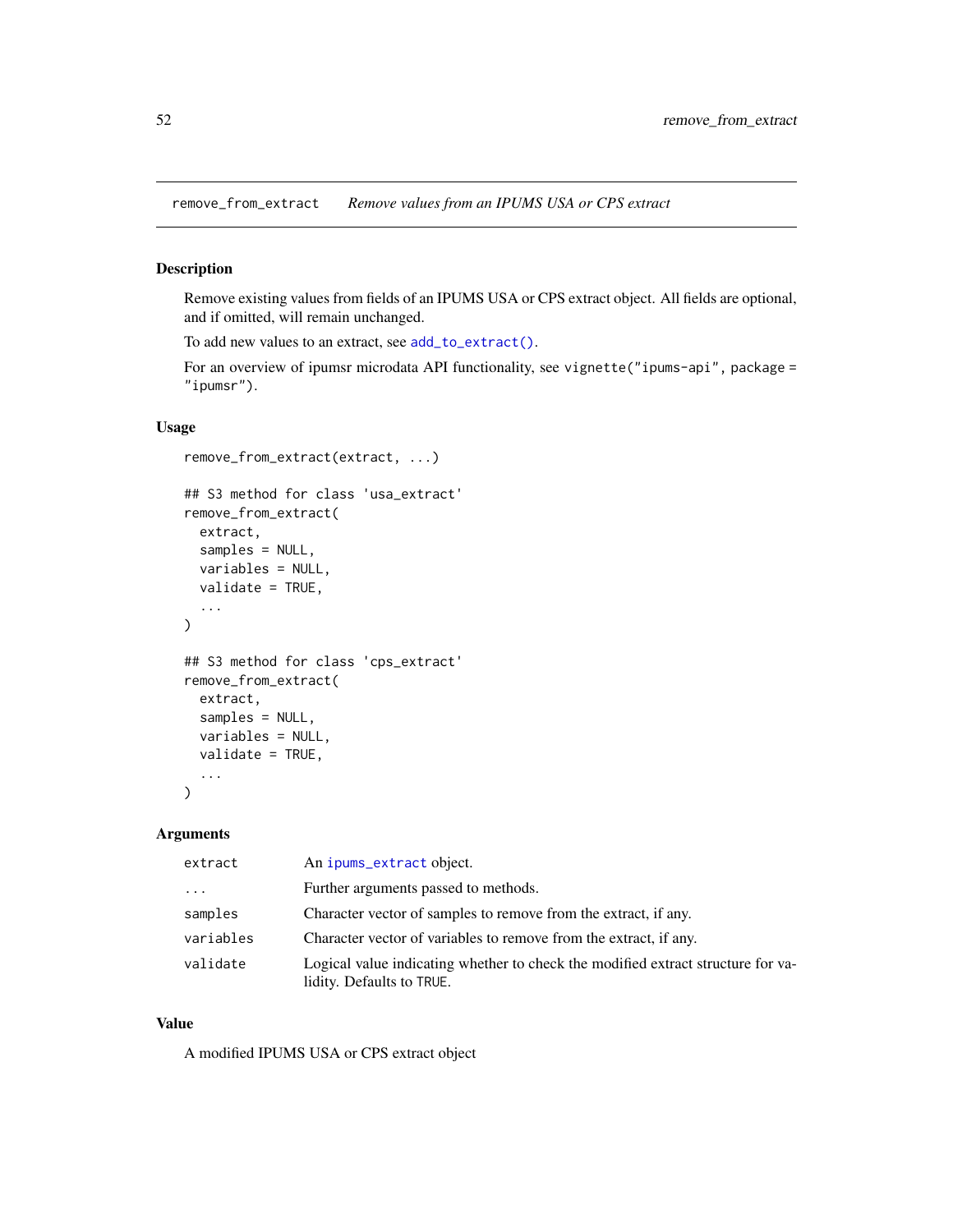#### <span id="page-52-0"></span>Note

If the supplied extract definition comes from a previously submitted extract, this function will reset the definition to an unsubmitted state.

# See Also

```
Other ipums_api: add_to_extract(), define_extract_cps(), define_extract_from_json(),
define_extract_usa(), download_extract(), extract_list_to_tbl(), extract_tbl_to_list(),
get_extract_info(), get_last_extract_info(), get_recent_extracts_info, ipums_data_collections(),
is_extract_ready(), save_extract_as_json(), set_ipums_api_key(), submit_extract(),
wait_for_extract()
```
# Examples

```
usa_extract <- define_extract_usa(
  description = "USA example",
  samples = c("us2013a", "us2014a"),
  variables = "YEAR"
\mathcal{L}revised_usa_extract <- remove_from_extract(
  usa_extract,
  samples = "us2014a"
)
revised_usa_extract
cps_extract <- define_extract_cps(
  description = "CPS example",
  samples = c("cps2019_03s", "cps2020_03s"),
  variables = "YEAR"
)
revised_cps_extract <- remove_from_extract(
  cps_extract,
  samples = "cps2020_03s"
)
revised_cps_extract
```
<span id="page-52-1"></span>save\_extract\_as\_json *Save an* [ipums\\_extract](#page-18-1) *to disk as JSON*

#### Description

Save an [ipums\\_extract](#page-18-1) to a JSON-formatted file. For an overview of ipumsr microdata API functionality, see vignette("ipums-api", package = "ipumsr").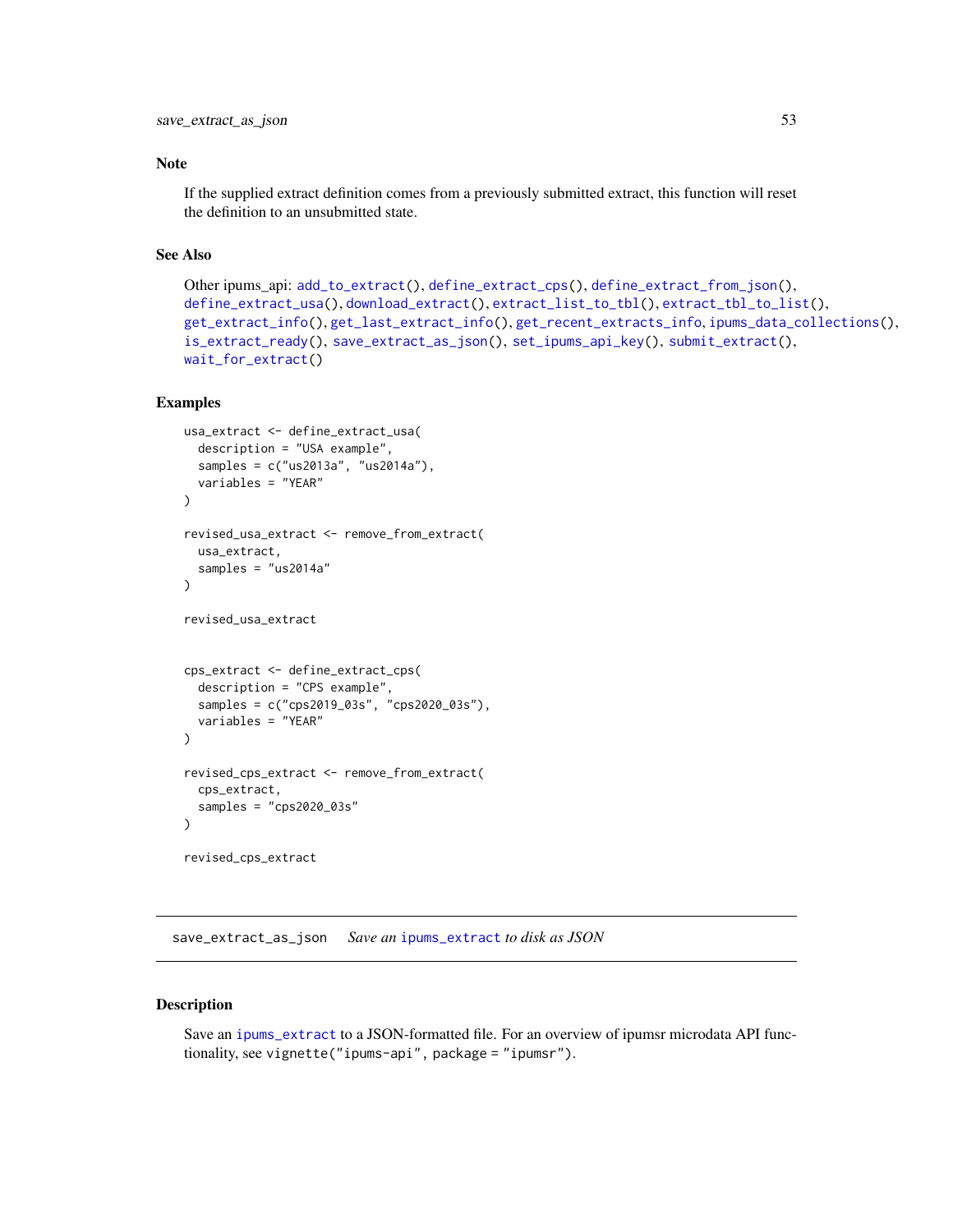#### Usage

```
save_extract_as_json(extract, file)
```
#### Arguments

| extract | An ipums_extract object.                                           |
|---------|--------------------------------------------------------------------|
| file    | File path at which to write the JSON-formatted extract definition. |

#### Details

Note that this function only saves out the properties of an extract that are required to submit a new extract request, namely, the description, data structure, data format, samples, variables, and collection.

#### Value

The file path where the extract definition was written, invisibly.

#### See Also

```
Other ipums_api: add_to_extract(), define_extract_cps(), define_extract_from_json(),
define_extract_usa(), download_extract(), extract_list_to_tbl(), extract_tbl_to_list(),
get_extract_info(), get_last_extract_info(), get_recent_extracts_info, ipums_data_collections(),
is_extract_ready(), remove_from_extract(), set_ipums_api_key(), submit_extract(), wait_for_extract()
```
#### Examples

```
my_extract <- define_extract_usa("Example", "us2013a", "YEAR")
extract_json_path <- file.path(tempdir(), "usa_extract.json")
save_extract_as_json(my_extract, file = extract_json_path)
copy_of_my_extract <- define_extract_from_json(extract_json_path)
identical(my_extract, copy_of_my_extract)
```
<span id="page-53-1"></span>set\_ipums\_api\_key *Set your IPUMS API key*

#### Description

Set your IPUMS API key for the duration of your session, or indefinitely by adding it to the file ".Renviron" in your home directory. In either case, this function works by assigning your API key as the value of the environment variable IPUMS\_API\_KEY. If you choose to save your key to ".Renviron", this function will create a backup copy of the file before modifying. This function is modeled after the census\_api\_key() function from the R package [tidycensus.](https://walker-data.com/tidycensus/)

<span id="page-53-0"></span>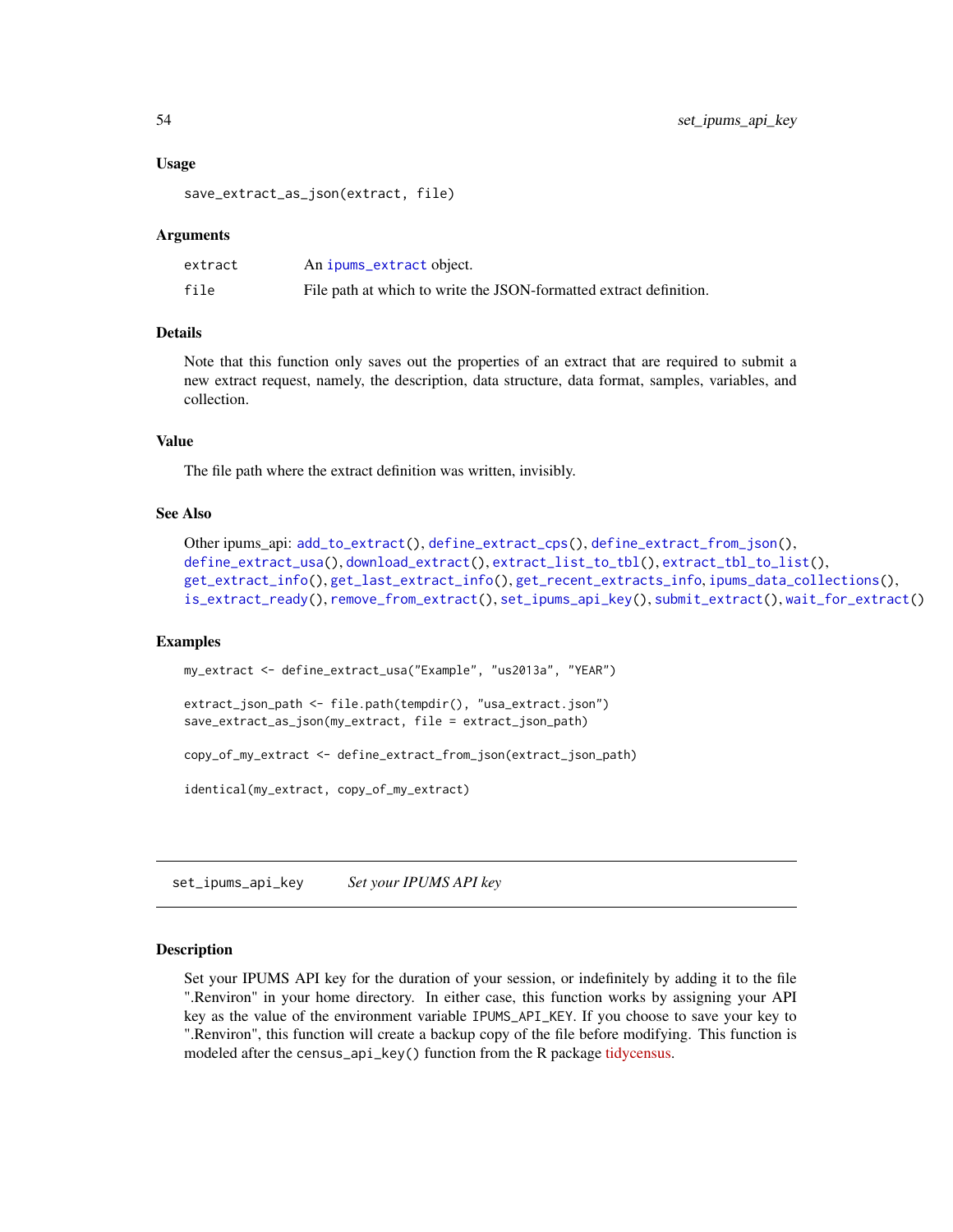#### <span id="page-54-0"></span>Usage

```
set_ipums_api_key(api_key, save = FALSE, overwrite = FALSE)
```
#### Arguments

| api_kev   | API key associated with your user account, formatted in quotes.                                                                         |
|-----------|-----------------------------------------------------------------------------------------------------------------------------------------|
| save      | Do you want to save this value for future sessions by adding it to the file ".Ren-<br>viron" in your home directory? Defaults to FALSE. |
| overwrite | Do you want to overwrite any existing value of IPUMS_API_KEY in the file ".Ren-<br>viron"? Defaults to FALSE.                           |

# Value

The value of api\_key, invisibly.

#### See Also

```
Other ipums_api: add_to_extract(), define_extract_cps(), define_extract_from_json(),
define_extract_usa(), download_extract(), extract_list_to_tbl(), extract_tbl_to_list(),
get_extract_info(), get_last_extract_info(), get_recent_extracts_info, ipums_data_collections(),
is_extract_ready(), remove_from_extract(), save_extract_as_json(), submit_extract(),
wait_for_extract()
```
<span id="page-54-1"></span>set\_ipums\_var\_attributes

*Add IPUMS variable attributes to a data.frame*

# Description

Add variable attributes from an IPUMS DDI to the variables in a data.frame. This function is usually called automatically for you inside of the read\_\* functions (such as read\_ipums\_micro or read\_nhgis), but they can be useful other times as well. For example, if you store the data in a database, you can store the data without attributes in the database and add them on after loading a subset into a data.frame.

#### Usage

```
set_ipums_var_attributes(
  data,
  var_info,
  var_attrs = c("val_labels", "var_label", "var_desc")
)
```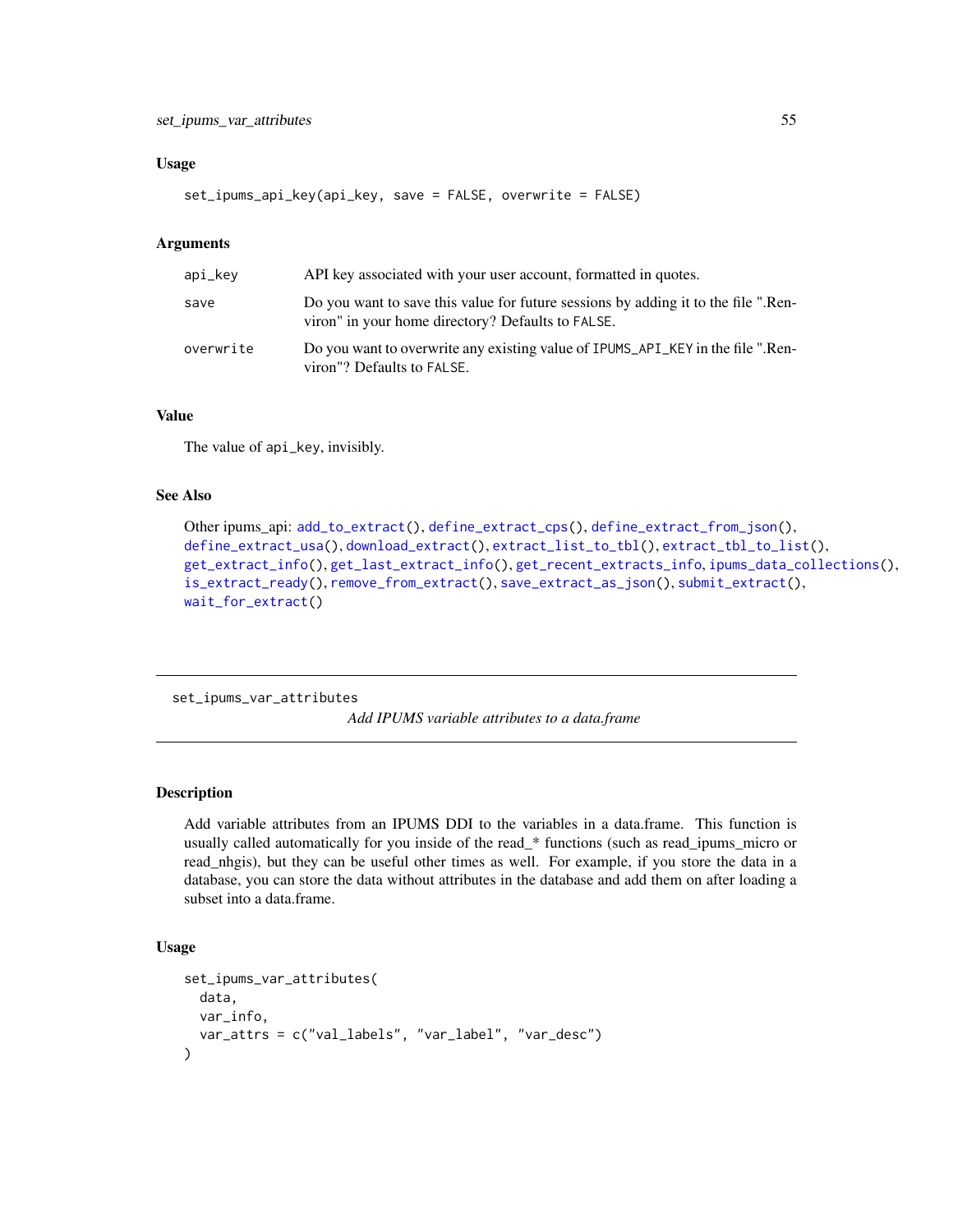#### <span id="page-55-0"></span>**Arguments**

| data      | A data.frame                                                                                                                                    |
|-----------|-------------------------------------------------------------------------------------------------------------------------------------------------|
| var info  | An ipums_ddi object or a data.frame with the variable information (equivalent<br>to getting ipums_var_info on a DDI).                           |
| var_attrs | One or more of val_labels, var_label and var_desc describing what kinds<br>of attributes you want to add. If NULL, will not add any attributes. |

# Details

Attribute val\_labels adds the haven::labelled class attributes and the corresponding value labels for variables that have value labels.

Attribute var\_label Adds a short summary of the variable's contents that to the attribute "label". This label is viewable in the RStudio Viewer.

Attribute var\_desc Adds a longer summary of the variable's contents to the attribute "var\_desc" when available.

# Value

A tbl\_df data.frame with data and IPUMS attributes

#### Examples

```
ddi_file <- ipums_example("cps_00006.xml")
ddi <- read_ipums_ddi(ddi_file)
cps <- read_ipums_micro(ddi, var_attrs = NULL) # Don't load with attributes
ipums_var_desc(cps$YEAR) # Not available
# But, we can add on attributes after loading
cps_with_attr <- set_ipums_var_attributes(cps, ddi)
ipums_var_desc(cps_with_attr$YEAR)
```
<span id="page-55-1"></span>submit\_extract *Submit an extract request via the IPUMS API*

# Description

Given an [ipums\\_extract](#page-18-1) object, submit an extract request via the IPUMS API, and return a modified copy of the extract object with the newly-assigned extract number. For an overview of ipumsr microdata API functionality, see vignette("ipums-api", package = "ipumsr").

#### Usage

```
submit_extract(extract, api_key = Sys.getenv("IPUMS_API_KEY"))
```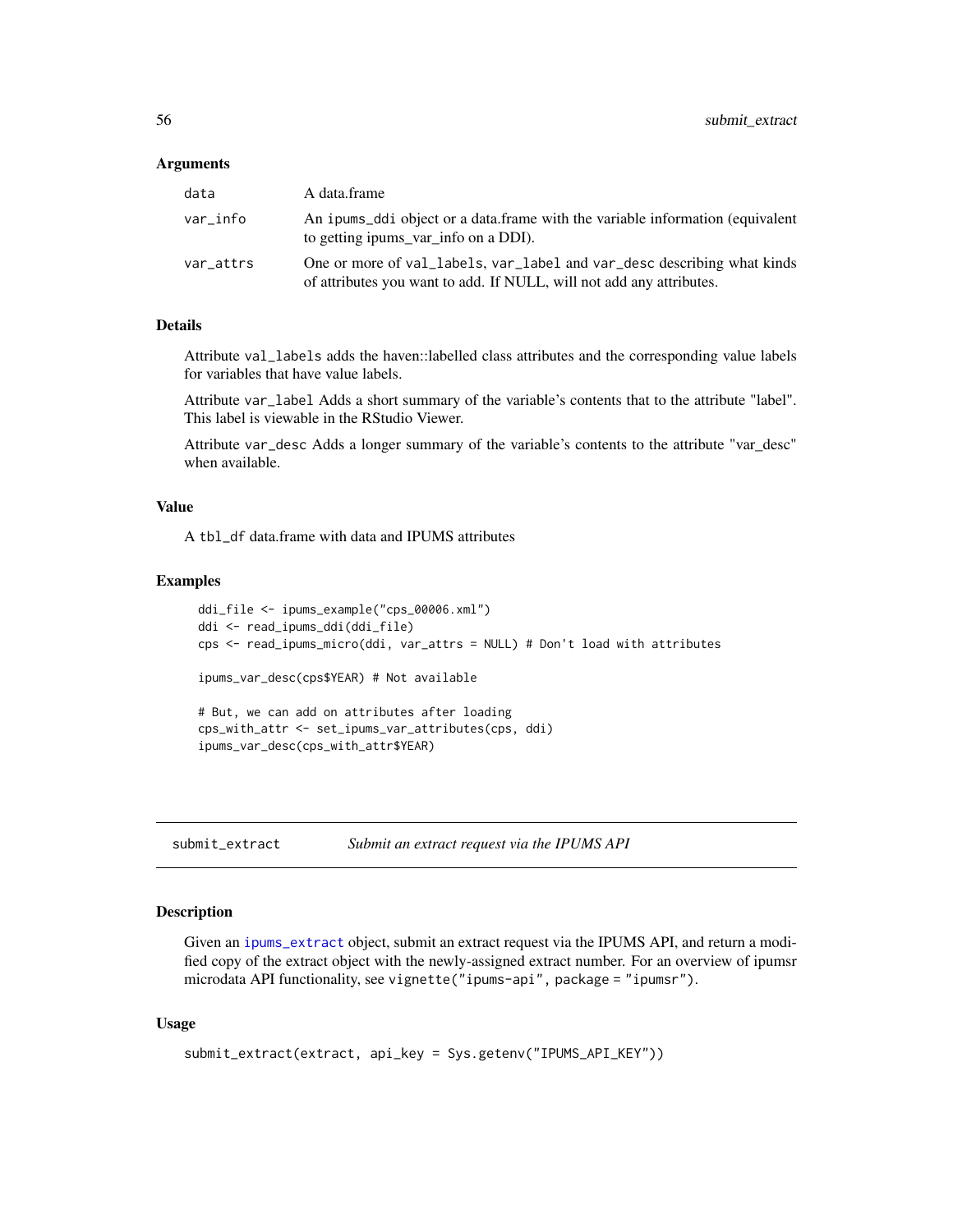#### <span id="page-56-0"></span>**Arguments**

| extract | An ipums_extract object.                                                                                     |
|---------|--------------------------------------------------------------------------------------------------------------|
| api_key | API key associated with your user account. Defaults to the value of environment<br>variable "IPUMS API KEY". |

#### Value

An [ipums\\_extract](#page-18-1) object containing the extract definition and newly-assigned extract number of the submitted extract.

# See Also

```
Other ipums_api: add_to_extract(), define_extract_cps(), define_extract_from_json(),
define_extract_usa(), download_extract(), extract_list_to_tbl(), extract_tbl_to_list(),
get_extract_info(), get_last_extract_info(), get_recent_extracts_info, ipums_data_collections(),
is_extract_ready(), remove_from_extract(), save_extract_as_json(), set_ipums_api_key(),
wait_for_extract()
```
# Examples

```
my_extract <- define_extract_usa("Example", "us2013a", "YEAR")
## Not run:
# `submit_extract()` returns an ipums_extract object updated to include the
# extract number, so it is often useful to name the return object:
submitted_extract <- submit_extract(my_extract)
# If you didn't capture the return object of submit_extract for your most
# recent extract, you can recover that information with:
submitted_extract <- get_last_extract_info("usa")
# View the extract number
submitted_extract$number
# Check if submitted extract is ready
is_extract_ready(submitted_extract) # returns TRUE or FALSE
# Or have R check periodically until the extract is ready
downloadable_extract <- wait_for_extract(submitted_extract)
## End(Not run)
```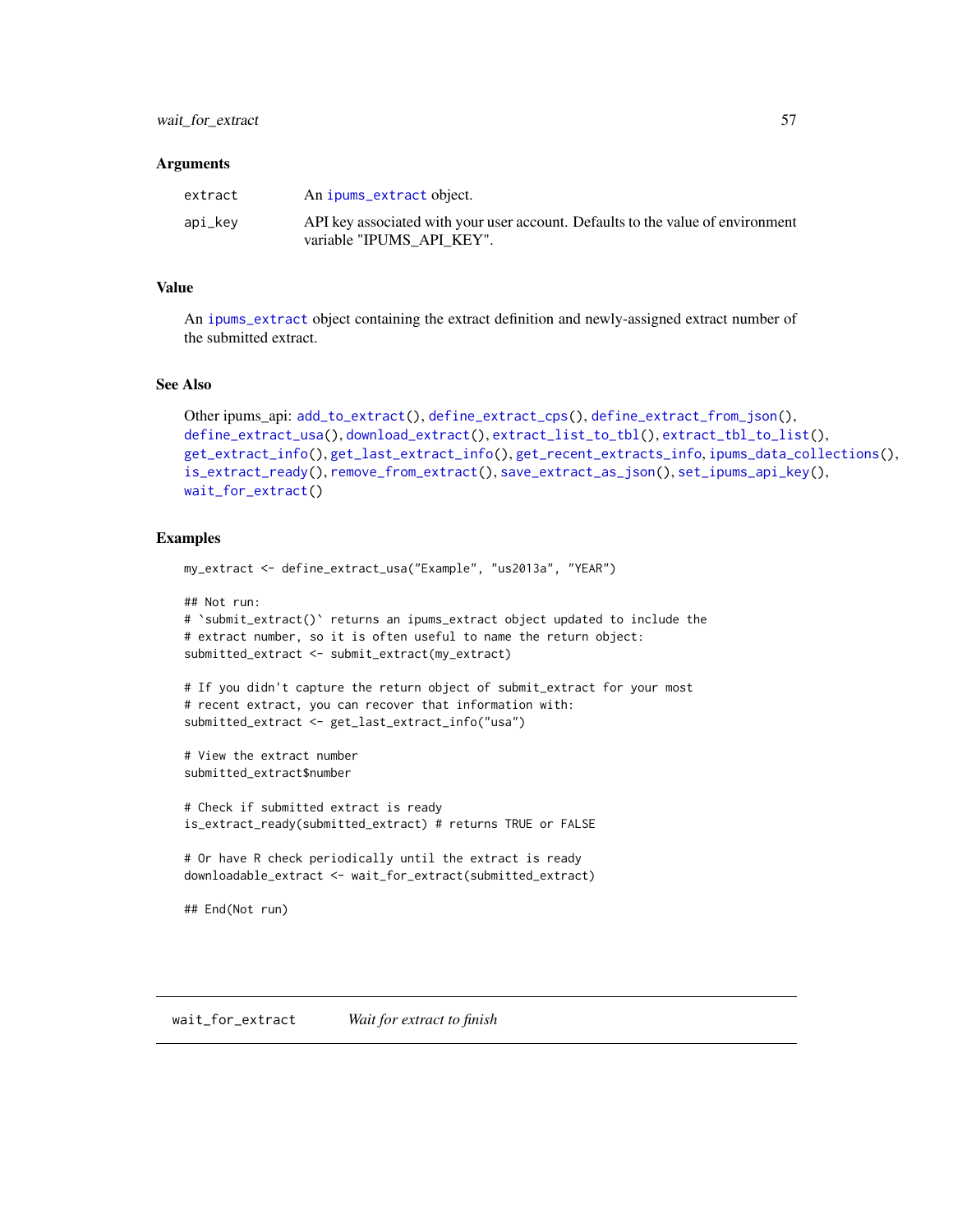# <span id="page-57-0"></span>Description

Wait for an extract to finish by periodically checking its status via the IPUMS API and returning when the extract is ready to download. For an overview of ipumsr microdata API functionality, see vignette("ipums-api", package = "ipumsr").

# Usage

```
wait_for_extract(
 extract,
  initial_delay_seconds = 0,
 max_delay_seconds = 300,
  timeout_seconds = 10800,
  verbose = TRUE,
  api_key = Sys.getenv("IPUMS_API_KEY")
)
```
#### Arguments

| extract               | One of:                                                                                                                                                                                                                                                                           |
|-----------------------|-----------------------------------------------------------------------------------------------------------------------------------------------------------------------------------------------------------------------------------------------------------------------------------|
|                       | • An ipums_extract object                                                                                                                                                                                                                                                         |
|                       | • The data collection and extract number formatted as a single string of the<br>form "collection:number"                                                                                                                                                                          |
|                       | • The data collection and extract number formatted as a vector of the form<br>c("collection", "number")                                                                                                                                                                           |
|                       | The extract number does not need to be zero-padded (e.g., use "usa:1" or<br>c("usa", "1"), not "usa:00001" or c("usa", "00001")). See Examples sec-<br>tion below for examples of each form.                                                                                      |
|                       | For a list of codes used to refer to each collection, see ipums_data_collections().                                                                                                                                                                                               |
| initial_delay_seconds |                                                                                                                                                                                                                                                                                   |
|                       | How many seconds to wait before first status check.                                                                                                                                                                                                                               |
| max_delay_seconds     |                                                                                                                                                                                                                                                                                   |
|                       | Maximum seconds to wait between status checks. The function doubles the<br>wait time after each check, but will cap the wait time at this maximum value<br>(300 seconds, or 5 minutes, by default).                                                                               |
| timeout_seconds       |                                                                                                                                                                                                                                                                                   |
|                       | Maximum total number of seconds to continue waiting for the extract before<br>throwing an error. Defaults to 10,800 seconds (three hours).                                                                                                                                        |
| verbose               | If TRUE, the default, messages will be printed at the beginning of each wait<br>interval with the current wait time, each time the status of the extract is checked,<br>and when the extract is ready to download. Setting this argument to FALSE will<br>silence these messages. |
| api_key               | API key associated with your user account. Defaults to the value of environment<br>variable "IPUMS_API_KEY".                                                                                                                                                                      |

# Value

An [ipums\\_extract](#page-18-1) object containing the extract definition and the URLs from which to download extract files.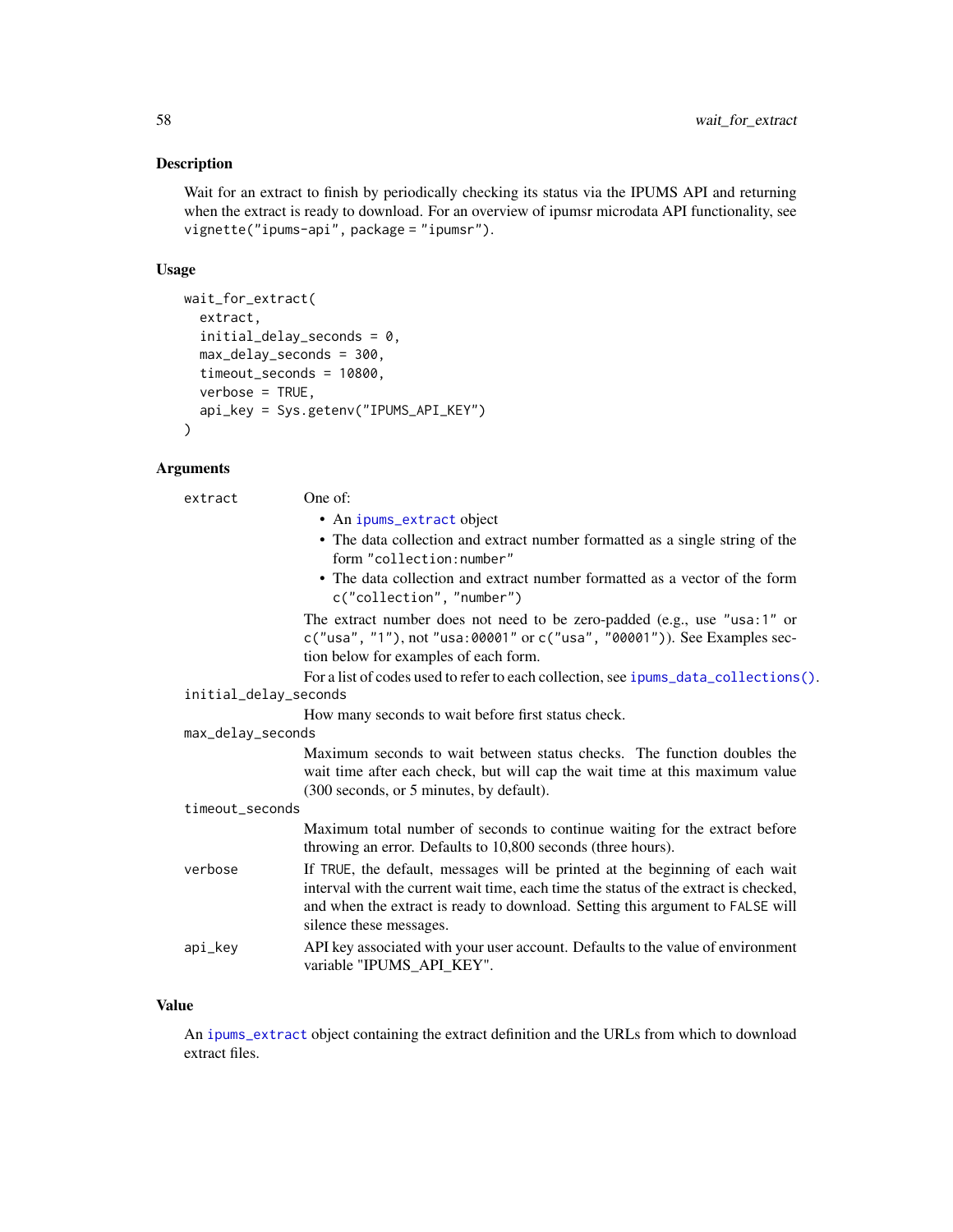#### <span id="page-58-0"></span>See Also

```
Other ipums_api: add_to_extract(), define_extract_cps(), define_extract_from_json(),
define_extract_usa(), download_extract(), extract_list_to_tbl(), extract_tbl_to_list(),
get_extract_info(), get_last_extract_info(), get_recent_extracts_info, ipums_data_collections(),
is_extract_ready(), remove_from_extract(), save_extract_as_json(), set_ipums_api_key(),
submit_extract()
```
# Examples

```
my_extract <- define_extract_usa("Example", "us2013a", "YEAR")
## Not run:
submitted_extract <- submit_extract(my_extract)
# Wait for extract by supplying ipums_extract object:
downloadable_extract <- wait_for_extract(submitted_extract)
# By supplying the data collection and extract number, as a string:
downloadable_extract <- wait_for_extract("usa:1")
# Note that there is no space before or after the colon, and no zero-padding
# of the extract number.
# By supplying the data collection and extract number, as a vector:
downloadable_extract <- wait_for_extract(c("usa", "1"))
## End(Not run)
```
<span id="page-58-1"></span>zap\_ipums\_attributes *Remove all IPUMS attributes from a variable (or all variables in a data.frame)*

#### Description

Helper to remove ipums attributes (including value labels from the labelled class, the variable label and the variable description). These attributes can sometimes get in the way of functions like the dplyr join functions so you may want to remove them.

#### Usage

zap\_ipums\_attributes(x)

#### Arguments

x A variable or a whole data.frame to remove attributes from

#### Value

A variable or data.frame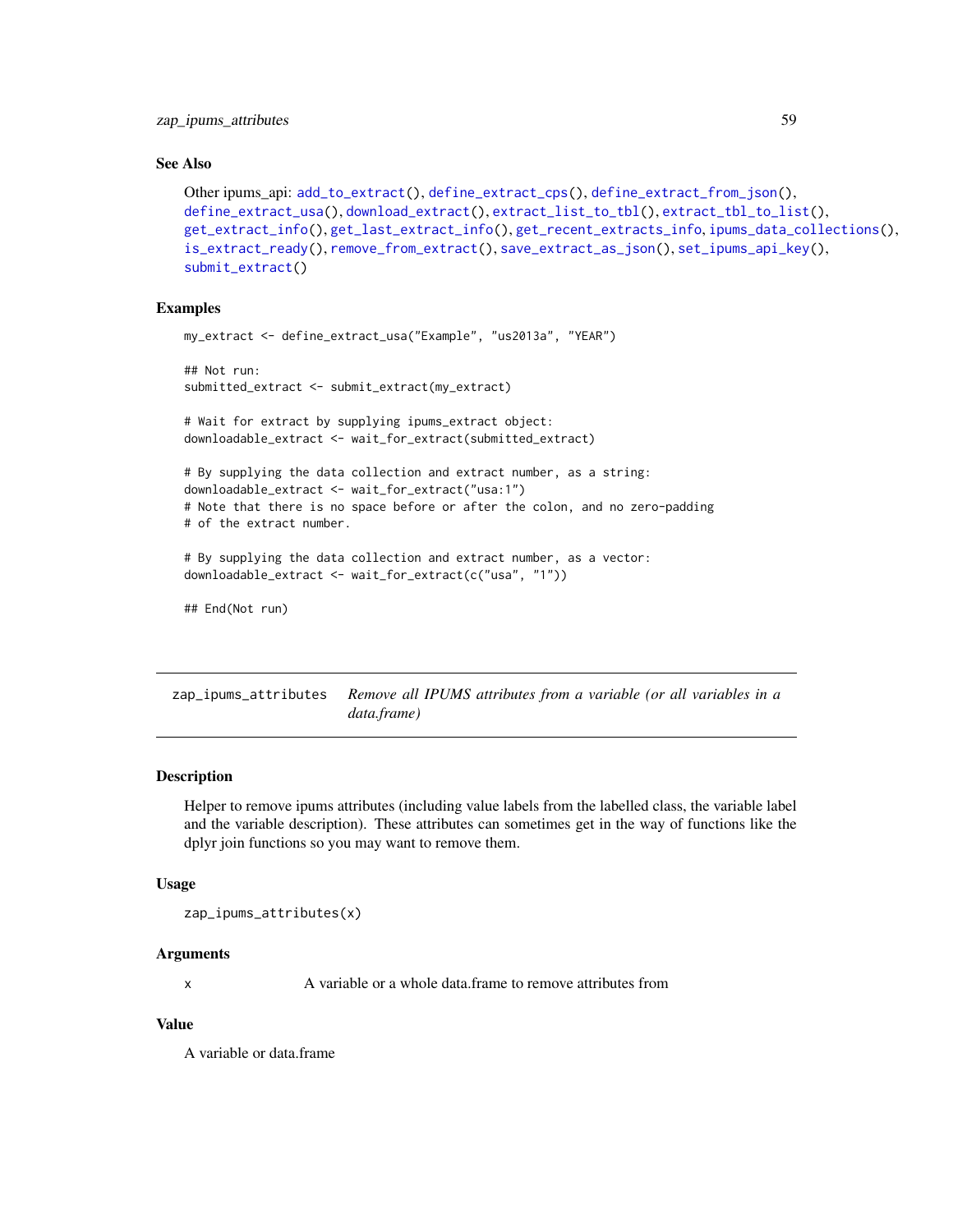# <span id="page-59-0"></span>See Also

Other lbl\_helpers: [lbl\\_add\(](#page-28-1)), [lbl\\_clean\(](#page-29-1)), [lbl\\_collapse\(](#page-30-1)), [lbl\\_define\(](#page-31-1)), [lbl\\_na\\_if\(](#page-32-1)), [lbl\\_relabel\(](#page-33-1)), [lbl\(](#page-28-2))

# Examples

```
cps <- read_ipums_micro(ipums_example("cps_00006.xml"))
annual_unemployment <- data.frame(YEAR = c(1962, 1963), unemp = c(5.5, 5.7))
```
# Avoids warning 'Column `YEAR` has different attributes on LHS and RHS of join' cps\$YEAR <- zap\_ipums\_attributes(cps\$YEAR) cps <- dplyr::left\_join(cps, annual\_unemployment, by = "YEAR")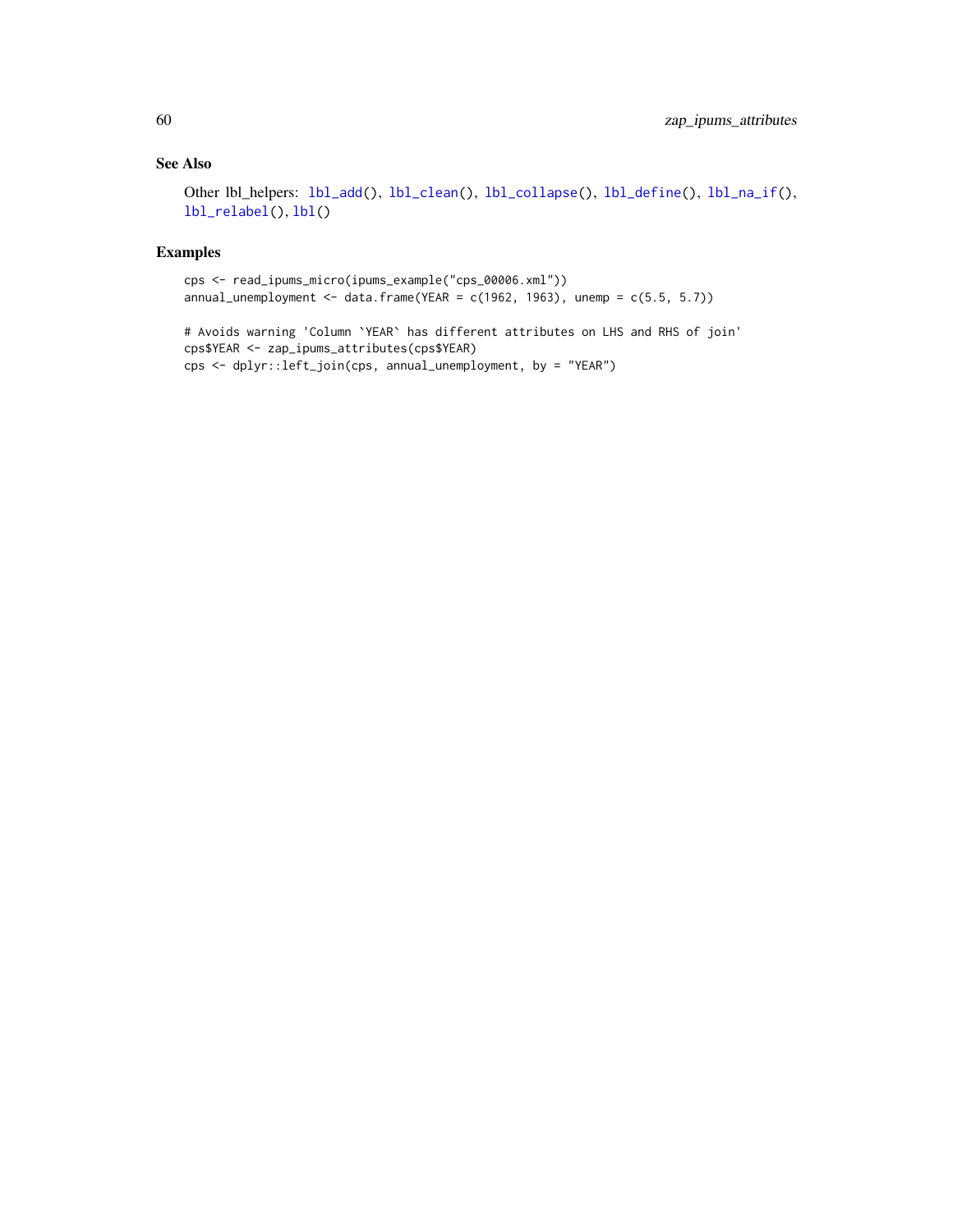# <span id="page-60-0"></span>**Index**

∗ ipums\_api add\_to\_extract, [3](#page-2-0) define\_extract\_cps, [5](#page-4-0) define\_extract\_from\_json, [6](#page-5-0) define\_extract\_usa, [7](#page-6-0) download\_extract, [8](#page-7-0) extract\_list\_to\_tbl, [10](#page-9-0) extract\_tbl\_to\_list, [11](#page-10-0) get\_extract\_info, [13](#page-12-0) get\_last\_extract\_info, [14](#page-13-0) get\_recent\_extracts\_info, [15](#page-14-0) ipums\_data\_collections, [18](#page-17-0) is\_extract\_ready, [27](#page-26-0) remove\_from\_extract, [52](#page-51-0) save\_extract\_as\_json, [53](#page-52-0) set\_ipums\_api\_key, [54](#page-53-0) submit\_extract, [56](#page-55-0) wait\_for\_extract, [57](#page-56-0) ∗ ipums\_metadata read\_ipums\_codebook, [35](#page-34-0) read\_ipums\_ddi, [36](#page-35-0) ∗ ipums\_read read\_ipums\_micro, [37](#page-36-0) read\_ipums\_micro\_chunked, [39](#page-38-0) read\_ipums\_micro\_yield, [41](#page-40-0) read\_ipums\_sf, [44](#page-43-0) read\_nhgis, [46](#page-45-0) read\_terra\_area, [48](#page-47-0) read\_terra\_micro, [50](#page-49-0) read\_terra\_raster, [51](#page-50-0) ∗ lbl\_helpers lbl, [29](#page-28-0) lbl\_add, [29](#page-28-0) lbl\_clean, [30](#page-29-0) lbl\_collapse, [31](#page-30-0) lbl\_define, [32](#page-31-0) lbl\_na\_if, [33](#page-32-0) lbl\_relabel, [34](#page-33-0) zap\_ipums\_attributes, [59](#page-58-0)

add\_to\_extract, [3,](#page-2-0) *[6](#page-5-0)*, *[8,](#page-7-0) [9](#page-8-0)*, *[11](#page-10-0)[–14](#page-13-0)*, *[16](#page-15-0)*, *[18](#page-17-0)*, *[28](#page-27-0)*, *[53](#page-52-0)[–55](#page-54-0)*, *[57](#page-56-0)*, *[59](#page-58-0)* add\_to\_extract(), *[20](#page-19-0)*, *[52](#page-51-0)* as\_function, *[30](#page-29-0)[–34](#page-33-0)* collect, *[17](#page-16-0)* data.frame, *[11,](#page-10-0) [12](#page-11-0)* define\_extract\_cps, *[4](#page-3-0)*, [5,](#page-4-0) *[6](#page-5-0)*, *[8,](#page-7-0) [9](#page-8-0)*, *[11](#page-10-0)[–14](#page-13-0)*, *[16](#page-15-0)*, *[18](#page-17-0)*, *[28](#page-27-0)*, *[53](#page-52-0)[–55](#page-54-0)*, *[57](#page-56-0)*, *[59](#page-58-0)* define\_extract\_from\_json, *[4](#page-3-0)*, *[6](#page-5-0)*, [6,](#page-5-0) *[8,](#page-7-0) [9](#page-8-0)*, *[11](#page-10-0)[–14](#page-13-0)*, *[16](#page-15-0)*, *[18](#page-17-0)*, *[28](#page-27-0)*, *[53](#page-52-0)[–55](#page-54-0)*, *[57](#page-56-0)*, *[59](#page-58-0)* define\_extract\_from\_json(), *[20](#page-19-0)* define\_extract\_usa, *[4](#page-3-0)*, *[6](#page-5-0)*, [7,](#page-6-0) *[9](#page-8-0)*, *[11](#page-10-0)[–14](#page-13-0)*, *[16](#page-15-0)*, *[18](#page-17-0)*, *[28](#page-27-0)*, *[53](#page-52-0)[–55](#page-54-0)*, *[57](#page-56-0)*, *[59](#page-58-0)* define\_extract\_usa(), *[20](#page-19-0)* download\_extract, *[4](#page-3-0)*, *[6](#page-5-0)*, *[8](#page-7-0)*, [8,](#page-7-0) *[11](#page-10-0)[–14](#page-13-0)*, *[16](#page-15-0)*, *[18](#page-17-0)*, *[28](#page-27-0)*, *[53](#page-52-0)[–55](#page-54-0)*, *[57](#page-56-0)*, *[59](#page-58-0)* dplyr\_select\_style, [9,](#page-8-0) *[23](#page-22-0)*, *[37](#page-36-0)*, *[40](#page-39-0)*, *[42](#page-41-0)*, *[45](#page-44-0)*, *[47](#page-46-0)*, *[49](#page-48-0)[–51](#page-50-0)* extract\_list\_to\_tbl, *[4](#page-3-0)*, *[6](#page-5-0)*, *[8,](#page-7-0) [9](#page-8-0)*, [10,](#page-9-0) *[12](#page-11-0)[–14](#page-13-0)*, *[16](#page-15-0)*, *[18](#page-17-0)*, *[28](#page-27-0)*, *[53](#page-52-0)[–55](#page-54-0)*, *[57](#page-56-0)*, *[59](#page-58-0)* extract\_tbl\_to\_list, *[4](#page-3-0)*, *[6](#page-5-0)*, *[8,](#page-7-0) [9](#page-8-0)*, *[11](#page-10-0)*, [11,](#page-10-0) *[13,](#page-12-0) [14](#page-13-0)*, *[16](#page-15-0)*, *[18](#page-17-0)*, *[28](#page-27-0)*, *[53](#page-52-0)[–55](#page-54-0)*, *[57](#page-56-0)*, *[59](#page-58-0)* get\_extract\_info, *[4](#page-3-0)*, *[6](#page-5-0)*, *[8,](#page-7-0) [9](#page-8-0)*, *[11,](#page-10-0) [12](#page-11-0)*, [13,](#page-12-0) *[14](#page-13-0)*, *[16](#page-15-0)*, *[18](#page-17-0)*, *[28](#page-27-0)*, *[53](#page-52-0)[–55](#page-54-0)*, *[57](#page-56-0)*, *[59](#page-58-0)* get\_extract\_info(), *[20](#page-19-0)* get\_last\_extract\_info, *[4](#page-3-0)*, *[6](#page-5-0)*, *[8,](#page-7-0) [9](#page-8-0)*, *[11](#page-10-0)[–13](#page-12-0)*, [14,](#page-13-0) *[16](#page-15-0)*, *[18](#page-17-0)*, *[28](#page-27-0)*, *[53](#page-52-0)[–55](#page-54-0)*, *[57](#page-56-0)*, *[59](#page-58-0)* get\_recent\_extracts\_info, *[4](#page-3-0)*, *[6](#page-5-0)*, *[8,](#page-7-0) [9](#page-8-0)*, *[11](#page-10-0)[–14](#page-13-0)*, [15,](#page-14-0) *[18](#page-17-0)*, *[28](#page-27-0)*, *[53](#page-52-0)[–55](#page-54-0)*, *[57](#page-56-0)*, *[59](#page-58-0)* get\_recent\_extracts\_info\_list *(*get\_recent\_extracts\_info*)*, [15](#page-14-0) get\_recent\_extracts\_info\_tbl *(*get\_recent\_extracts\_info*)*, [15](#page-14-0) get\_recent\_extracts\_info\_tbl(), *[11](#page-10-0)*

hipread::HipListYield, *[43](#page-42-3)* hipread::HipLongYield, *[43](#page-42-3)*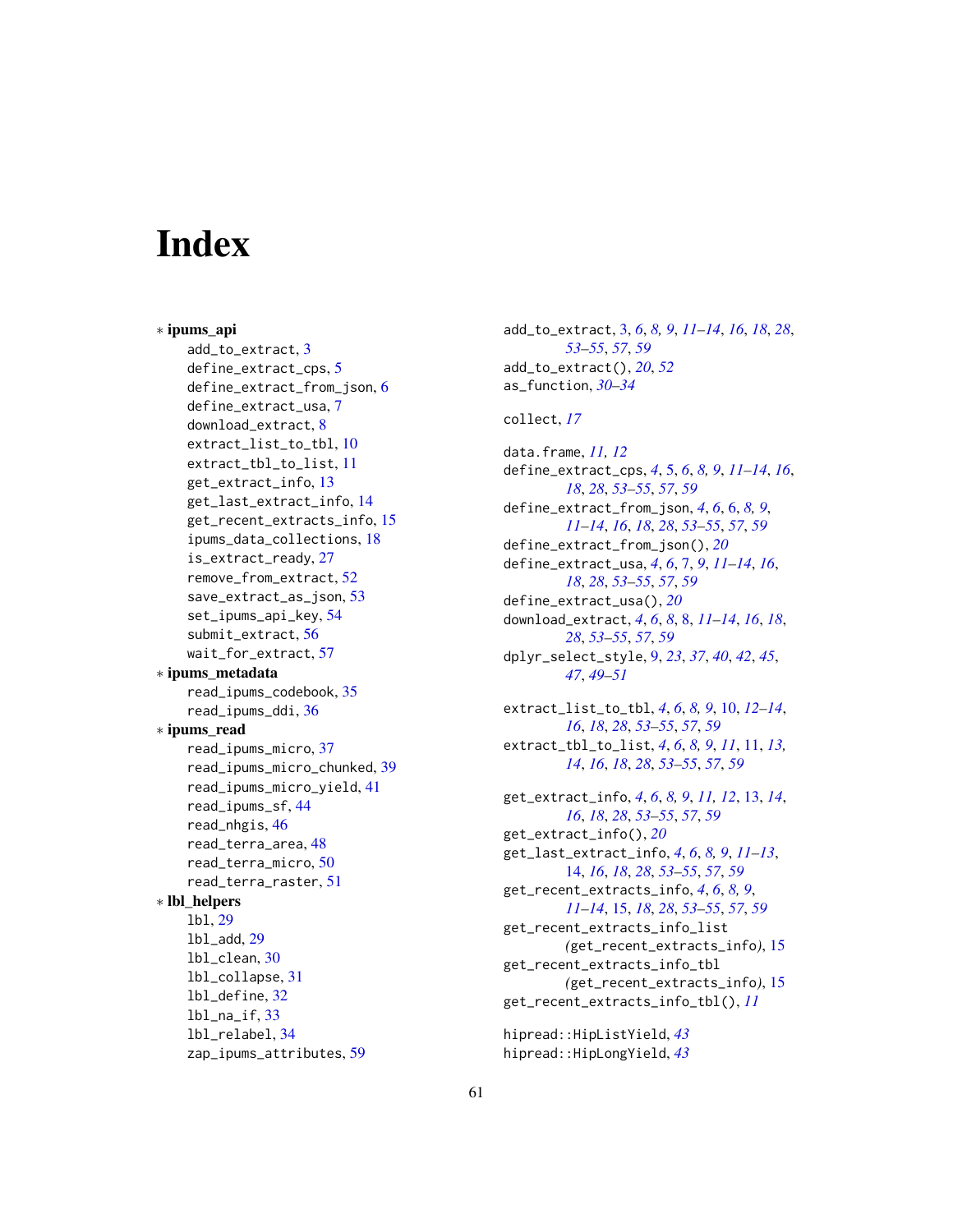```
hipread::HipYield, 43
ipums_bind_rows, 17
ipums_callback, 39
ipums_collect, 17
ipums_conditions, 18
ipums_data_collections, 4, 6, 8, 9, 11–14,
        16, 18, 28, 53–55, 57, 59
ipums_data_collections(), 8, 13, 14, 16,
        27, 58
ipums_example, 19
ipums_extract, 4, 6, 8, 10, 11, 13, 14, 27,
        52–54, 56–58
ipums_extract-class, 19
ipums_file_info, 20
ipums_list_data (ipums_list_files), 21
ipums_list_files, 21
ipums_list_raster (ipums_list_files), 21
ipums_list_shape (ipums_list_files), 21
ipums_shape_full_join
        (ipums_shape_left_join), 22
ipums_shape_inner_join
        (ipums_shape_left_join), 22
ipums_shape_left_join, 22, 28
ipums_shape_right_join
        (ipums_shape_left_join), 22
ipums_val_labels (ipums_var_info), 23
ipums_var_desc (ipums_var_info), 23
ipums_var_info, 23
ipums_var_label (ipums_var_info), 23
ipums_view, 25
ipums_website, 25
IpumsListYield
        (read_ipums_micro_yield), 41
IpumsLongYield
        (read_ipums_micro_yield), 41
is_extract_ready, 4, 6, 8, 9, 11–14, 16, 18,
        27, 53–55, 57, 59
is_extract_ready(), 20
join_failures, 28
```
labelled, *[30](#page-29-0)[–34](#page-33-0)*, *[37](#page-36-0)* lbl, [29,](#page-28-0) *[30](#page-29-0)[–34](#page-33-0)*, *[60](#page-59-0)* lbl\_add, *[29](#page-28-0)*, [29,](#page-28-0) *[31](#page-30-0)*, *[33,](#page-32-0) [34](#page-33-0)*, *[60](#page-59-0)* lbl\_add\_vals *(*lbl\_add*)*, [29](#page-28-0) lbl\_clean, *[29,](#page-28-0) [30](#page-29-0)*, [30,](#page-29-0) *[31](#page-30-0)*, *[33,](#page-32-0) [34](#page-33-0)*, *[60](#page-59-0)* lbl\_collapse, *[29](#page-28-0)[–31](#page-30-0)*, [31,](#page-30-0) *[33,](#page-32-0) [34](#page-33-0)*, *[60](#page-59-0)* lbl\_define, *[29](#page-28-0)[–31](#page-30-0)*, [32,](#page-31-0) *[33,](#page-32-0) [34](#page-33-0)*, *[60](#page-59-0)*

lbl\_relabel, *[29](#page-28-0)[–33](#page-32-0)*, [34,](#page-33-0) *[60](#page-59-0)* raster, *[51](#page-50-0)* read\_ipums\_codebook, [35,](#page-34-0) *[36](#page-35-0)* read\_ipums\_ddi, *[17,](#page-16-0) [18](#page-17-0)*, *[20](#page-19-0)*, *[24](#page-23-0)*, *[35](#page-34-0)*, [36,](#page-35-0) *[37](#page-36-0)[–40](#page-39-0)*, *[42](#page-41-0)* read\_ipums\_micro, [37,](#page-36-0) *[40](#page-39-0)*, *[44](#page-43-0)*, *[46,](#page-45-0) [47](#page-46-0)*, *[49](#page-48-0)[–51](#page-50-0)* read\_ipums\_micro\_chunked, *[38](#page-37-0)*, [39,](#page-38-0) *[41](#page-40-0)*, *[44](#page-43-0)*, *[46,](#page-45-0) [47](#page-46-0)*, *[49](#page-48-0)[–51](#page-50-0)* read\_ipums\_micro\_list *(*read\_ipums\_micro*)*, [37](#page-36-0) read\_ipums\_micro\_list\_chunked *(*read\_ipums\_micro\_chunked*)*, [39](#page-38-0) read\_ipums\_micro\_list\_yield *(*read\_ipums\_micro\_yield*)*, [41](#page-40-0) read\_ipums\_micro\_yield, *[38](#page-37-0)*, *[40](#page-39-0)*, [41,](#page-40-0) *[46,](#page-45-0) [47](#page-46-0)*, *[49](#page-48-0)[–51](#page-50-0)* read\_ipums\_sf, *[22](#page-21-0)*, *[38](#page-37-0)*, *[40](#page-39-0)*, *[44](#page-43-0)*, [44,](#page-43-0) *[47](#page-46-0)*, *[49](#page-48-0)[–51](#page-50-0)* read\_ipums\_sp, *[50](#page-49-0)* read\_ipums\_sp *(*read\_ipums\_sf*)*, [44](#page-43-0) read\_nhgis, *[38](#page-37-0)*, *[40](#page-39-0)*, *[44](#page-43-0)*, *[46](#page-45-0)*, [46,](#page-45-0) *[49](#page-48-0)[–51](#page-50-0)* read\_nhgis\_sf *(*read\_nhgis*)*, [46](#page-45-0) read\_nhgis\_sp *(*read\_nhgis*)*, [46](#page-45-0) read\_terra\_area, *[38](#page-37-0)*, *[40](#page-39-0)*, *[44](#page-43-0)*, *[46,](#page-45-0) [47](#page-46-0)*, [48,](#page-47-0) *[50,](#page-49-0) [51](#page-50-0)* read\_terra\_area\_sf *(*read\_terra\_area*)*, [48](#page-47-0) read\_terra\_area\_sp *(*read\_terra\_area*)*, [48](#page-47-0) read\_terra\_micro, *[38](#page-37-0)*, *[40](#page-39-0)*, *[44](#page-43-0)*, *[46,](#page-45-0) [47](#page-46-0)*, *[49](#page-48-0)*, [50,](#page-49-0) *[51](#page-50-0)* read\_terra\_raster, *[38](#page-37-0)*, *[40](#page-39-0)*, *[44](#page-43-0)*, *[46,](#page-45-0) [47](#page-46-0)*, *[49,](#page-48-0) [50](#page-49-0)*, [51](#page-50-0) read\_terra\_raster\_list *(*read\_terra\_raster*)*, [51](#page-50-0) remove\_from\_extract, *[4](#page-3-0)*, *[6](#page-5-0)*, *[8,](#page-7-0) [9](#page-8-0)*, *[11](#page-10-0)[–14](#page-13-0)*, *[16](#page-15-0)*, *[18](#page-17-0)*, *[28](#page-27-0)*, [52,](#page-51-0) *[54,](#page-53-0) [55](#page-54-0)*, *[57](#page-56-0)*, *[59](#page-58-0)* remove\_from\_extract(), *[3](#page-2-0)*, *[20](#page-19-0)* save\_extract\_as\_json, *[4](#page-3-0)*, *[6](#page-5-0)*, *[8,](#page-7-0) [9](#page-8-0)*, *[11](#page-10-0)[–14](#page-13-0)*, *[16](#page-15-0)*, *[18](#page-17-0)*, *[28](#page-27-0)*, *[53](#page-52-0)*, [53,](#page-52-0) *[55](#page-54-0)*, *[57](#page-56-0)*, *[59](#page-58-0)* save\_extract\_as\_json(), *[20](#page-19-0)* select, *[9](#page-8-0)*, *[21](#page-20-0)*, *[24](#page-23-0)*, *[35,](#page-34-0) [36](#page-35-0)* set\_ipums\_api\_key, *[4](#page-3-0)*, *[6](#page-5-0)*, *[8,](#page-7-0) [9](#page-8-0)*, *[11](#page-10-0)[–14](#page-13-0)*, *[16](#page-15-0)*, *[18](#page-17-0)*, *[28](#page-27-0)*, *[53,](#page-52-0) [54](#page-53-0)*, [54,](#page-53-0) *[57](#page-56-0)*, *[59](#page-58-0)* set\_ipums\_var\_attributes, *[17](#page-16-0)*, *[37](#page-36-0)*, *[40](#page-39-0)*, *[42](#page-41-0)*, *[47](#page-46-0)*, *[49,](#page-48-0) [50](#page-49-0)*, [55](#page-54-0) submit\_extract, *[4](#page-3-0)*, *[6](#page-5-0)*, *[8,](#page-7-0) [9](#page-8-0)*, *[11](#page-10-0)[–14](#page-13-0)*, *[16](#page-15-0)*, *[18](#page-17-0)*, *[28](#page-27-0)*, *[53](#page-52-0)[–55](#page-54-0)*, [56,](#page-55-0) *[59](#page-58-0)* submit\_extract(), *[20](#page-19-0)*

lbl\_na\_if, *[29](#page-28-0)[–31](#page-30-0)*, *[33](#page-32-0)*, [33,](#page-32-0) *[34](#page-33-0)*, *[60](#page-59-0)*